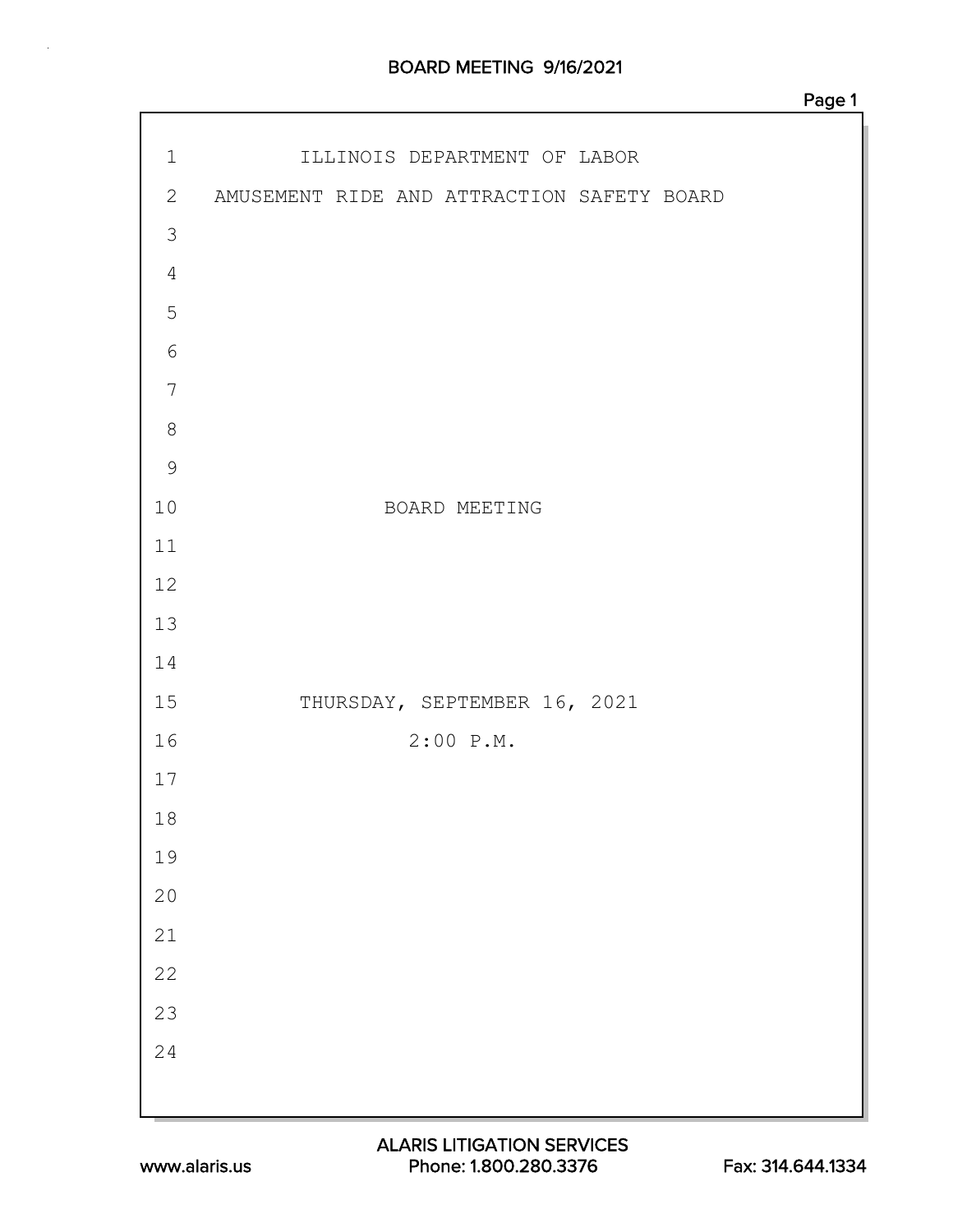### BOARD MEETING 9/16/2021

| 1            | A P P E A R N C E S                                          |
|--------------|--------------------------------------------------------------|
| $\mathbf{2}$ |                                                              |
| 3            | DIRECTOR OF DEPARTMENT OF LABOR:<br>Michael D. Kleinik       |
| 4            | Michael A. Bilandic Building<br>900 South Springfield Street |
| 5            | Springfield, IL 62704<br>217.782.0996                        |
| 6            | Michael.kleinik@illiois.gov                                  |
| 7            | CARNIVAL OPERATOR MEMBER #1:<br>Weston Sparks                |
| 8            | North America Midway Entertainment<br>1817 Nashville Lane    |
| 9            | Crystal Lake, IL 60014<br>847.323.8272                       |
| 10           | Wsparks@namidway.com                                         |
| 11           | CARNIVAL OPERATOR MEMBER #2:<br>Daniel Schwabe               |
| 12           | Six Flags Great America<br>542 North Route 21                |
| 13           | Gurnee, IL 60031<br>574.249.2133 x 4930                      |
| 14           | Dschwabe@sftp.com                                            |
| 15           | INSURANCE REPRESENTATIVE MEMBER:<br>Joseph Redshaw           |
| 16           | P.O. Box 175<br>Rushville, IL 62681                          |
| 17           | 217.332.2810<br>Joe@redshawinsurance.com                     |
| 18           |                                                              |
| 19           |                                                              |
| 20           |                                                              |
| 21           |                                                              |
| 22           |                                                              |
| 23           |                                                              |
| 24           |                                                              |
|              |                                                              |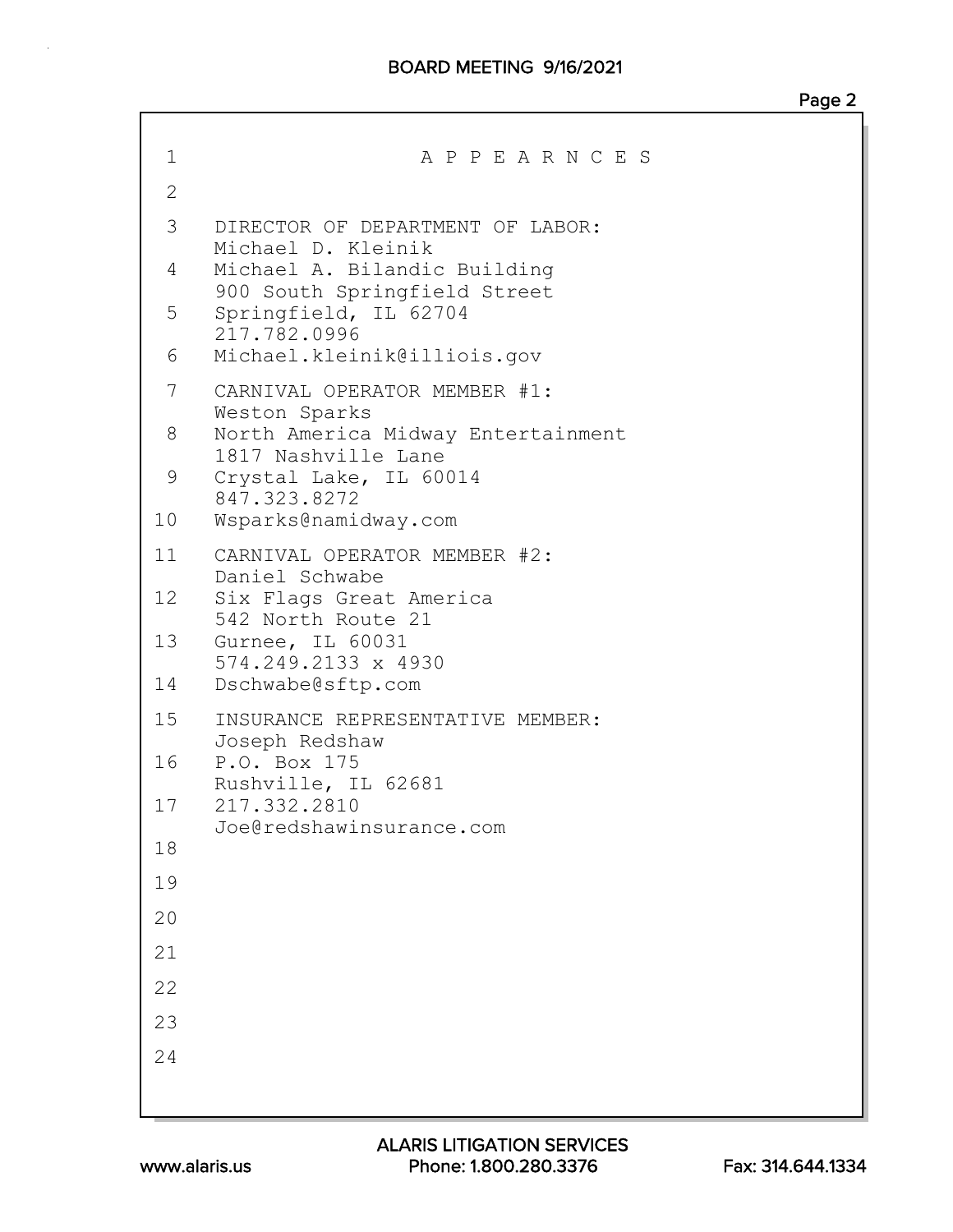1 A P P E A R A N C E S 2 PUBLIC MEMBERS: David Bennett 3 William N. Jennings Michael Sutton 4 APPEARING FROM SPRINGFIELD, ILLINOIS: 5 Tom Coe, Chief Ride Inspector Mary Pierce 6 7 Court Reporter: 8 Erikia Schuster, CSR Illinois CSR #084-004660 9 Alaris Litigation Services 711 North Eleventh Street 10 St. Louis, MO 63101 (314) 644-2191 11 12 13 14 15 16 17 18 19 20 21 22 23 24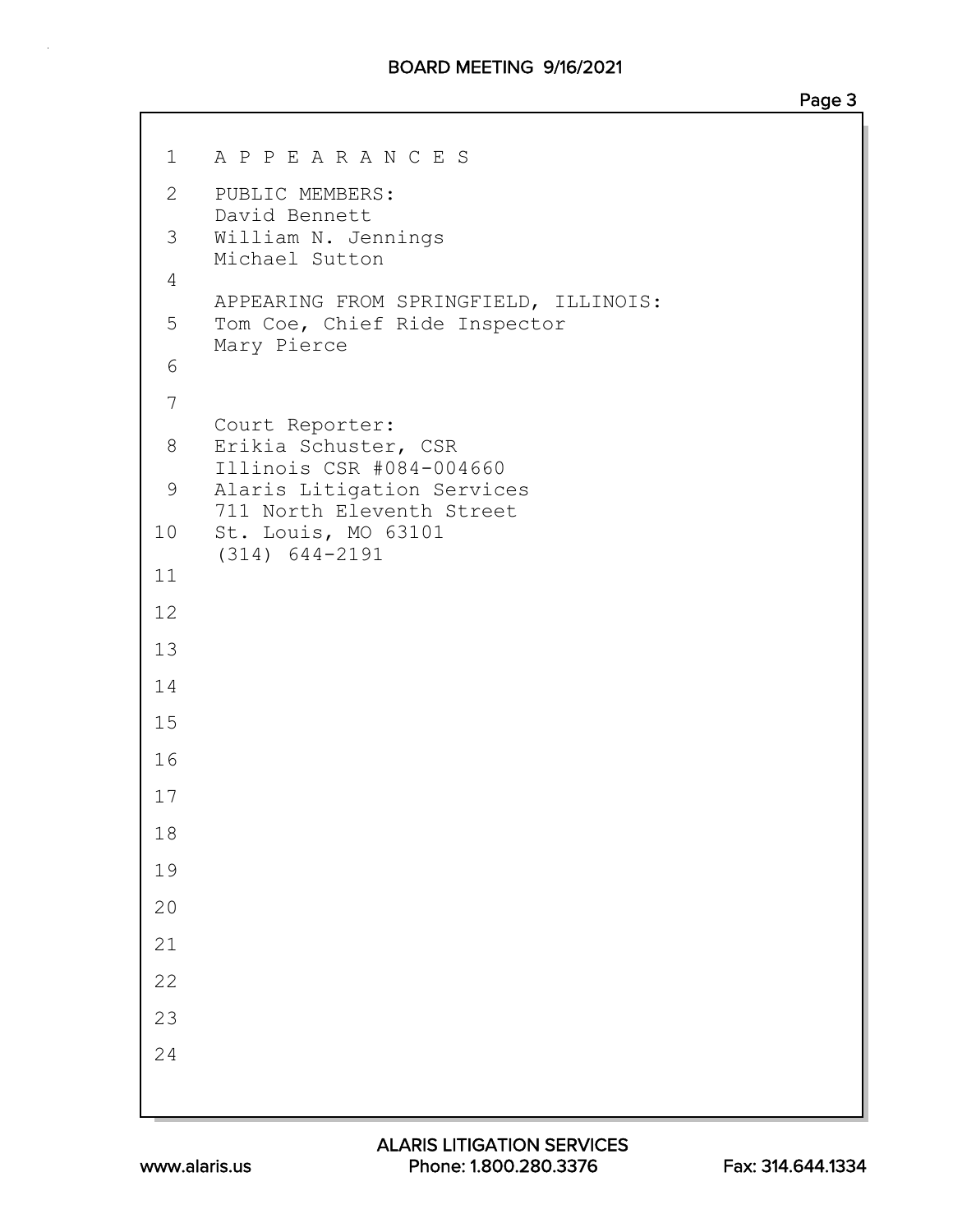| 1            | MR. BENNETT: We'll start our                     |
|--------------|--------------------------------------------------|
| $\mathbf{2}$ | meeting. This is the Amusement Ride and          |
| 3            | Attraction Safety Board meeting on October 16th, |
| 4            | 2021. So I am Dave Bennett. I'm the chair of     |
| 5            | the board. Why don't we call roll. Is there      |
| 6            | someone there -- is it Mary who can do the roll  |
| 7            | $cal1$ ?                                         |
| 8            | MR. COE: I'm on the phone and she's              |
| 9            | in the office listening. I didn't know how this  |
| 10           | would go over, but I'll just run down the list   |
| 11           | real quick. Direct Kleinik?                      |
| 12           | MR. KLEINIK: Here.                               |
| 13           | MR. COE: Wes Sparks.                             |
| 14           | MR. SPARKS: Here.                                |
| 15           | MR. COE: Daniel Schwabe? Not yet.                |
| 16           | Hopefully he'll come in. Joseph Redshaw?         |
| 17           | MR. REDSHAW: Present.                            |
| 18           | MR. COE: Michael Sutton?                         |
| 19           | MR. SUTTON: Present.                             |
| 20           | MR. COE: And William Jennings.                   |
| 21           | MR. JENNINGS: Present.                           |
| 22           | MR. COE: And Jessica Yard just in                |
| 23           | case she does -- it doesn't sound like she's     |
| 24           | here. So we have a quorum, and we can go ahead   |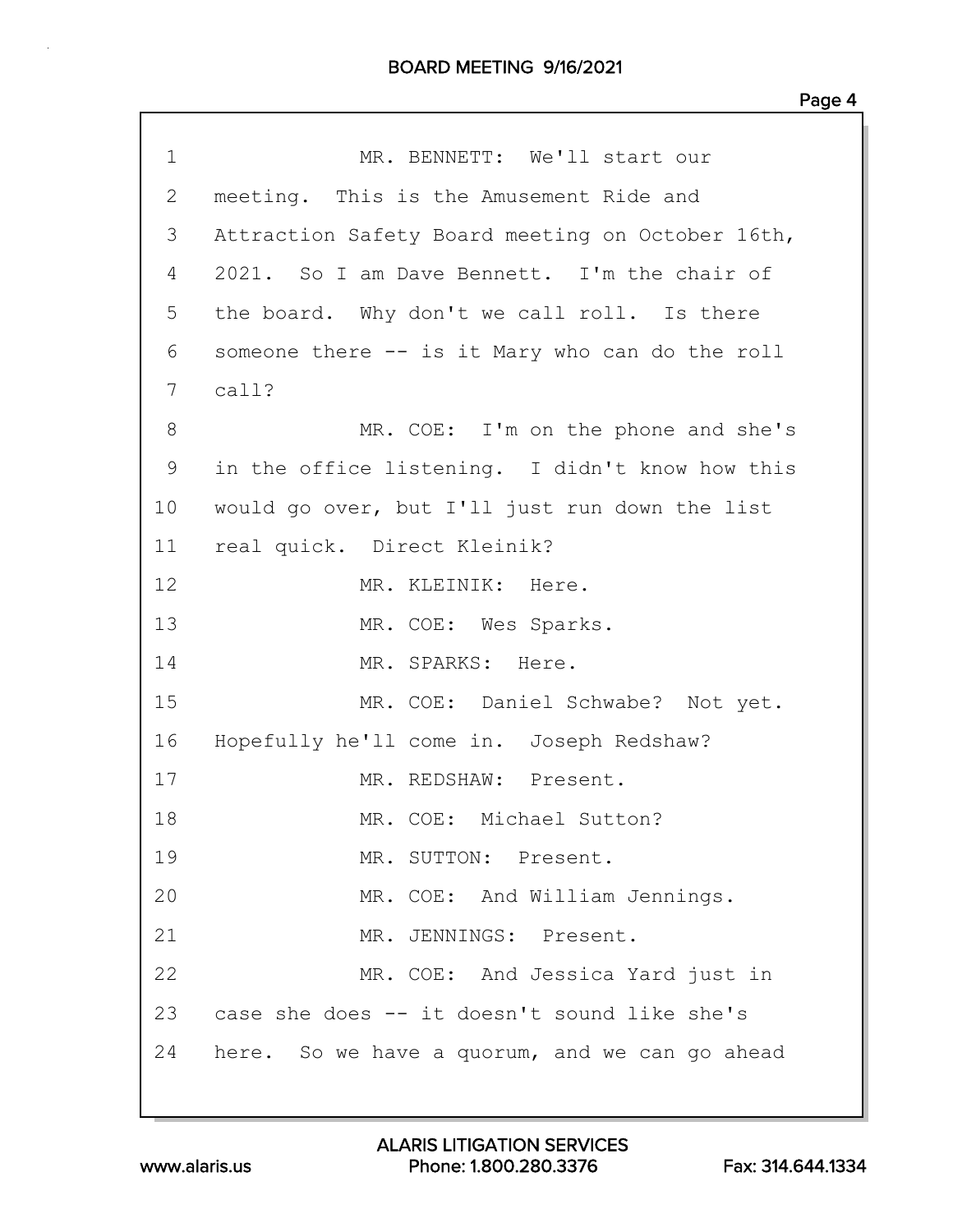1 and proceed. 2 MR. BENNETT: Okay. Thanks, Tom. So 3 the agenda calls for the new member 4 introductions. I know we do have one new member, 5 Michael Sutton. I believe he's the engineering 6 member of the board. I thought we would just 7 introduce yourselves for all the others who are 8 here and guests who are here listening and 9 watching. So my name is Dave Bennett. I'm an 10 attorney, defense attorney in the amusement 11 industry. My office is in Chicago, and I've 12 represented the amusement industry for a number 13 of years. So I represent family entertainment 14 centers to inflatables and carnivals and climbing 15 centers and gyms and roller rinks and all that. 16 So that's my involvement in the association. 17 Why don't I turn it to Joseph. 18 Joseph, why don't you tell us your involvement in 19 the association? 20 MR. REDSHAW: Yeah. I'm Joe Redshaw, 21 and I am the owner of an insurance agency in 22 Rushville, Illinois, about 25 years I've owned 23 the agency and I've been involved with carnivals 24 and on the local fair board here for about 20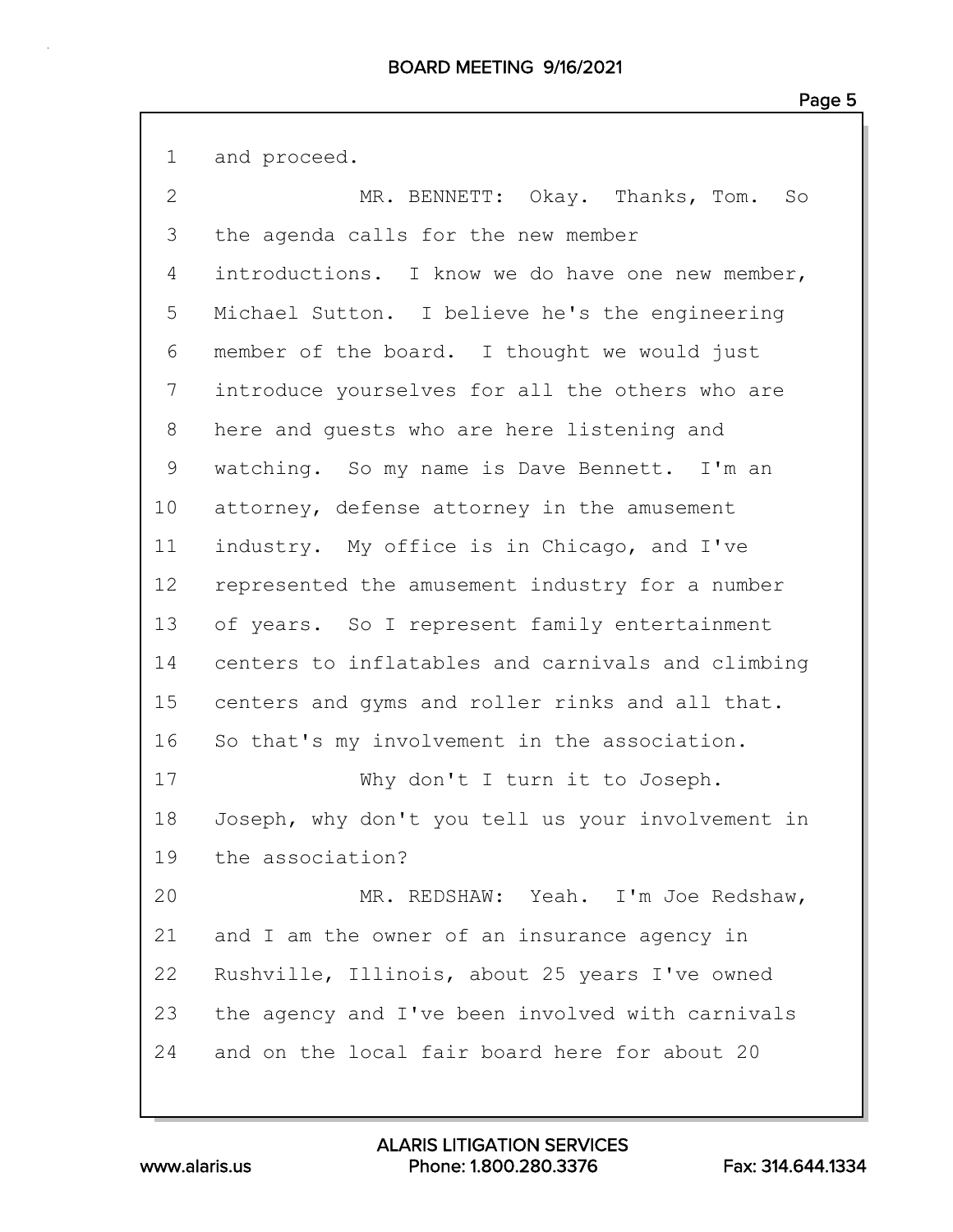1 plus years. 2 MR. BENNETT: Great. And Wes, can 3 you just introduce yourself? 4 MR. SPARKS: Wes Sparks, I work for 5 North American Midway Entertainment. I was born 6 and bred into the industry, and it's all I've 7 ever done. 8 MR. BENNETT: Great. And William, 9 could you introduce yourself? 10 MR. JENNINGS: Bill Jennings, 11 representative from the Illinois Association of 12 Ag Fairs, was president of our local fair board 13 for 40 some years. Still on the board, and 14 that's where I'm from. 15 MR. BENNETT: Okay. And Michael 16 Sutton Michael, our new member. Michael, could 17 you introduce yourself? 18 MR. SUTTON: Michael Sutton, I'm the 19 CEO of Infrastructure Engineering. I've been a 20 civil engineer for about 45 years. I've been in 21 business 24 years. And when it comes to 22 amusement rides and attractions, I'm more of a 23 consumer. And so I'm kind of excited to be on 24 this board to learn about all of the different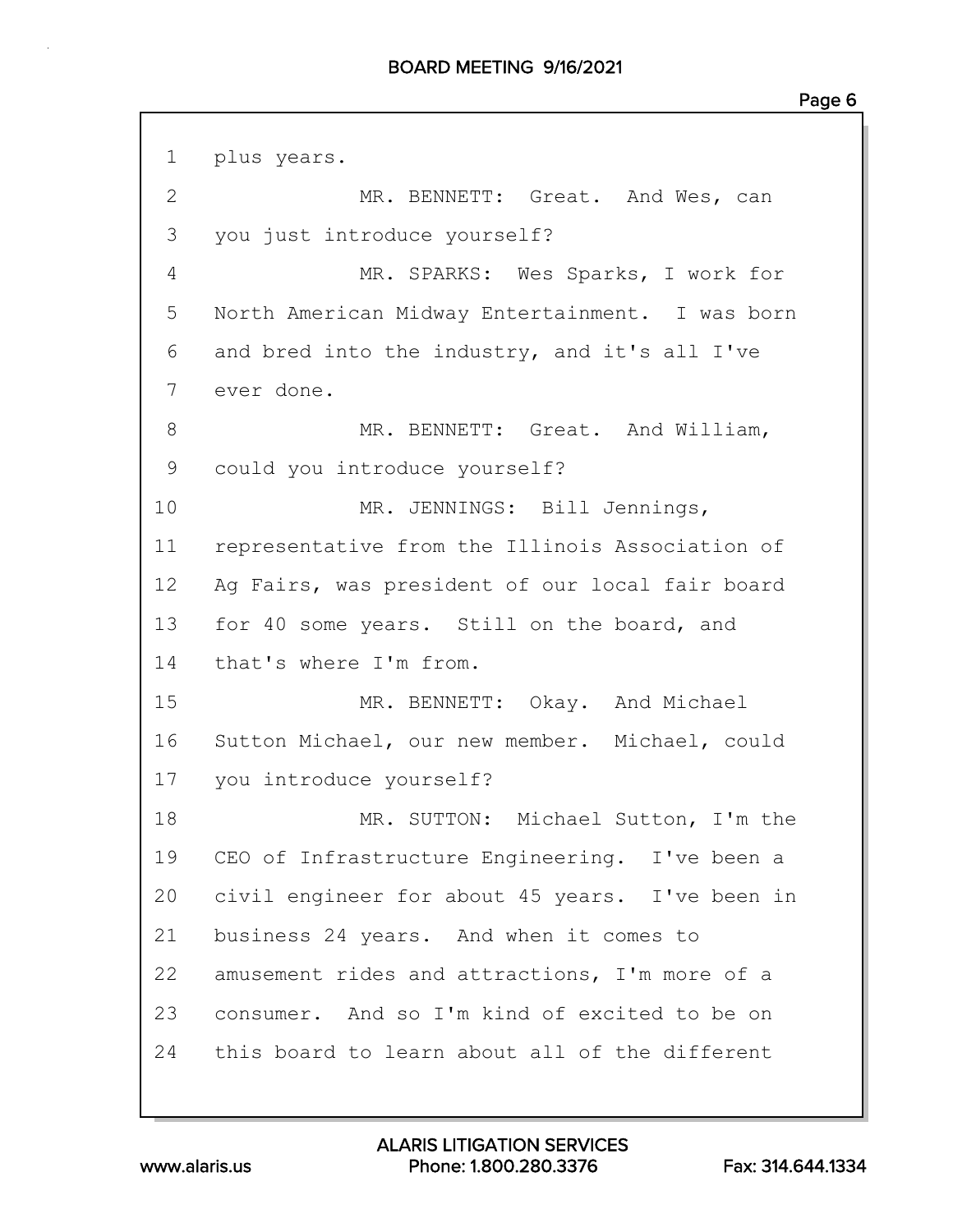#### BOARD MEETING 9/16/2021

| 1            | things that is considered with regards to         |
|--------------|---------------------------------------------------|
| $\mathbf{2}$ | amusement ride and attraction safety. So thank    |
| 3            | you for, again, accepting me to be on this board. |
| 4            | MR. BENNETT: Great. Thank you                     |
| 5            | Michael, good. I think I covered everyone. I      |
| 6            | think I counted and it's five out of the seven.   |
| 7            | So Jessica is not here and Daniel is still not    |
| 8            | here. So I think --                               |
| 9            | MR. SCHWABE: Dan Schwabe, I just got              |
| 10           | on.                                               |
| 11           | MR. BENNETT: Okay. Hey, Dan. Can                  |
| 12           | you just introduce yourself and say how you're    |
| 13           | involved in the industry.                         |
| 14           | MR. SCHWABE: Dan Schwabe, Six Flags               |
| 15           | Great America. I've worked there for 36 years.    |
| 16           | I started out as a seasonal mechanic. I worked    |
| 17           | my way up and now I am in charge of construction  |
| 18           | and any construction-related projects here at Six |
| 19           | Flags Great America.                              |
| 20           | MR. BENNETT: Great, Dan. Thanks.                  |
| 21           | The approval of the agenda, which I don't think   |
| 22           | that requires a vote, but is there anything else  |
| 23           | we should add to the agenda or anything else to   |
| 24           | say at this time? Nothing. Let's move onto the    |
|              |                                                   |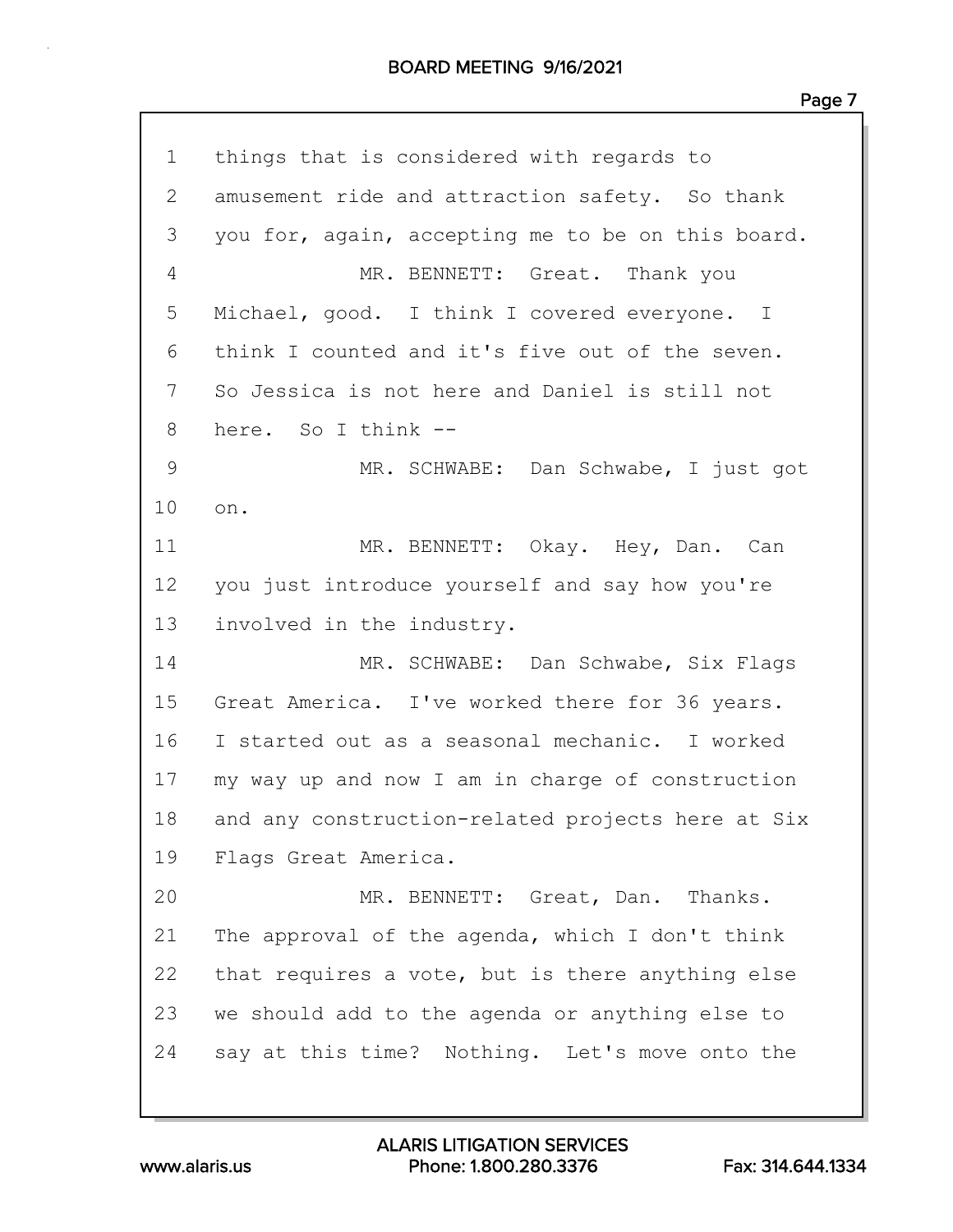1 approval of minutes. 2 Tom, were the minutes from the last 3 minutes circulated? 4 MR. COE: I believe they were and 5 they are available on our website under the board 6 tab to download or look at. 7 MR. BENNETT: Okay. Is there 8 discussion on approval of the minutes from the 9 last meeting? Hearing none, then is there a 10 motion to approve the minutes? 11 MR. REDSHAW: I'll make a motion. 12 UNIDENTIFIED: So moved. 13 MR. BENNETT: I think I heard a 14 second as well. So if there's no further 15 discussion then all those in favor of approving 16 the minutes from the last board meeting say yea. 17 (WHEREUPON, ALL VOTING MEMBERS VOTED 18 YEA.) 19 MR. BENNETT: Any opposed say no or 20 nay. All right. The minutes have been approved. 21 Next is old business. I believe Tom Coe, you can 22 take over and talk about the issues in your 23 PowerPoint that you want to discuss. 24 MR. COE: Sure, for the new member,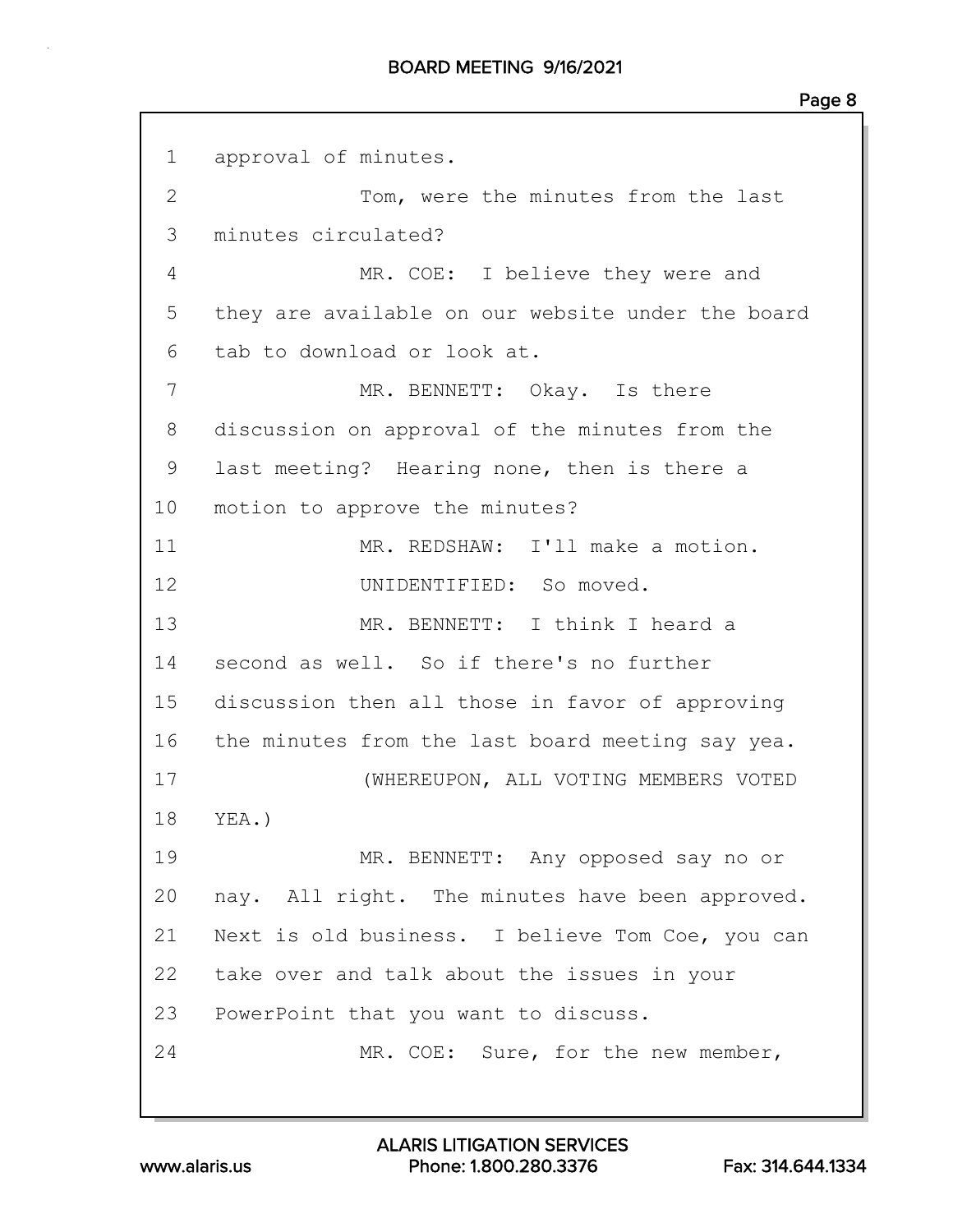| 1               | my name is Tom Coe. I'm the chief ride inspector    |
|-----------------|-----------------------------------------------------|
| $\mathbf{2}$    | for the state. I handle all of the engineering      |
| 3               | review for any of the amusement attractions that    |
| 4               | come in and take care of the day-to-day             |
| 5               | operations.                                         |
| 6               | Under the old business, the last                    |
| 7               | meeting, there was quite a bit that went on. The    |
| 8               | slide show won't go -- there we go. We approved     |
| 9               | in February increased fee structure for large       |
| 10              | inflatables. Those are inflatables over             |
| 11              | 1500 square feet in a footprint. It went from       |
| 12 <sub>2</sub> | \$55 for all inflatables no matter the size to \$55 |
| 13              | for everything up to 1500 square feet and           |
| 14              | anything under 1500 square feet and then anything   |
| 15              | 1500 square feet and over went to \$130. At that    |
| 16              | time, we were making modifications to the rules,    |
| 17              | there was a request to have a clarification done    |
| 18              | on what we called slides in the amusement -- for    |
| 19              | the amusement industry. We did that and             |
| 20              | basically when you inspect all slides now that      |
| 21              | are to be used in the amusement industry            |
| 22              | carnival, we did give exceptions to playground      |
| 23              | type equipment. That was kind of ambiquous at       |
| 24              | the beginning. We tightened up the definition,      |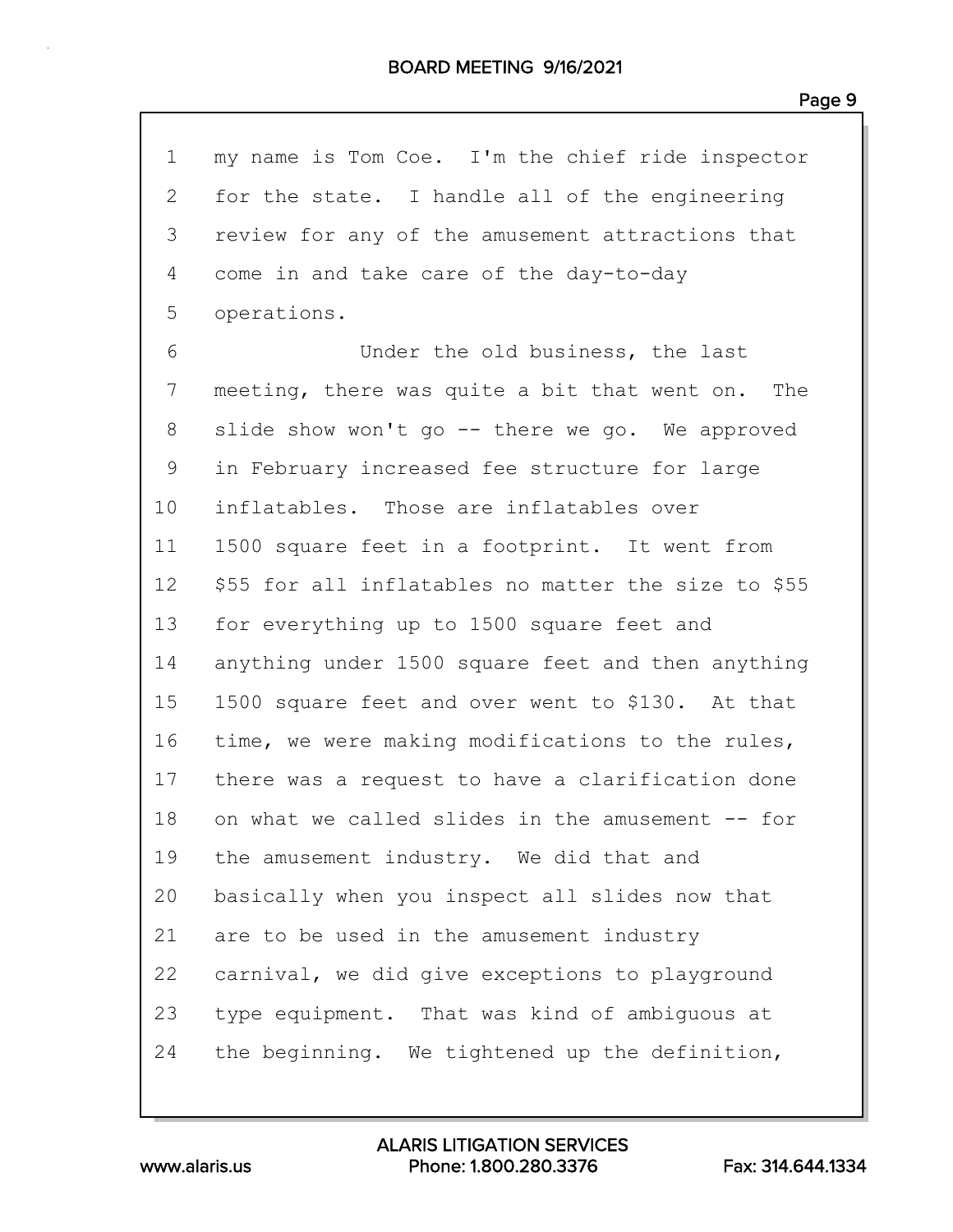1 and that is basically operations as we've always 2 done in the past. 3 Another modification to the rules was 4 ride operator training. That means anyone, if he 5 touches a ride, has to have a signed off training 6 for that calendar year, and, you know, it doesn't 7 matter if you've been in the business for 8 30 years and you were the third generation you 9 still have to have that paper updated. 10 One of the biggest changes that we 11 made is we did adopt oversight of aerial 12 adventure courses and the rules. We put a set of 13 rules together for that and had that added in. 14 We made some other minor modifications to some 15 language. We also did -- this is probably the 16 biggest part that we went there is we updated a 17 bunch of the ASTM standards. Most of them hadn't 18 been updated since between 2009 and 2013. They 19 did approve 2974-18, which is an auditing 20 guidelines; ASTM 2374-17, which is standard 21 practice and design for inflatables; and then 22 ASTM 770-18 which is ownership and operations of 23 amusement devices. These have all been approved. 24 They were in effect January 1st, 2021, and the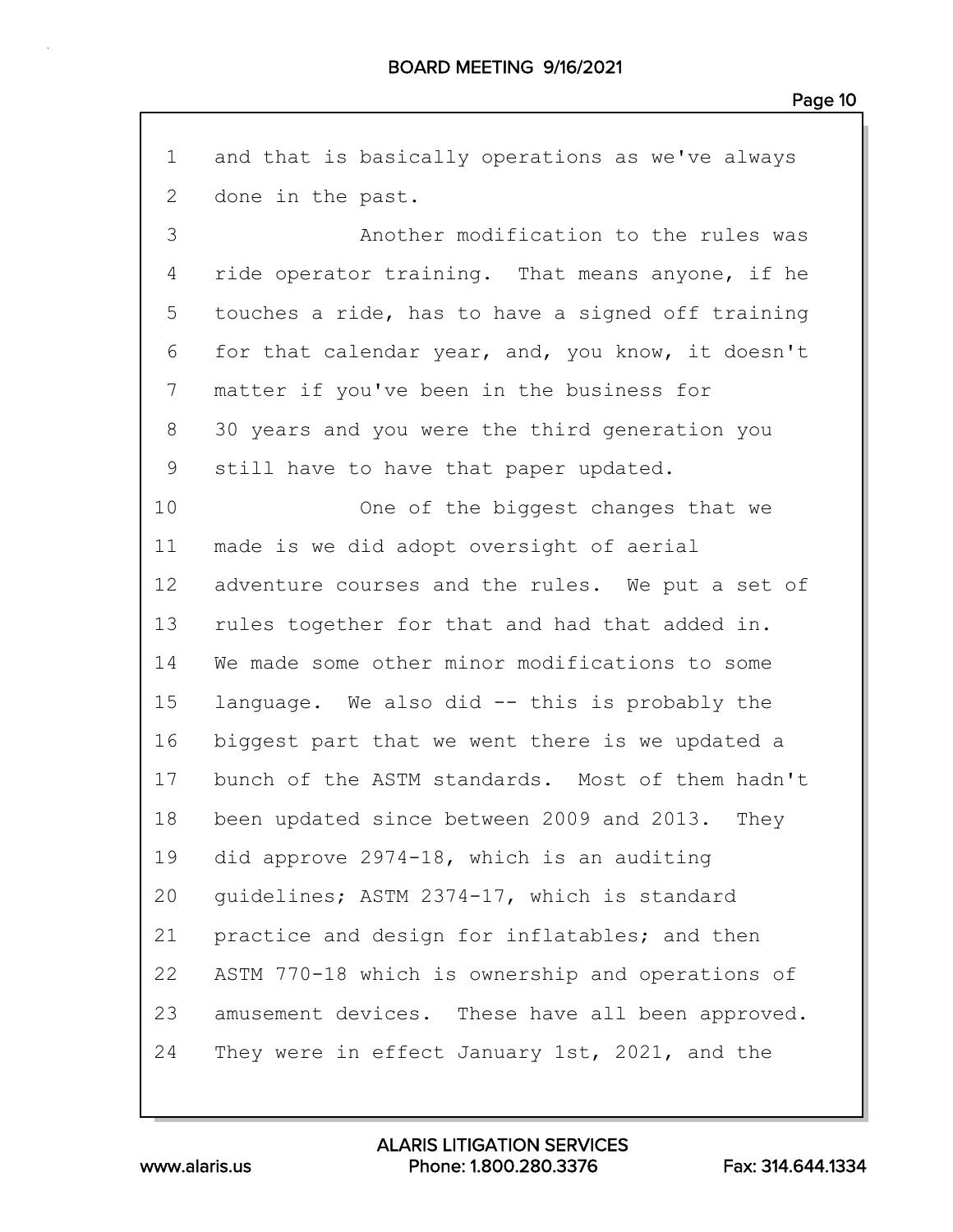| $\mathbf 1$    | rule changes are available on our website.        |
|----------------|---------------------------------------------------|
| $\overline{2}$ | We did have at one point $-$ and I                |
| 3              | don't know if it's still up -- we had just the    |
| 4              | modified sections and not the entire rules, so    |
| 5              | that still may be available just to get what the  |
| 6              | changes were, but, again, the updated rules are   |
| 7              | posted as a whole on our website. Are there any   |
| 8              | questions so far?                                 |
| $\mathsf 9$    | Okay. We'll skip onto the next item               |
| 10             | on the agenda, which is new business. We're       |
| 11             | going to give you the 2021-year update and this   |
| 12             | goes until August 31st. I had to print off some   |
| 13             | reports, so it's not to the day, but it's pretty  |
| 14             | close. It covers some basic statistics, accident  |
| 15             | reports, safety bulletins when they're available  |
| 16             | and then some additional updates if we need them. |
| 17             | The statistics to $8/31$ , we basically           |
| 18             | did as a whole 1905 inspections; of those, 644    |
| 19             | were followups and the rest were initial          |
| 20             | inspections where we were issuing permits and     |
| 21             | that's at 278 locations and 169 companies. These  |
| 22             | numbers are quite a bit less than what you can    |
| 23             | see down in the 2019, 2018 and that is still a    |
| 24             | result of COVID. We do have about 630 companies   |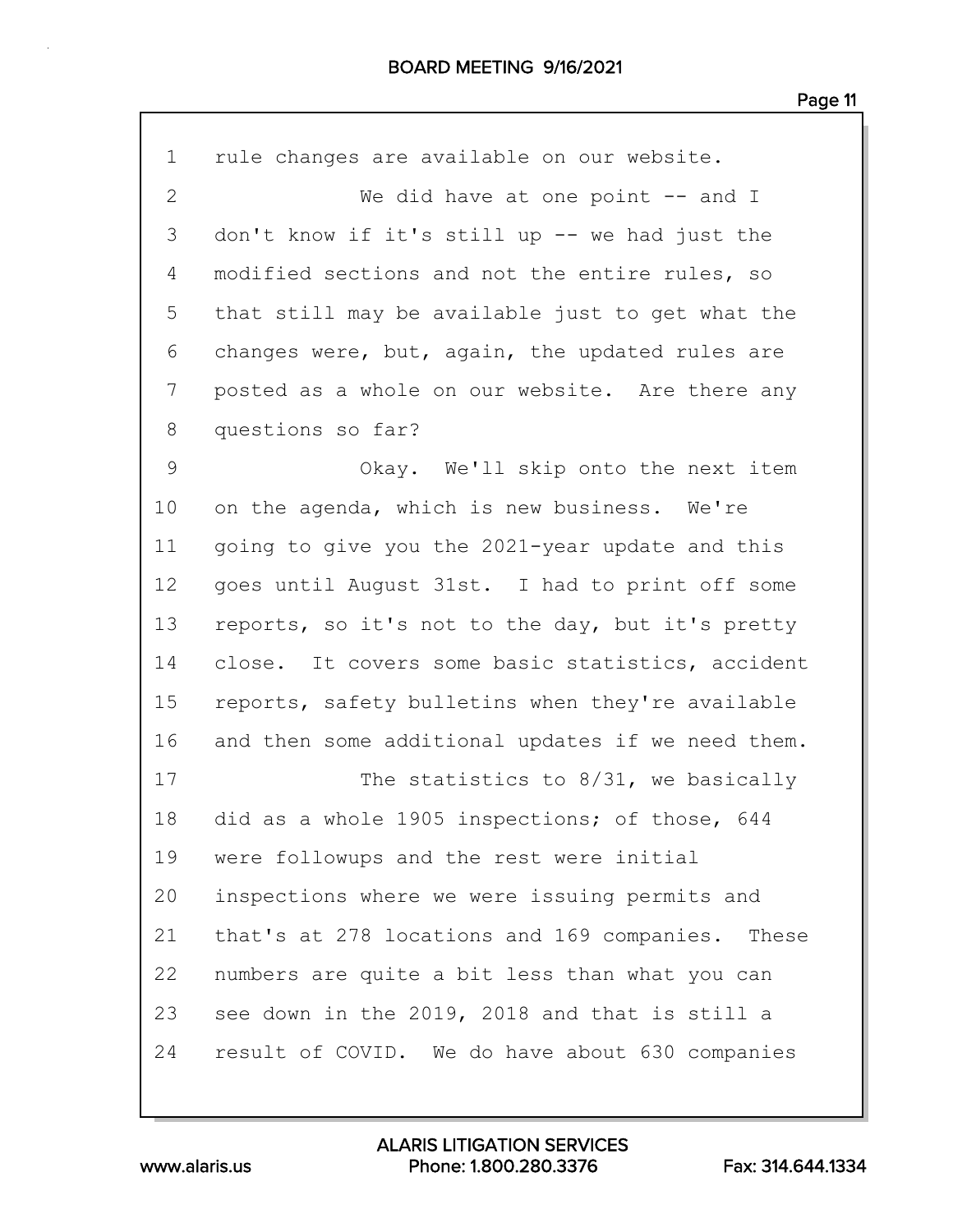| $\mathbf 1$ | that are listed in our program that are           |
|-------------|---------------------------------------------------|
| 2           | considered active but a lot of them have not done |
| 3           | anything because of the shut down. We don't know  |
| 4           | how many of those companies are going to come     |
| 5           | back, and this year is kind of been the first     |
| 6           | year where things have gotten into kind of a      |
| 7           | standard operation. We're hoping next year it     |
| 8           | will be closer back to normal if things go good.  |
| 9           | Accident reports to date, we had                  |
| 10          | eight accidents. That's on the low side but       |
| 11          | pretty normal. 2020 was kind of deceptive         |
| 12          | because there were hardly no one operating.       |
| 13          | There were very few select amusements that were   |
| 14          | available. Of the eight accidents, we classify    |
| 15          | them into -- we're not laying blame but a patron  |
| 16          | act, an operator act or a mechanical malfunction. |
| 17          | We had seven patron incidents and one operator    |
| 18          | incident, which the one operator incident is kind |
| 19          | of a close call. This table kind of summarizes    |
| 20          | where we were. It doesn't specifically put names  |
| 21          | on things, but you can kind of quess.             |
| 22          | MR. SUTTON: This is Mike Sutton.<br>$\mathbb{I}$  |
| 23          | hate to interrupt you, but I am writing some      |
| 24          | notes here. And you know, since I'm new on the    |
|             |                                                   |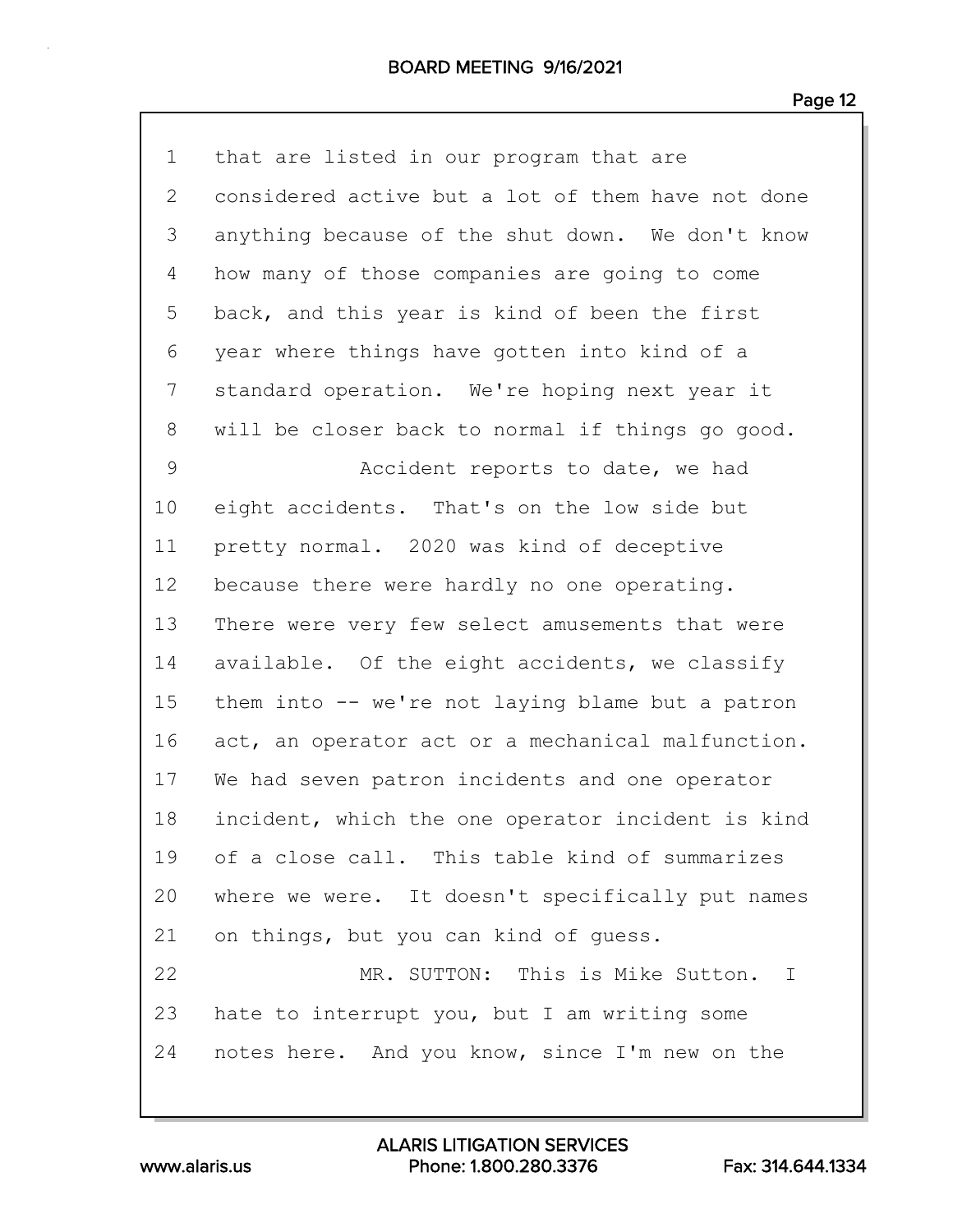| $\mathbf 1$  | board, I do have a question about your previous.  |
|--------------|---------------------------------------------------|
| $\mathbf{2}$ | We talked about companies. What type of           |
| 3            | companies, you know, you're talking about here?   |
| 4            | Are you talking about amusement ride companies    |
| 5            | like Great America, or are you talking about the  |
| 6            | contractors that do things at the amusement       |
| 7            | parks? I'm just curious about when you say        |
| 8            | companies, and it shows like 4,000 companies or   |
| 9            | something like that, I believe, and now there's   |
| 10           | only about 600, so what type of companies are we  |
| 11           | talking about here?                               |
| 12           | MR. COE: That 4,000 number is total               |
| 13           | inspections. The number of companies that we      |
|              |                                                   |
| 14           | have listed in our program is around 630. It      |
| 15           | varies a little bit. Those are individual         |
| 16           | companies that own any piece of equipment that we |
| 17           | would inspect. So that could be Six Flags, a      |
| 18           | regular mobile carnival, and it goes down to, you |
| 19           | know, the individual that is running a bounce     |
| 20           | house rental company out of their garage and      |
| 21           | they'll have like four bounce houses.             |
| 22           | A lot of those companies, the                     |
| 23           | majority of the companies I would say are bounce  |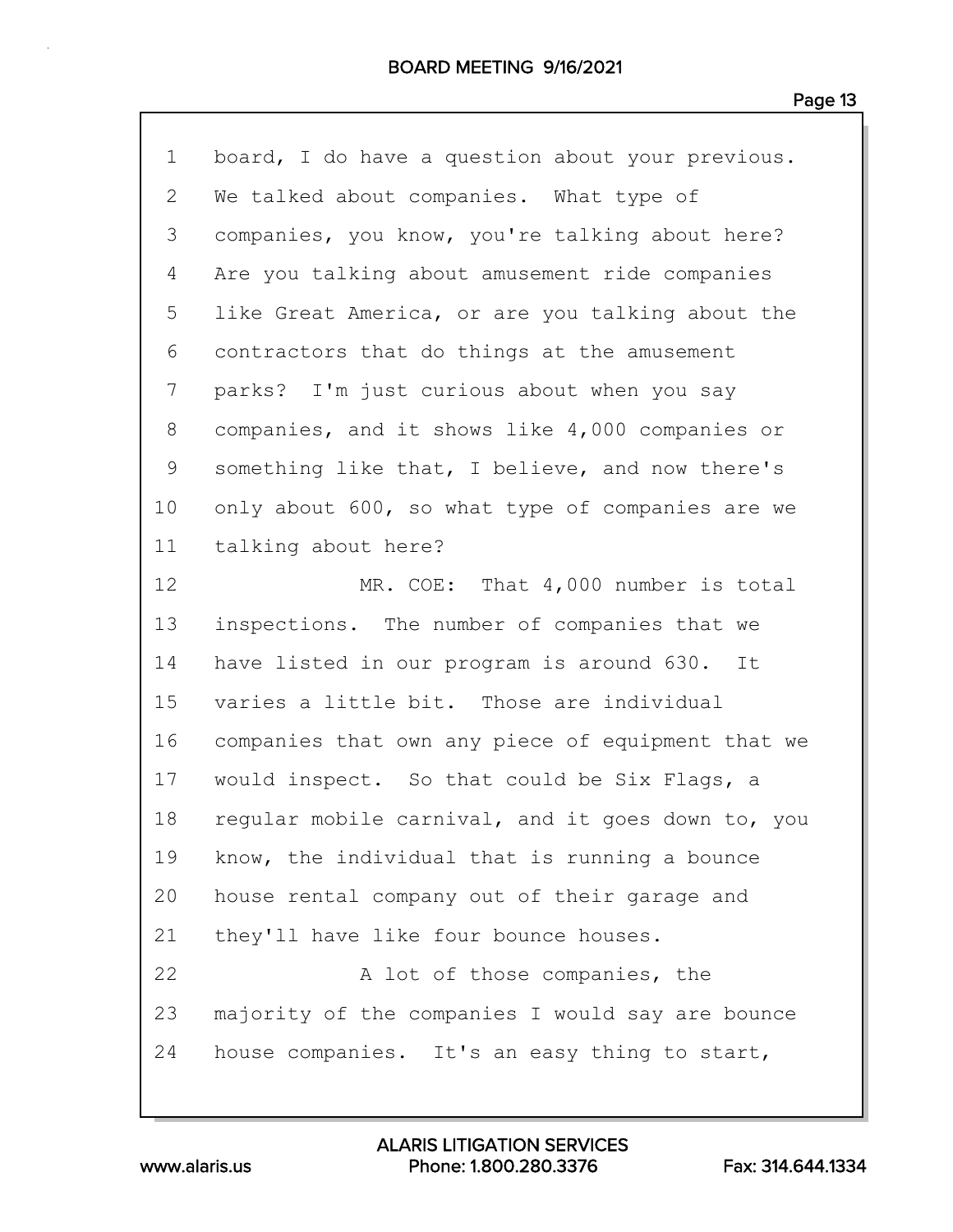| $\mathbf 1$  | and those are the ones -- the smaller companies, |
|--------------|--------------------------------------------------|
| $\mathbf{2}$ | the mom and pops, they're the ones that kind of  |
| 3            | got really hurt in the COVID and we haven't seen |
| 4            | too many of those come back. Some of the bigger  |
| 5            | bounce house companies, they're just barely      |
| 6            | operating. There's some companies out there that |
| 7            | we had a hundred inflatables inspected for that  |
| 8            | one company and they're, you know, probably down |
| 9            | to probably 20 operating this year.              |
| 10           | MR. SUTTON: Okay. Thank you.                     |
| 11           | MR. BENNETT: If we go back to the                |
| 12           | accident report, we can kind of look -- the      |
| 13           | adventure courses kind of lead the charge on     |
| 14           | accidents. It's kind of dangerous. Most of them  |
| 15           | get hurt on coming off of the zip line. The one  |
| 16           | accident that was reported -- we do require that |
| 17           | if somebody seeks medical treatment, that they   |
| 18           | report it. That was the 5/31 accident on the     |
| 19           | adventure course. Basically, that person had a   |
| 20           | panic attack and had to be removed, but did take |
| 21           | a ride in the ambulance. You know, it's kind of  |
| 22           | a weird thing. He wasn't physically broken leg,  |
| 23           | broken arm, but went ahead and went to the       |
| 24           | emergency room.                                  |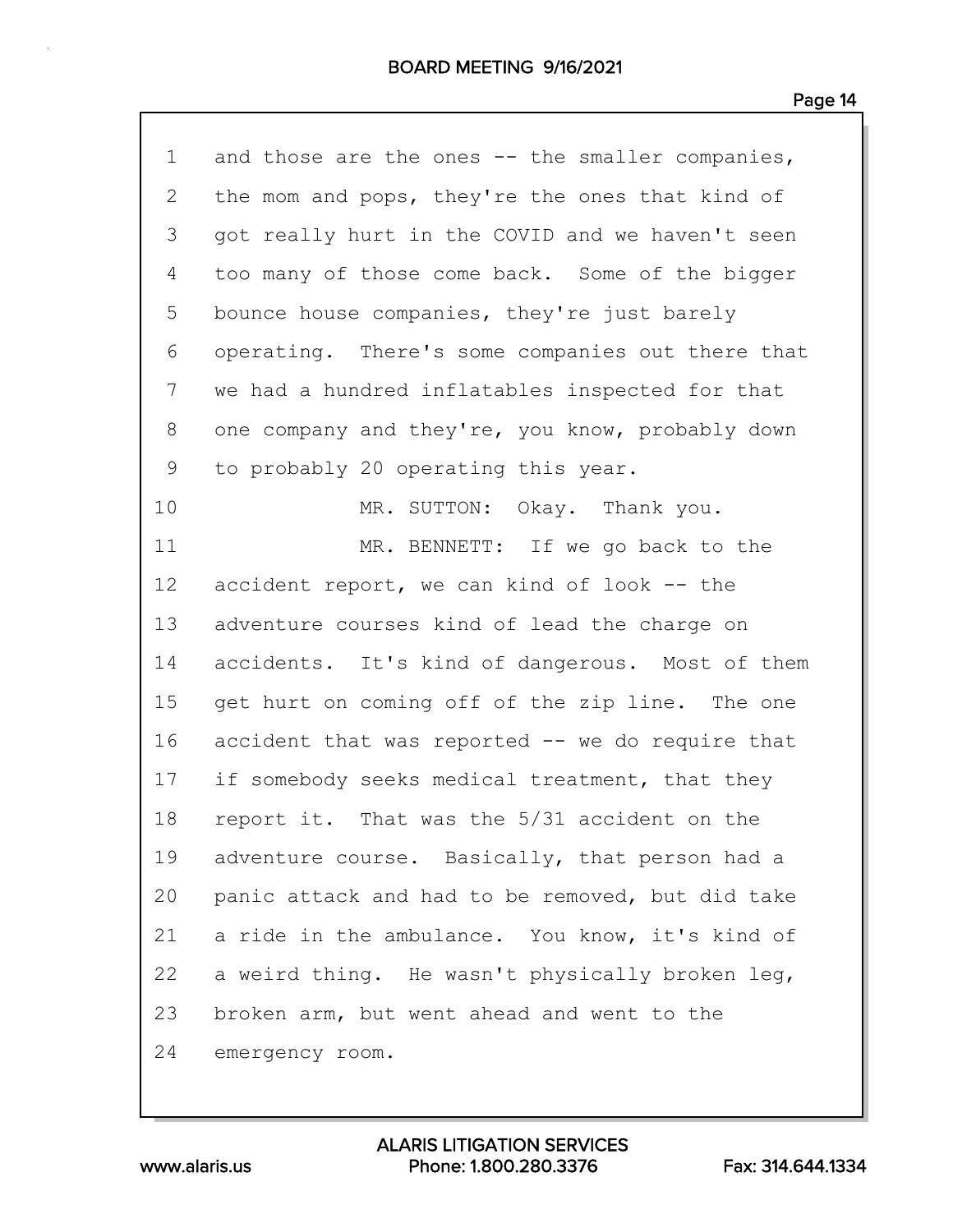| $\mathbf 1$  | The last one $-$ if we run down to the            |
|--------------|---------------------------------------------------|
| $\mathbf{2}$ | bottom, the $8/1/21$ is a fixed park, was a car   |
| 3            | collision. This one was a little bit sketchy      |
| 4            | where it was patron or operator but what happened |
| 5            | is the operator pulled an emergency stop. He      |
| 6            | stopped all of the vehicles on the track. I       |
| 7            | would blame it on the operator, but he flipped    |
| 8            | the switch back on and one of the persons ended   |
| 9            | up hitting another cart in the back at the flip   |
| 10           | of the switch and caused that incident to occur.  |
| 11           | And any questions on this table?                  |
| 12           | MR. SUTTON: I did have a question.                |
| 13           | For the accident and injuries, I see part of the  |
| 14           | board is a defense attorney. So on all these      |
| 15           | accidents, have people filed lawsuits in regards  |
| 16           | to these or these are just reporting of accidents |
| 17           | and not taking into account the lawsuits that     |
| 18           | come out of them?                                 |
| 19           | MR. BENNETT: These are just reported              |
| 20           | accidents. That is what Tom is saying.            |
| 21           | MR. COE: Correct. We typically --                 |
| 22           | in a normal year, since I do all of the           |
| 23           | paperwork, so I get all of the FOIA requests if   |
| 24           | there's any litigation involved in an accident,   |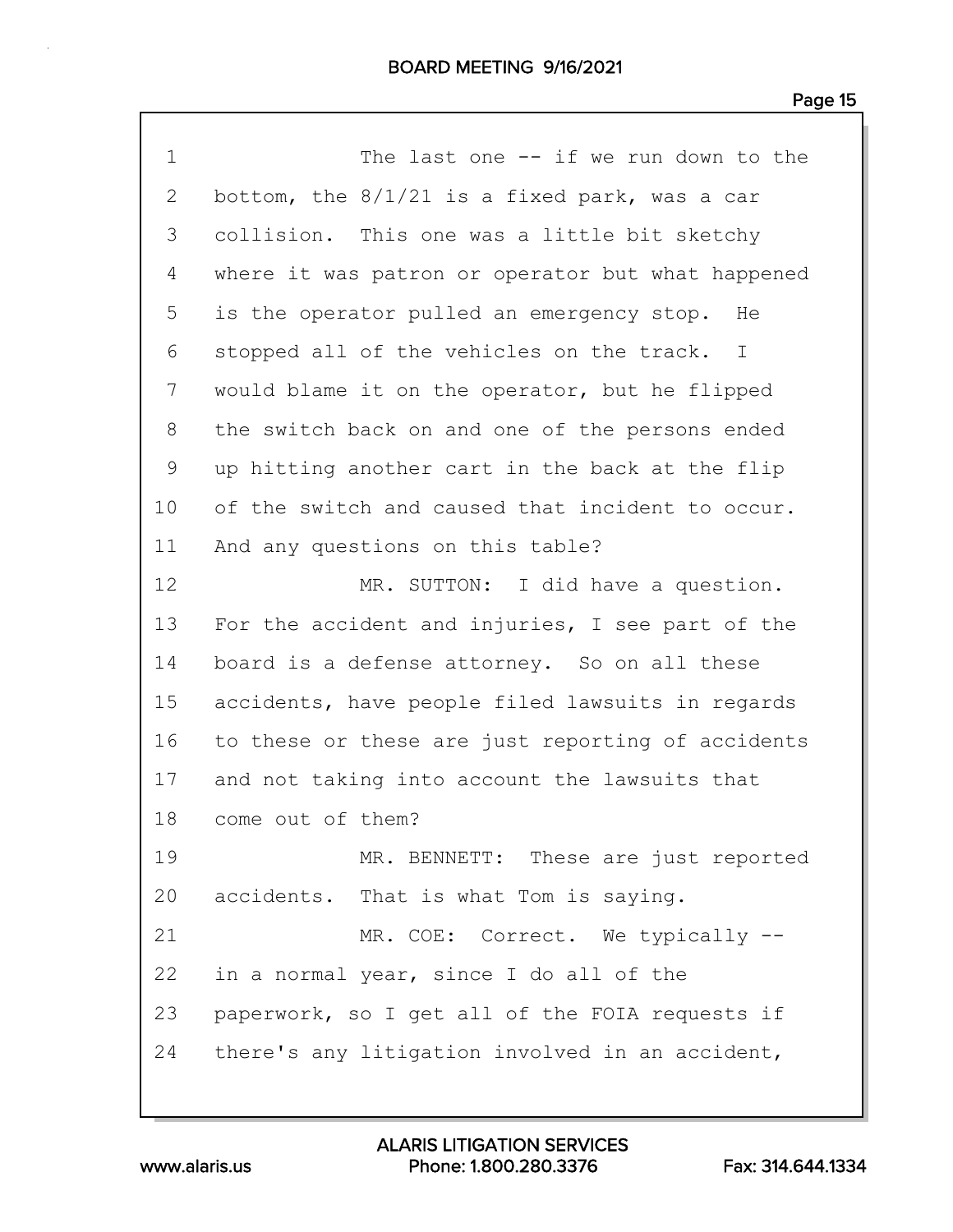| $\mathbf 1$     | we typically see maybe three or four at the most, |
|-----------------|---------------------------------------------------|
| 2               | and those generally are not for the current year. |
| 3               | They are for past years. So this year, we had     |
| 4               | two FOIA requests for lawsuits that are moving    |
| 5               | forward that were from three years ago.<br>But    |
| 6               | generally speaking of the accidents you will see  |
| 7               | on this list, probably two or three of them may   |
| 8               | go to litigation.                                 |
| 9               | MR. SUTTON: Thank you.                            |
| 10              | MR. COE: Okay. This one is kind of                |
| 11              | important. I have to review all of the NDT        |
| 12 <sub>2</sub> | submittals that come into the agency. We try our  |
| 13              | best. We have a list that keeps it up to date     |
| 14              | which has the ride and what the requirement is    |
| 15              | for the NDT so that people can go and look it up. |
| 16              | They're supposed to have that information with    |
| 17              | them. The ride manufacturer is supposed to        |
| 18              | actually give it to them when they put it out.    |
| 19              | That typically sometimes gets overlooked. There   |
| 20              | are a couple other references that are available  |
| 21              | on the web that have ride databases, the CARES    |
| 22              | Bulletin, that database we actually put together, |
| 23              | and that's the document you'll see on our         |
| 24              | website. And then there's also another group,     |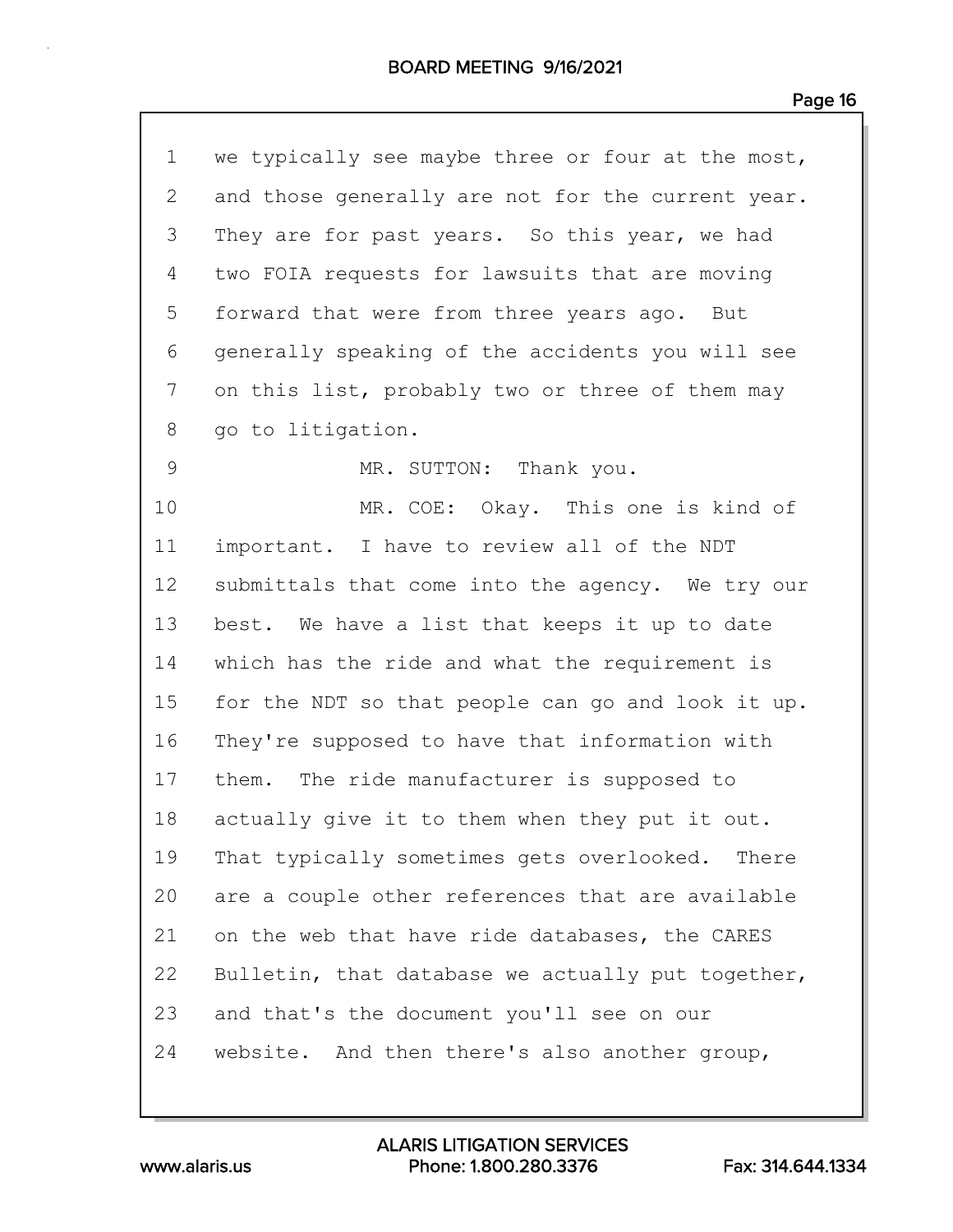| $\mathbf 1$ | NAARSO, that carries bulletins. And a lot of the  |
|-------------|---------------------------------------------------|
| 2           | ride manufacturers will give you access to them.  |
| 3           | Some of the ride manufacturers will not unless    |
| 4           | you're a registered owner with them so that's why |
| 5           | we have these outside references.                 |
| 6           | Just a COVID update, the state kind               |
| 7           | of took a step backwards. They have a mandate     |
| 8           | now for any indoor activity and right now it      |
| 9           | stands they encourage face coverings for large    |
| 10          | gatherings. Updates should be posted, and that's  |
| 11          | a different agency that handles that. And to the  |
| 12          | last part, the DCM COVID-19 resources, that will  |
| 13          | actually get you to their website and that will   |
| 14          | have the information there that is most current.  |
| 15          | They also have a 1-800 number, but, again, that   |
| 16          | agency I believe is still on remote work so it    |
| 17          | may take a little while to get back to you if you |
| 18          | try to get ahold of someone.                      |
| 19          | One of the things we always bring up              |
| 20          | in the meeting, usually there's more public       |
| 21          | members present, we do have a policy that we like |
| 22          | to keep, and this makes it easier on us to        |
| 23          | maintain the schedules for the inspectors, the    |
| 24          | applications must be received 30 days prior to    |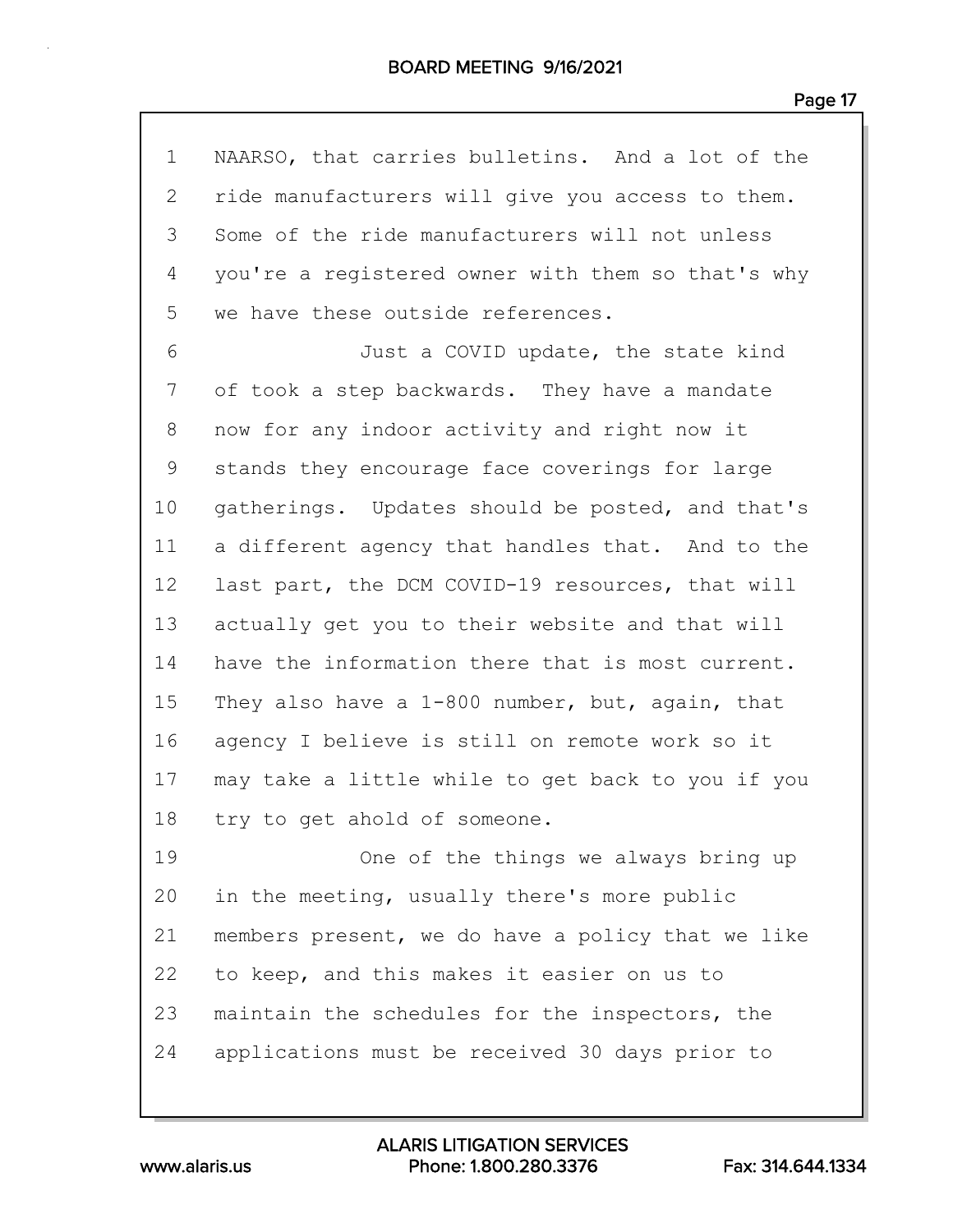| $\mathbf 1$ | the first spot. We do work with people as much    |
|-------------|---------------------------------------------------|
| 2           | as we can but there is a fee if somebody          |
| 3           | blatantly avoids that and we do require that the  |
| 4           | owner/operator, there is a sign off sheet from    |
| 5           | Chance Manufacturing, because when this ride is   |
| 6           | put together that particular piece on that ride   |
| 7           | can't be checked unless it's disassembled. So     |
| 8           | every year, the owner, when they do an initial    |
| $\mathsf 9$ | inspection, they tear the ride down, they put it  |
| 10          | back together to get it ready to go out for the   |
| 11          | season. They have to verify that they checked     |
| 12          | those bars and made sure they're in good place,   |
| 13          | good repair.                                      |
|             |                                                   |
| 14          | MR. SUTTON: What does it mean by                  |
| 15          | 30 days prior to claim the first spot? What is    |
| 16          | claim the first spot?                             |
| 17          | MR. COE: Their first open to the                  |
| 18          | public event that they would have to have permits |
| 19          | for. If they have a spot where they're going to   |
| 20          | play a public event May 1st, basically they would |
| 21          | have to have their paperwork into us by           |
| 22          | April 1st. That is -- you know, it's hard to      |
| 23          | explain, but May through June is almost a         |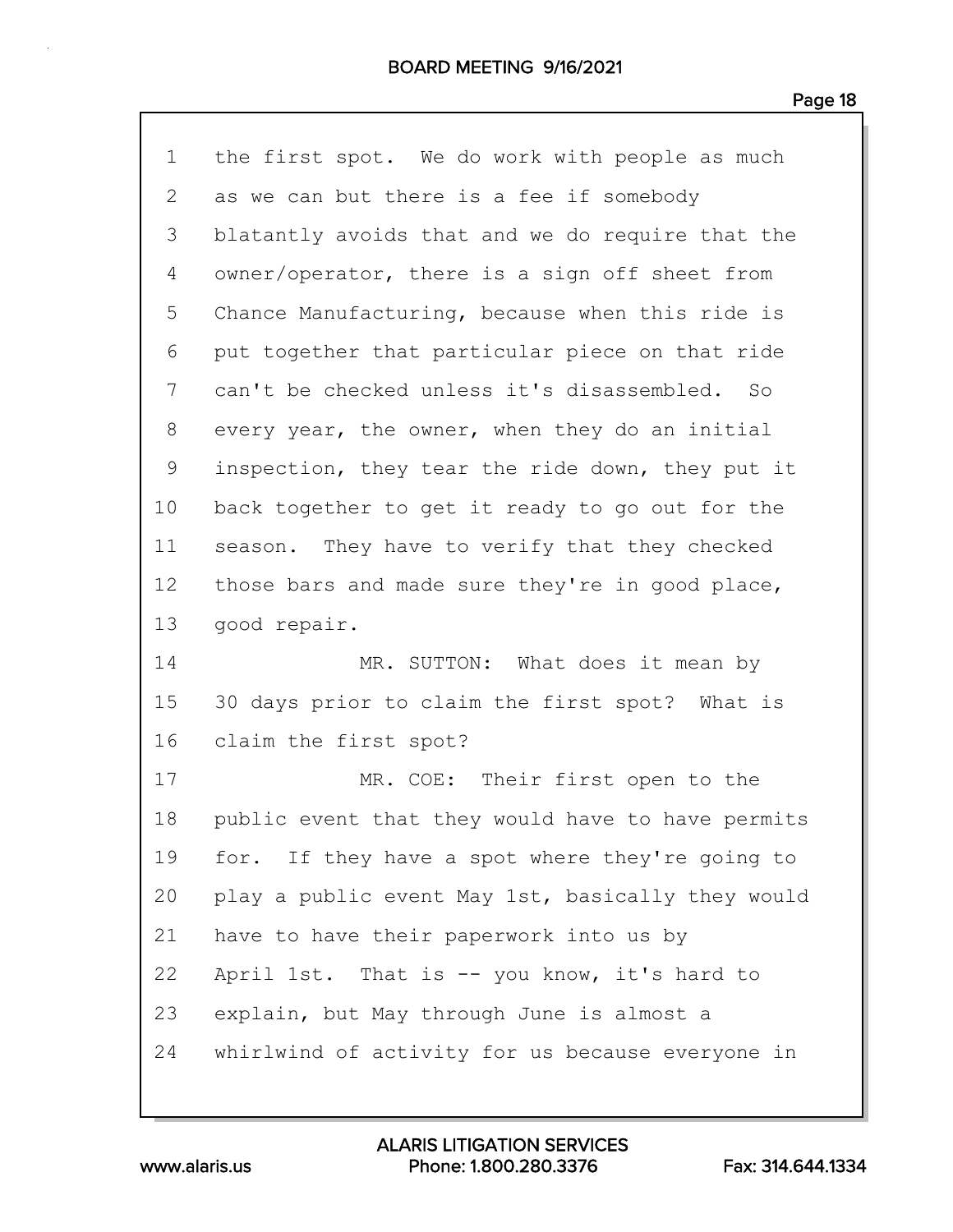| $\mathbf 1$  | a typical year wants to be open in that time      |
|--------------|---------------------------------------------------|
| $\mathbf{2}$ | period and if somebody calls you up five days     |
| 3            | before they're open, then it becomes a pretty     |
| 4            | significant problem to get someone out there and  |
| 5            | get them permitted. I will let everybody know     |
| 6            | that we have very little owners that we have not  |
| 7            | permitted for them to be open. There's maybe one  |
| 8            | or two that happen a year, and that's an extreme  |
| 9            | circumstance.                                     |
| 10           | MR. SUTTON: Thank you, Tom, for the               |
| 11           | explanation. Thank you.                           |
| 12           | MR. BENNETT: Tom, let me ask you how              |
| 13           | many inspectors did you have working for you this |
| 14           | year in 2021?                                     |
| 15           | MR. COE: We have five inspectors                  |
| 16           | that are spread throughout the state. There's     |
| 17           | two in the Chicago area and then there's one that |
| 18           | is out of Peoria that handles most of the rest of |
| 19           | the northern area that is outside of Chicago in   |
| 20           | the Collar Counties. We have one in central       |
| 21           | Illinois and then we have one that does the       |
| 22           | southern end of the state. And for the first      |
| 23           | year in two years all five of them were working.  |
| 24           | We had some issues for a couple of years where we |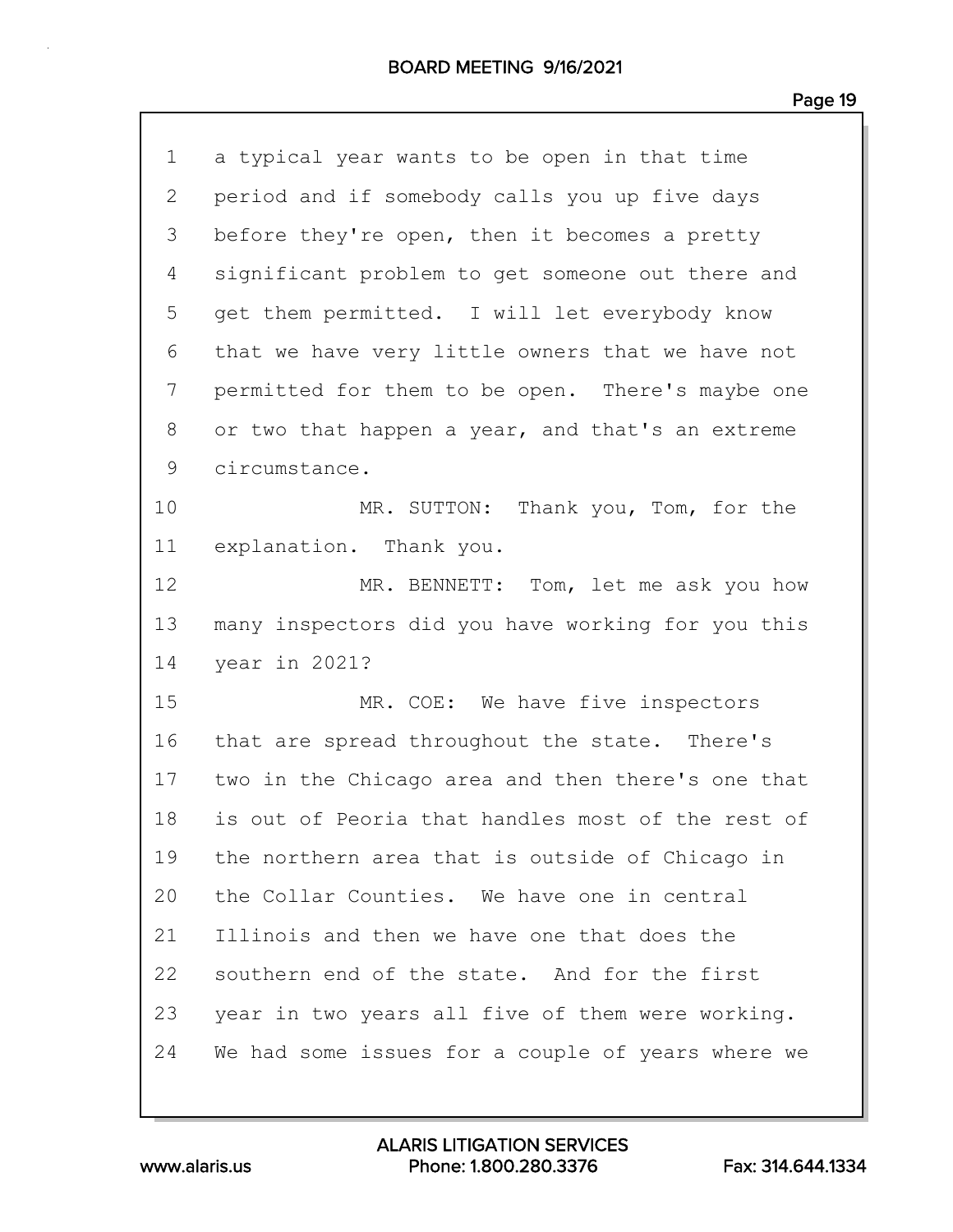| $\mathbf 1$ | were short. I am an inspector, even though I      |
|-------------|---------------------------------------------------|
| 2           | spent most of my time in the field, I can go out  |
| 3           | in the field, and occasionally, I do if there's   |
| 4           | problems with scheduling. We try our best to get  |
| 5           | everybody open and if we got -- if I've got to go |
| 6           | out, then we'll go out and get it done.           |
| 7           | And just so everybody knows                       |
| 8           | inspection wise where we are, we're about halfway |
| 9           | into our haunted house and fall farm business.    |
| 10          | Most of that will be completed in the next two    |
| 11          | weeks and we have a little bit of time in         |
| 12          | between. That's when we get everybody set up for  |
| 13          | the start of the next year because shortly after  |
| 14          | Thanksgiving we have everything in place for the  |
| 15          | year around operators so we can get them          |
| 16          | inspected and they're ready to go January 1st.    |
| 17          | Okay. If everybody is ready for the               |
| 18          | new business. Newest legislation. This was just   |
| 19          | signed not too long ago by the governor. We will  |
| 20          | start regulation of trampoline courts, and it     |
| 21          | will become effective January 1st, 2022. We're    |
| 22          | putting our plans together. We have talked with   |
| 23          | the industry. We agree that inspection by a       |
| 24          | qualified third party would be the best option    |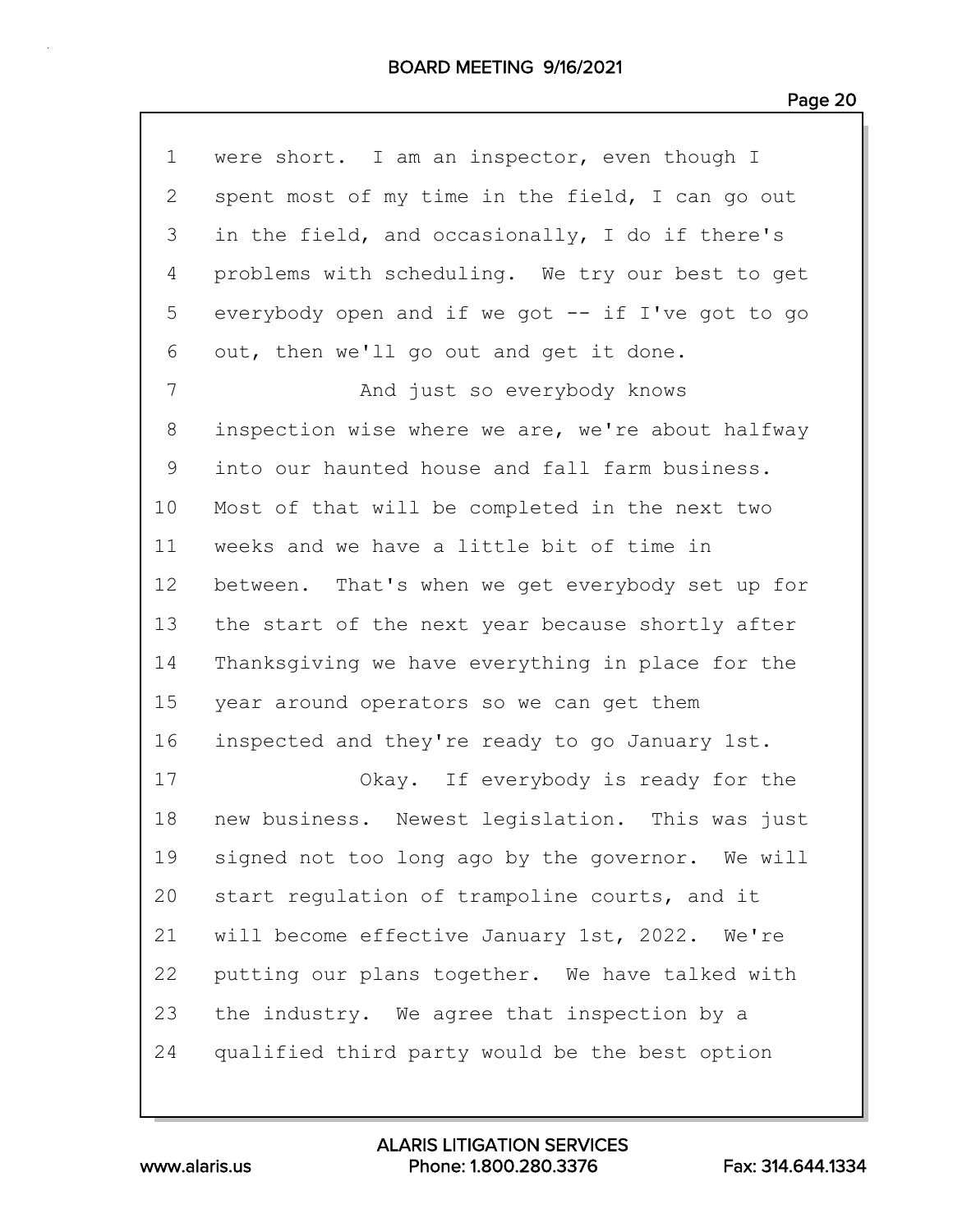| $\mathbf 1$  | and we do a follow-up inspection. This is         |
|--------------|---------------------------------------------------|
| $\mathbf{2}$ | typical of how we inspect other amusements which  |
| 3            | require a very specific skill set and training.   |
| 4            | We do -- indoor adventure courses have third      |
| 5            | party inspections and zip lines have third party  |
| 6            | inspections. In the rules, we adopted 2970-20     |
| 7            | and we'll talk about that a little bit later, but |
| 8            | that is basically the construction guidelines and |
| 9            | basic operating principles for trampoline courts. |
| 10           | As with most amusement attractions,               |
| 11           | we will require a submission of stamped drawings  |
| 12           | for the new facilities that are being built. The  |
| 13           | old facilities, they kind of get grandfathered,   |
| 14           | but they will have to be inspected by the third   |
| 15           | party and they will have to meet the 2970-20      |
| 16           | requirements. Any questions on that?              |
| 17           | Okay. This is what 2970-20 does.                  |
| 18           | That's the title of the standard. It contains     |
| 19           | best practice for designs. It does exempt         |
| 20           | certain types of activities that use trampolines; |
| 21           | training, gymnastics would be exempt. And though  |
| 22           | that is contained in the standard, we'll probably |
| 23           | define it a little bit more in the rules if we    |
| 24           | think that we need it. One of the interesting     |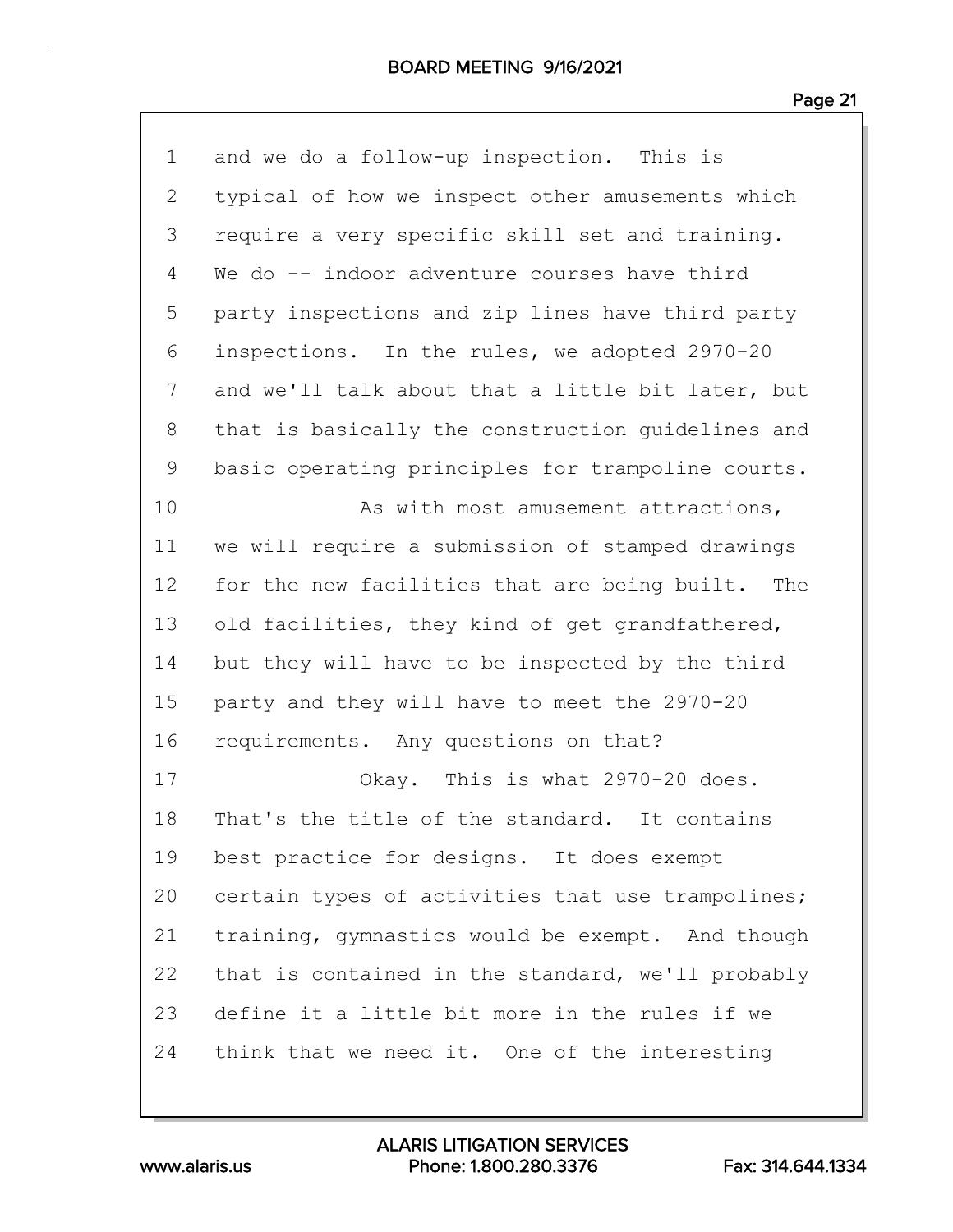| $\mathbf 1$  | parts of the standard is it does define a maximum |
|--------------|---------------------------------------------------|
| $\mathbf{2}$ | patron to attendant ratio and that is 32 to one.  |
| 3            | Now, that is a maximum and the designer or the    |
| 4            | manufacturer of the trampoline court can dictate  |
| 5            | it to be less than that, and that's why we kind   |
| 6            | of need the information on the design side from   |
| 7            | the drawings and that should be included in it.   |
| 8            | Another requirement that they list in             |
| 9            | there is how many square feet per patron, which   |
| 10           | would give you a maximum capacity for a court,    |
| 11           | depending on the size of the court. Rules of      |
| 12           | use, in the rules of use are a basic set of       |
| 13           | rules. The designer, again, or the engineer can   |
| 14           | make specific requirements for their specific     |
| 15           | piece of equipment and this does -- this standard |
| 16           | does include a patron responsibility portion,     |
| 17           | which we sometimes have pushback on that, but     |
| 18           | again, it's just if you read it, it's basic       |
| 19           | common sense, don't do something that you're      |
| 20           | going to get hurt or hurt yourself. But when we   |
| 21           | put the rules together, if we see something in    |
| 22           | the standard under the rules, we're allowed --    |
| 23           | you know, we can exempt someone and we can        |
| 24           | actually add a requirement in. One of my          |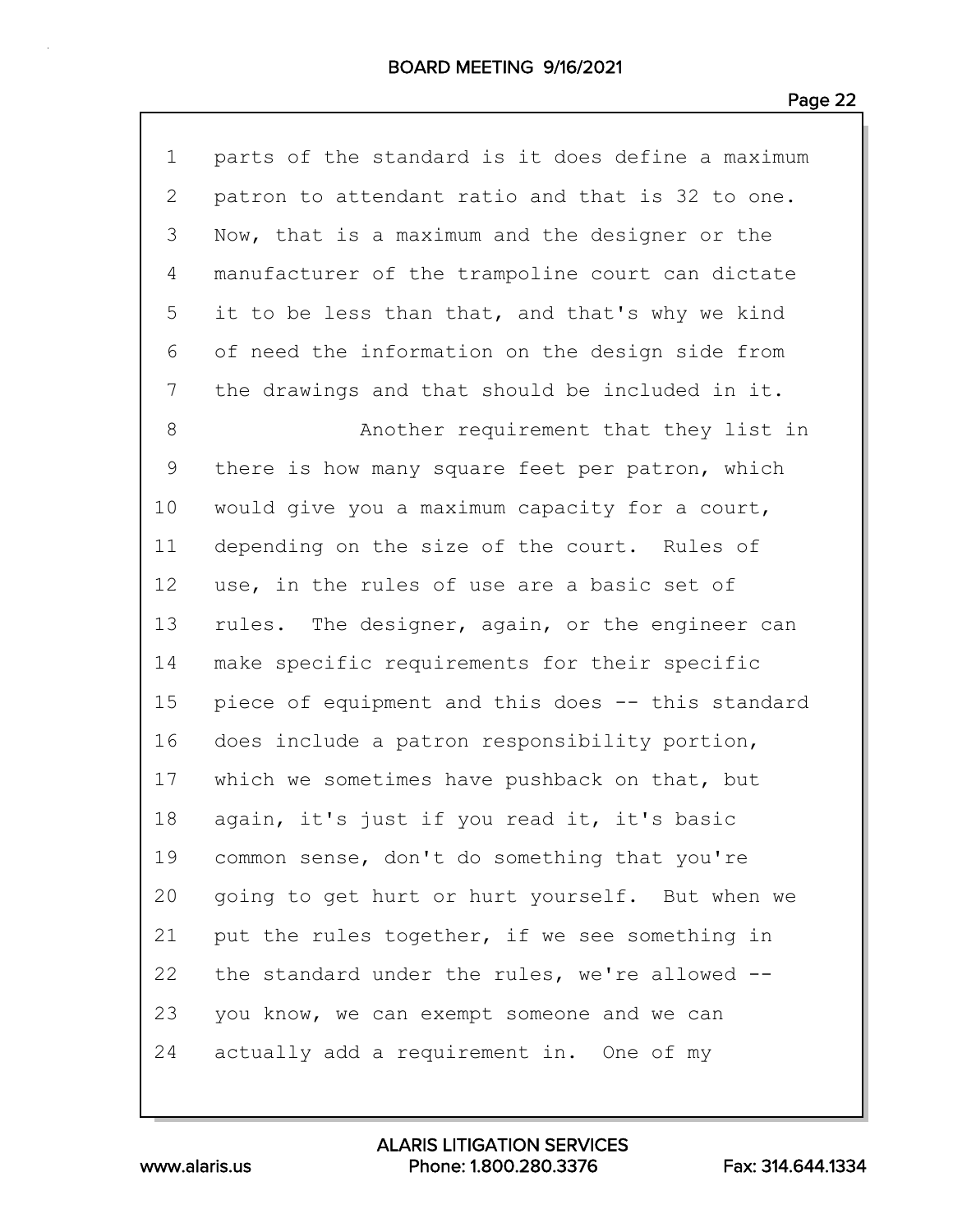| $\mathbf 1$ | suggestions, and we may just see and run with it, |
|-------------|---------------------------------------------------|
| 2           | how it goes, the standard only requires basic     |
| 3           | rules that be posted. What we've seen in the      |
| 4           | carnival industry is when you have signs up       |
| 5           | there, people tend not to read them or not read   |
| 6           | them fully. And again, this is a manufacturer     |
| 7           | requirement also, but some kind of video or       |
| 8           | verbal explanation of the rules may be more       |
| 9           | advantageous than just having a sign posed on the |
| 10          | wall, but we can develop that as we go.           |
| 11          | So what I would like to do, this is               |
| 12          | kind of preemptive, we could either vote now to   |
| 13          | adopt 2970-20 and we'll just have it in the       |
| 14          | rules, or if the board would like to take some    |
| 15          | more time, I can actually send out a copy of that |
| 16          | standard if they want to review it personally,    |
| 17          | and we've got a fairly short time to work with to |
| 18          | get the rules in place for January 1st, 2021. I   |
| 19          | will leave it up to the board if they want to     |
| 20          | discuss it or they just want to vote on it.       |
| 21          | MR. BENNETT: First, Tom, when it                  |
| 22          | says trampoline courts, can you just define that, |
| 23          | what that means, places that involves and what it |
| 24          | doesn't involve?                                  |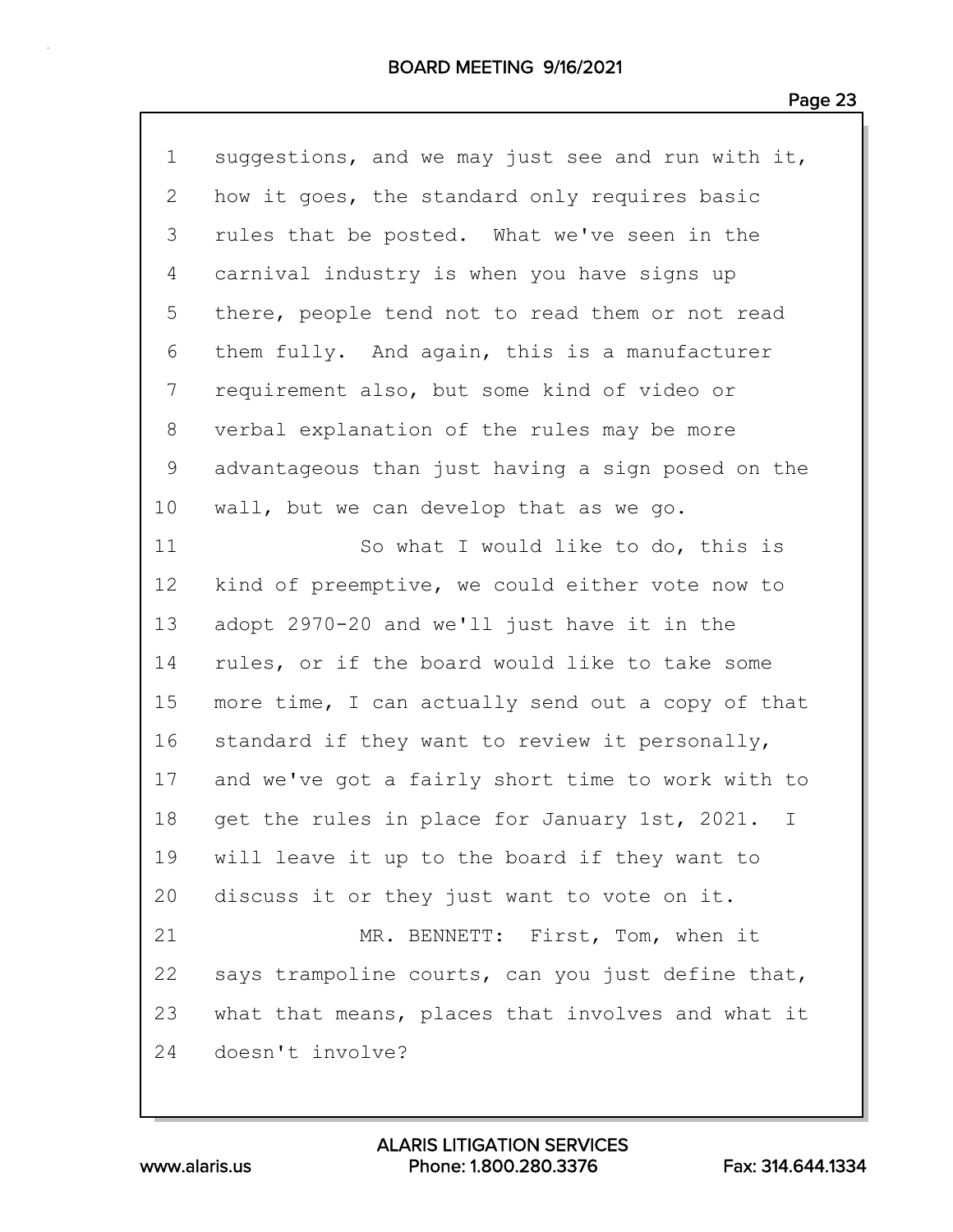| $\mathbf 1$  | MR. COE: A trampoline court -- I                  |
|--------------|---------------------------------------------------|
| $\mathbf{2}$ | don't know if anybody is familiar with the Sky    |
| 3            | Zones, but basically it's a big open interior     |
| 4            | building. They'll have trampolines. Imagine a     |
| 5            | backyard trampoline, except it's four or five     |
| 6            | times as big as that, and then they'll have 10 or |
| 7            | 12 of those grouped inside that building.         |
| 8            | Usually you walk up to a raised platform and you  |
| 9            | enter the cells that have the separate trampoline |
| 10           | off of that platform, and that's kind of why the  |
| 11           | attendants are required to maintain some safety   |
| 12           | rules, not mixing ages, size is a big thing,      |
| 13           | number of people in any one court at a time, and  |
| 14           | then, you know, bad behavior, trying to correct   |
| 15           | that. But basically, it's just a giant open       |
| 16           | group of trampolines that are put together and    |
| 17           | they get separated by padded walls for a separate |
| 18           | kind of attractions. They will have basketball    |
| 19           | and just regular jumping and things like that.    |
| 20           | MR. BENNETT: Tom, thanks. So you                  |
| 21           | said Illinois has passed a law regulating         |
| 22           | trampoline courts. Is this law the same language  |
| 23           | as this ASTM 2970-20?                             |
| 24           | MR. COE: No. Basically, the law                   |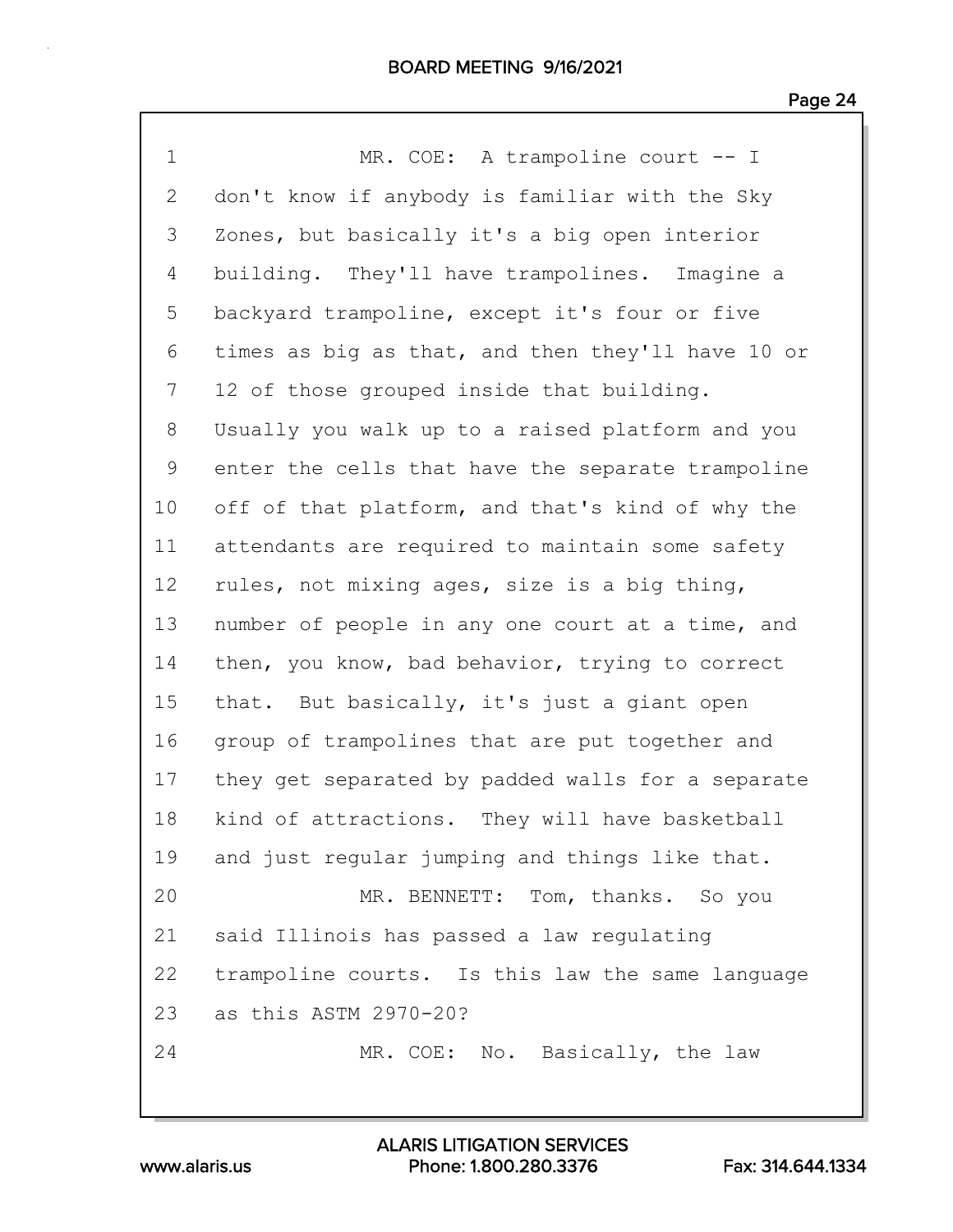| $\mathbf 1$    | just says that we're going to adopt rules to      |
|----------------|---------------------------------------------------|
| $\overline{2}$ | inspect these, so they'll become under our        |
| 3              | purview to look at them and, you know, have some  |
| 4              | type of control over how they operate. We will    |
| 5              | be issuing permits to them just like an amusement |
| 6              | ride.                                             |
| 7              | MR. BENNETT: As a board, we should                |
| 8              | discuss, and I would like to hear everyone's      |
| $\mathsf 9$    | comments on voting on ASTM standard for           |
| 10             | trampoline courts, the 2970, whether we feel      |
| 11             | comfortable adopting ASTM for trampoline courts.  |
| 12             | MS. EVANS: Dave, Tom, this is                     |
| 13             | Bethany Evans. I'm the executive vice president   |
| 14             | for the International Association of Trampoline   |
| 15             | Parks, and I just wanted to chime in here for one |
| 16             | minute here and just give you a little background |
| 17             | on the ASTM 2970, and that our industry was       |
| 18             | extremely proactive in stepping forward to        |
| 19             | develop and design this standard and we are very  |
| 20             | active in ASTM in currently updating the standard |
| 21             | as our industry evolves and changes. So if        |
| 22             | there's everyone, the board, that has questions   |
| 23             | about the industry, I know this is a new industry |
| 24             | you're going to be regulating in Illinois, so we  |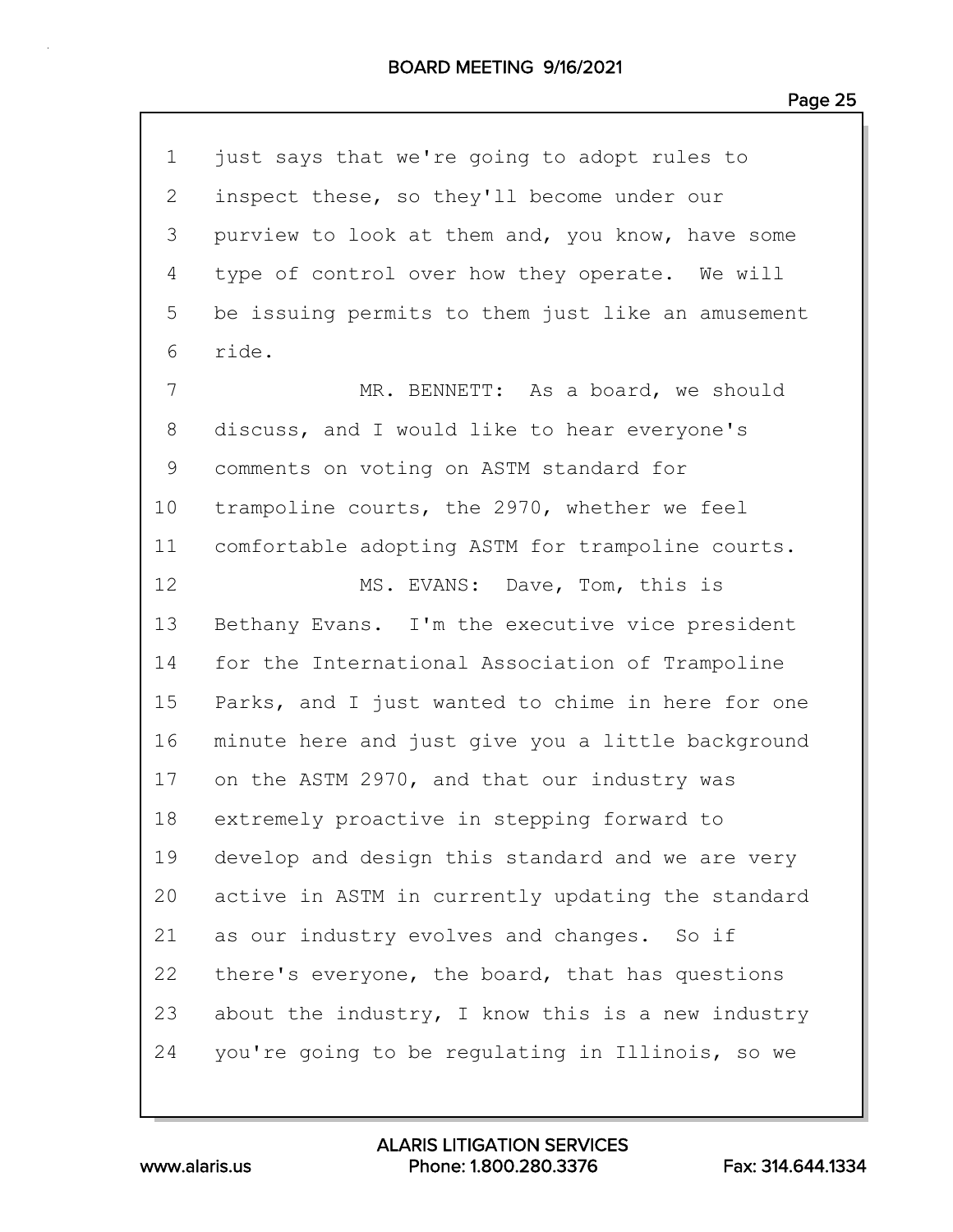### BOARD MEETING 9/16/2021

| 1               | are here to answer questions or help you          |
|-----------------|---------------------------------------------------|
| $\mathbf{2}$    | understand our industry as best as possible.      |
| 3               | MR. BENNETT: Great. Bethany,                      |
| 4               | excellent. Thank you very much. I know ASTM. I    |
| 5               | know what goes into agreeing to those standards,  |
| 6               | and that's been agreed to, and so then, Bethany,  |
| 7               | you're saying your industry is on board and       |
| 8               | worked with and approved the ASTM standard for    |
| 9               | trampoline courts; is that right?                 |
| 10              | MS. EVANS: That's correct. Back in                |
| 11              | 2012 when the industry was only 40 parks in the   |
| 12 <sup>°</sup> | United States, key operators that were involved   |
| 13              | in that point, as well as manufacturers, came     |
| 14              | together to create this standard, which we        |
| 15              | obviously still adhere to today and are           |
| 16              | continuously, like I said, updating and changing. |
| 17              | And just to give you a real insight onto this     |
| 18              | patron to attendant ratio, that 32 to one number  |
| 19              | has been a big discussion point for us for many   |
| 20              | years and that number was derived at -- based on  |
| 21              | basically because of dodge ball courts. Each      |
| 22              | side had 16 participants, so the minimum          |
| 23              | number -- or the max, you know, was 32. So we     |
| 24              | really feel there probably should be a better     |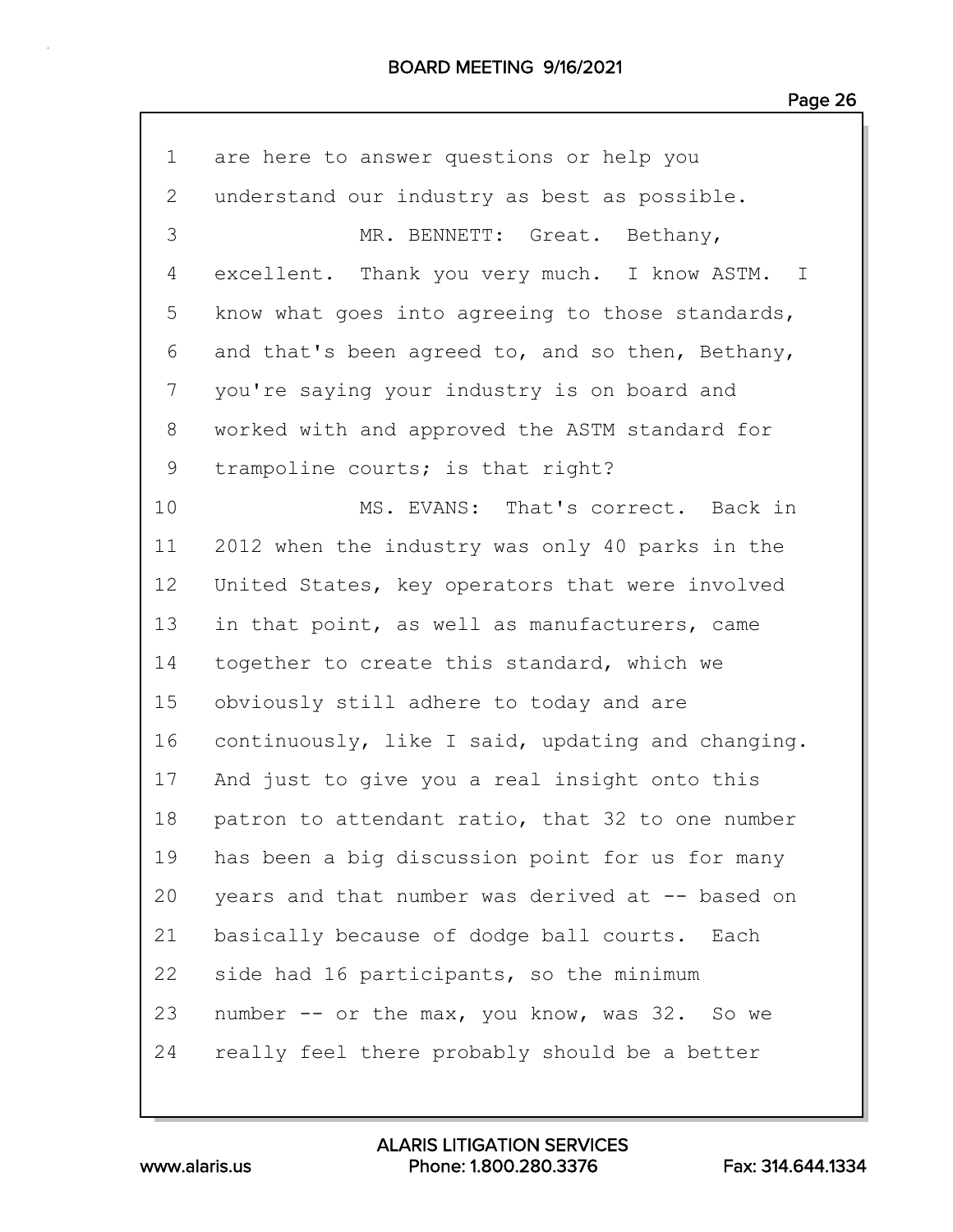1 ratio for patron to attendant, but this was the 2 number we could reach consensus on. 3 MR. BENNETT: Good. Okay. Thank 4 you. 5 MS. EVANS: Sure. My pleasure. 6 MR. BENNETT: Does anyone have any 7 other comments? Any board members that want to 8 ask Bethany any questions or anything else to add 9 about this? Go ahead. 10 MR. JENNINGS: If the international 11 group is on board with it, then I see no reason 12 why we couldn't vote on it and go on. 13 MR. BENNETT: Right. I agree. Bill, 14 I agree with you. Any other discussion, or is 15 everyone ready to vote? I guess we can bring 16 this to a vote. So is there a motion to adopt 17 ASTM 2970-20? 18 MR. JENNINGS: Bill Jennings, I'll 19 make that motion. 20 MR. BENNETT: Is there a second? 21 MR. SPARKS: Wes Sparks, I'll second  $22 \t i +$ 23 MR. BENNETT: Any discussion? I'm 24 hearing none then. All those in favor of the

www.alaris.us Phone: 1.800.280.3376 Fax: 314.644.1334 ALARIS LITIGATION SERVICES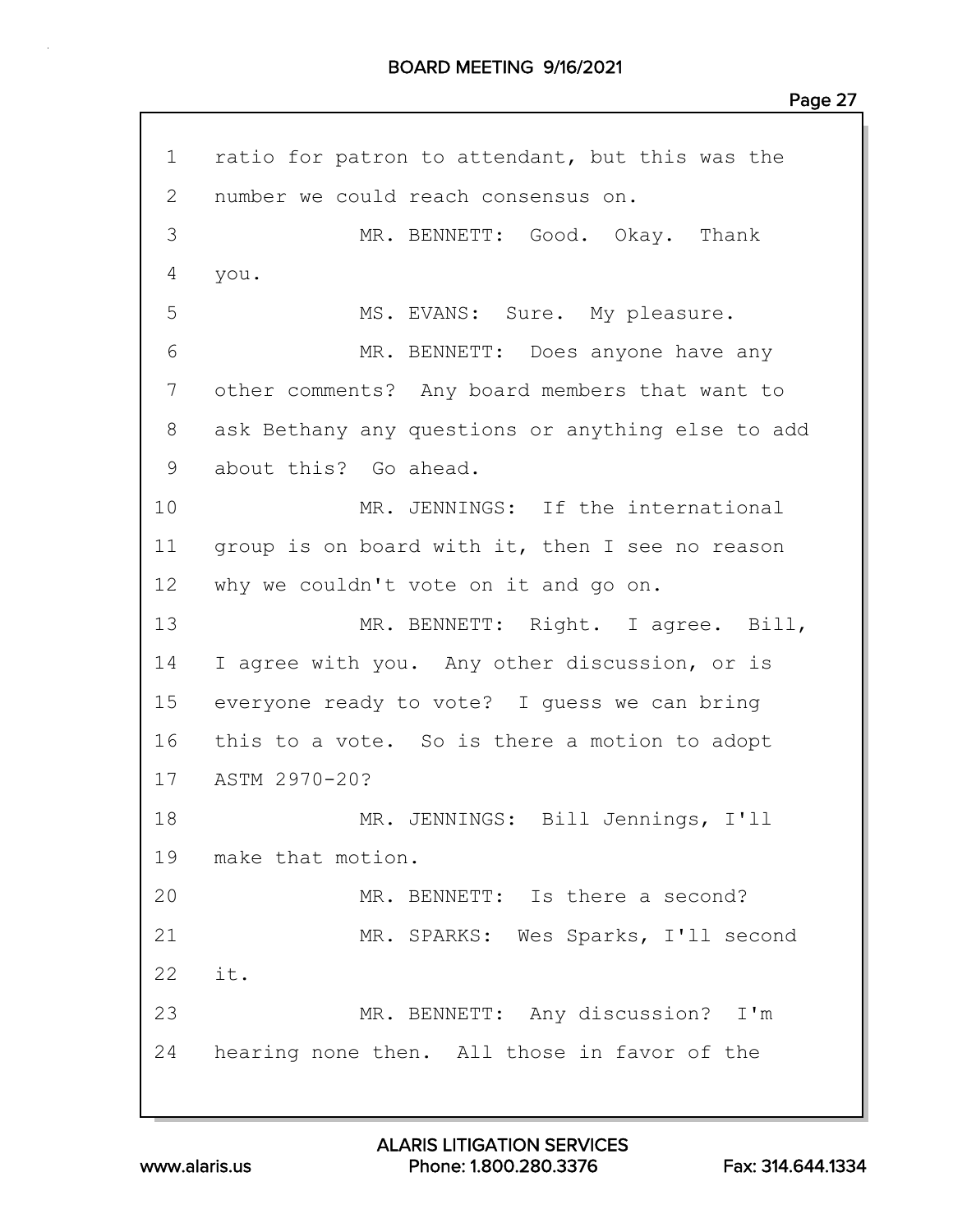| $\mathbf 1$    | motion say yea?                                   |
|----------------|---------------------------------------------------|
| $\overline{2}$ | (WHEREUPON, ALL VOTING MEMBERS VOTE               |
| 3              | $YEA.$ )                                          |
| 4              | MR. BENNETT: Opposed say nay? So I                |
| 5              | believe that is approved, so that motion is       |
| 6              | adopted to adopt ASTM standard 2970-20 for the    |
| 7              | trampoline courts in Illinois, so that's good.    |
| 8              | Okay. Thank you.                                  |
| 9              | MR. COE: Thank you very much. That                |
| 10             | will make things run a little bit smoother in the |
| 11             | rules when we get to that. Now, the second ASTM   |
| 12             | standard, and I believe I sent a copy of this to  |
| 13             | all of the board members, a weird scenario        |
| 14             | because of COVID, 2291-18 was the standard that   |
| 15             | we started with. Since there was such a large     |
| 16             | amount of information contained in it, we kind of |
| 17             | worked on four standards that we had adopted the  |
| 18             | year before and got those completed and this one  |
| 19             | kind of languished, and we were hoping to bring   |
| 20             | it up again at an in-face meeting but it's        |
| 21             | getting to the point in I believe in my last      |
| 22             | e-mail I pointed out that 2291 now has a 21       |
| 23             | version, which I just completed a review of it    |
| 24             | and we can go down to 2018 because everything     |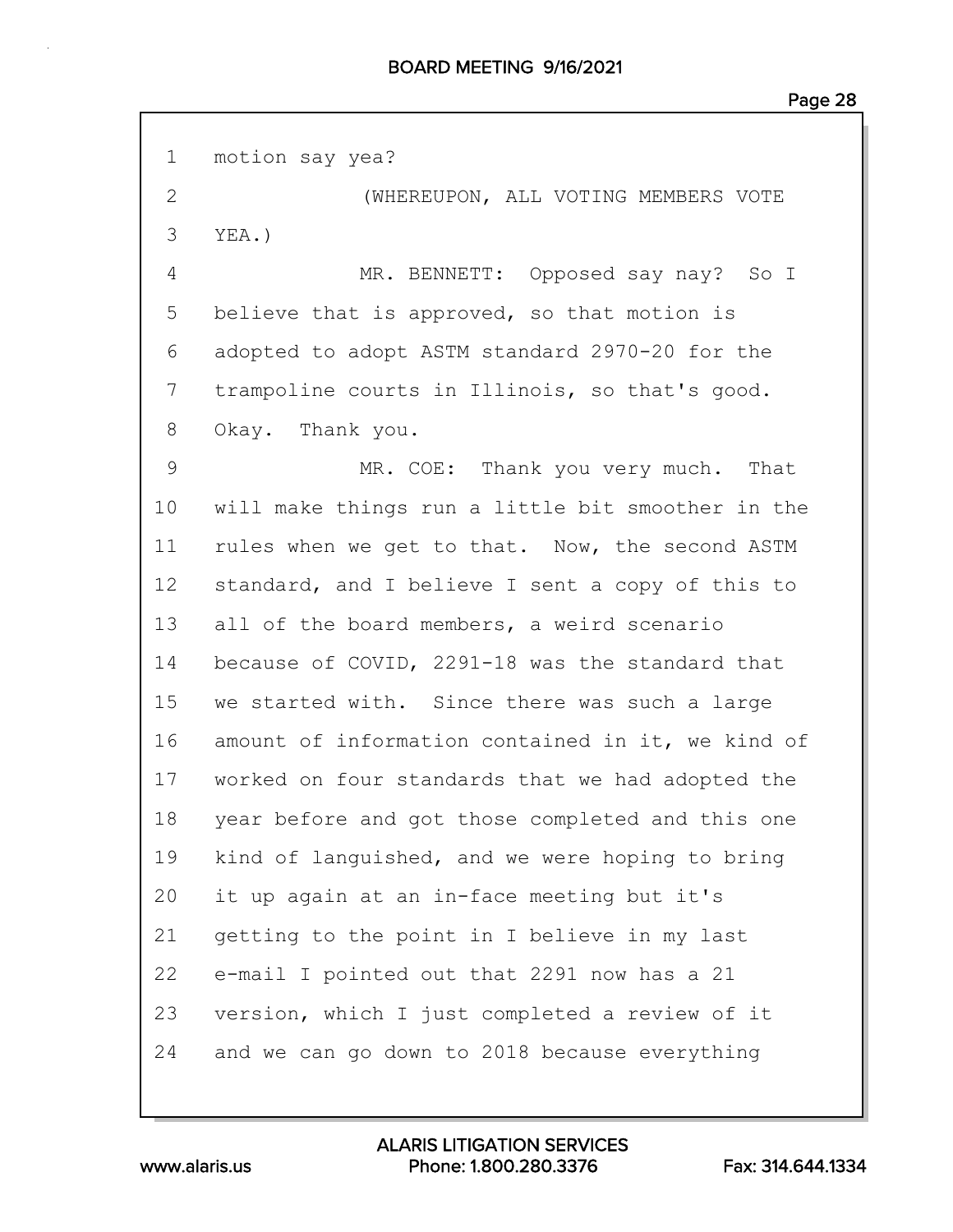| 1              | that is in 2018 is in 2021 and then there's like  |
|----------------|---------------------------------------------------|
| $\overline{2}$ | four additional things that they added in the 21  |
| 3              | version. And what I would like to do is go        |
| 4              | through this list, see if there's any questions,  |
| 5              | look at the additional information that was added |
| 6              | in 21 and actually vote on the adoption of the 21 |
| 7              | standard.                                         |
| 8              | So we get started, 2219-18 is the                 |
| $\mathsf 9$    | design of amusement rides and devices and it      |
| 10             | affects new and existing rides. It allows         |
| 11             | existing rides to be service proven. And just     |
| 12             | for those people that aren't real familiar with   |
| 13             | the carnival industry, there are a significant    |
| 14             | number of rides still in operation that were      |
| 15             | built as far back as the 40s and the 50s. So      |
| 16             | that's -- it would cover those rides to be able   |
| 17             | to be service proven. There are significant new   |
| 18             | requirements for designs of newly constructed     |
| 19             | amusement rides. It includes fall hazard          |
| 20             | protection when they're erecting the ride. It     |
| 21             | does require the manufacturer to do hazard        |
| 22             | mitigation, and there's quite a bit on that.      |
| 23             | What we're seeing -- probably the biggest thing   |
| 24             | that occurred in the last couple of years and     |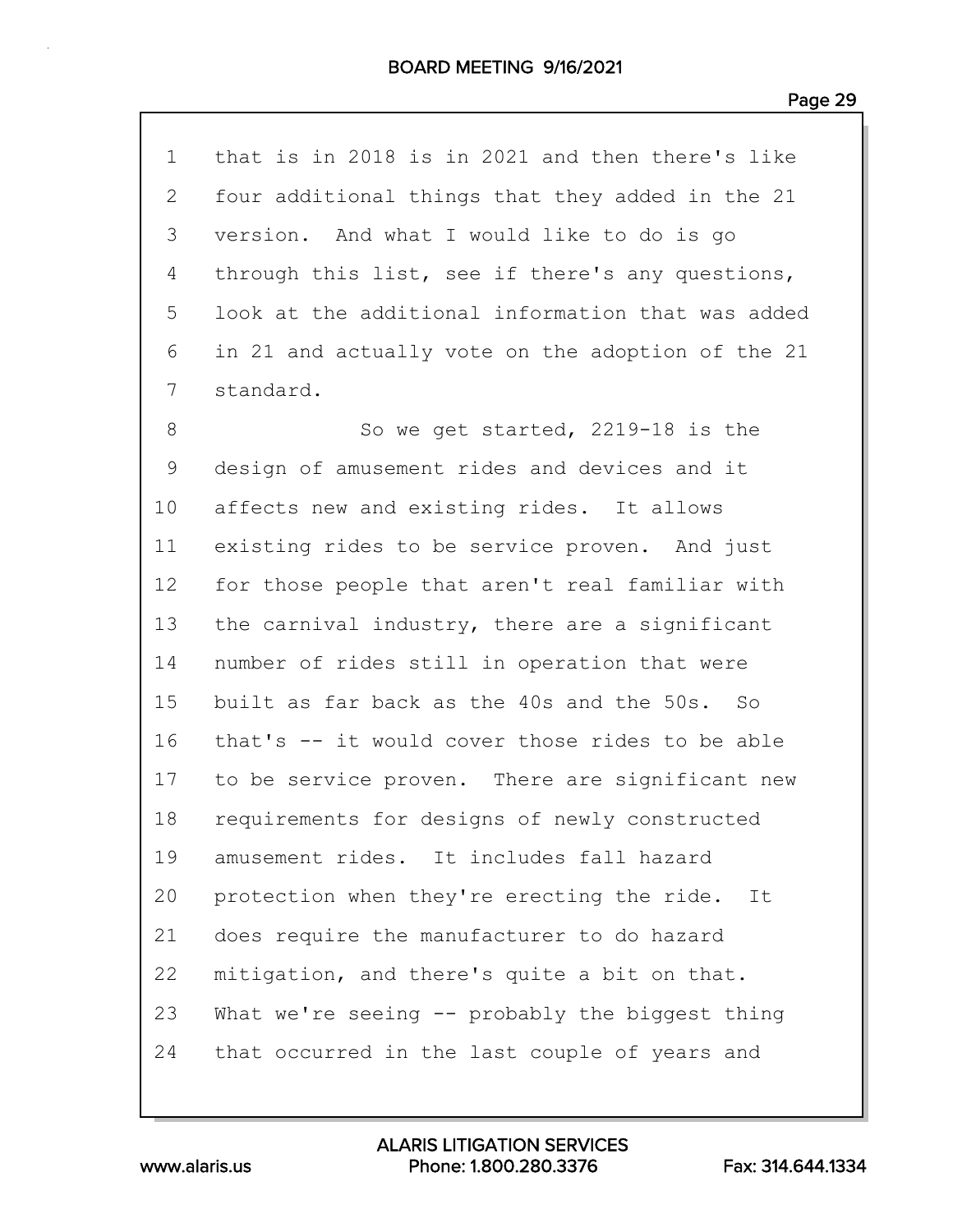| $\mathbf 1$ | most of the manufacturers had adopted it, is      |
|-------------|---------------------------------------------------|
| 2           | corrosion inspections. Some ride manufacturers,   |
| 3           | you know, made a minimal attempt at, you know,    |
| 4           | you need to look at your ride and see if there's  |
| 5           | corrosion damage, but most of them now have       |
| 6           | adopted mandatory yearly inspections that require |
| 7           | you to document corrosion and if it becomes       |
| 8           | significant it requires the manufacturer to       |
| 9           | approve the ride for operation or approve a       |
| 10          | repair procedure. Additional information that     |
| 11          | was added in are restraints on kiddy rides. Some  |
| 12          | of the older rides basically had none and a lot   |
| 13          | of them were pretty minimal. This gives the       |
| 14          | manufacturer requirements for designs of specific |
| 15          | restraints for kids that delves into acceleration |
| 16          | limits for patrons. And that's something that     |
| 17          | you usually saw on the roller coaster industry    |
| 18          | quite a bit. Some of the higher end rides had     |
| 19          | that, but I don't know that that was necessarily  |
| 20          | completed on kiddy rides.                         |
| 21          | They expanded safety control related              |
| 22          | systems, and this is all generally -- they're     |
| 23          | just adding more requirements and explanations of |
| 24          | what they want to see when a person goes into the |
|             |                                                   |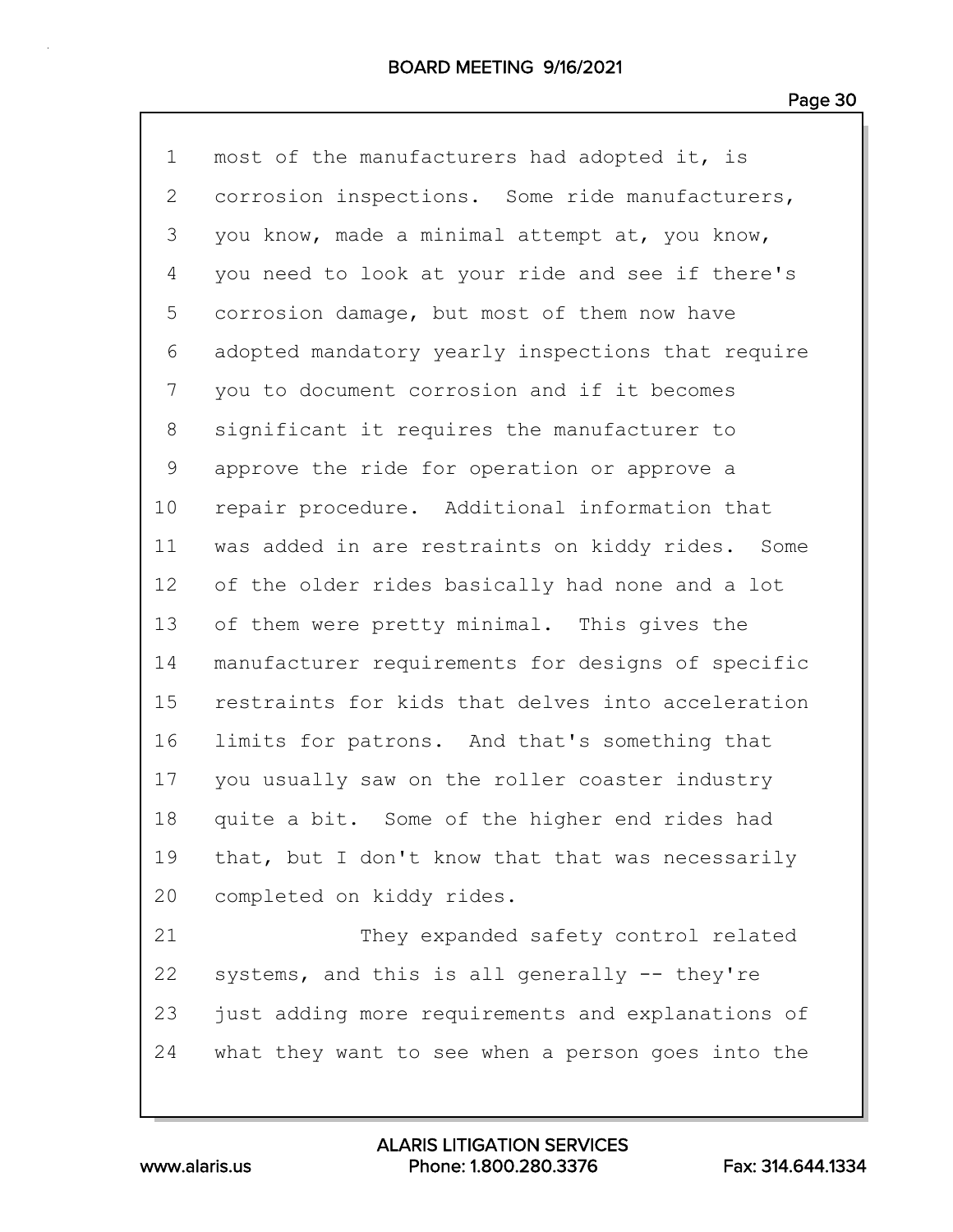| $\mathbf 1$  | design process of a new ride. Fencing quide       |
|--------------|---------------------------------------------------|
| $\mathbf{2}$ | rails and handrails are clearly explained what is |
| 3            | needed and where. One of the biggest changes      |
| 4            | that did occur when they went through this        |
| 5            | modification in 2018, most of the standards had a |
| 6            | huge amount of modifications done to them. There  |
| 7            | used to exist a grandfather clause for fencing    |
| 8            | that was designed and manufactured at the time    |
| 9            | that the ride was built, and we did grandfather   |
| 10           | that fencing in. And this is the crowd fencing    |
| 11           | that marks off the ride area that you need to     |
| 12           | operate the ride safely. That eliminates that,    |
| 13           | so there would be no more old fencing. It would   |
| 14           | all have to comply with the new fencing           |
| 15           | requirements, which is significantly more than    |
| 16           | some of the old rides that existed. And this      |
| 17           | did -- does include requirements on elevated      |
| 18           | platforms. This does reference one of the         |
| 19           | standards that we've already adopted, S770. It    |
| 20           | outlines in basic terms, the manuals, what you    |
| 21           | have to have, 770 goes into a little bit more     |
| 22           | details and specific details on what the contents |
| 23           | have to be.                                       |
| 24           | Clarifications of restraint design,               |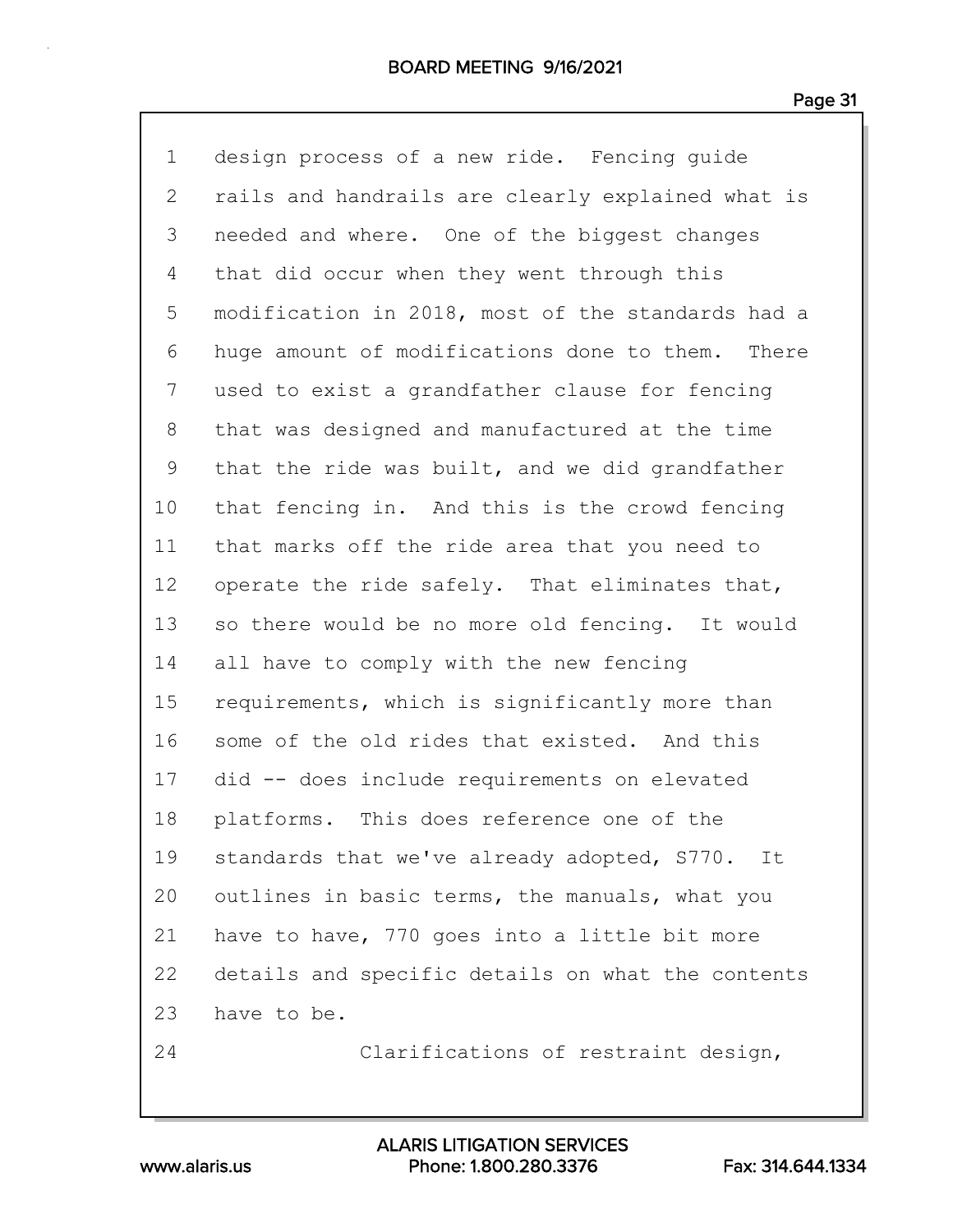| $\mathbf 1$ | there were different levels of restraint design,  |
|-------------|---------------------------------------------------|
| 2           | and it dictates how the manufacturer determines   |
| 3           | what level of design is required for what type of |
| 4           | ride and it's all based on the age, the heights,  |
| 5           | the G forces and impact stops and basically       |
| 6           | hazard mitigation also. Those are all considered  |
| 7           | when you decide what kind of restraint needs to   |
| 8           | be on the ride.                                   |
| $\mathsf 9$ | An additional item that was added was             |
| 10          | a better definition of a supervising companion,   |
| 11          | and this is typically smaller rides where there   |
| 12          | is the capability -- kiddy rides where they're    |
| 13          | under 48 inches. Sometimes there's a little       |
| 14          | transition where if you have a responsible person |
| 15          | that can go with you, that's someone that is      |
| 16          | small can get on that ride with them and that     |
| 17          | defines who that responsible is or what criteria  |
| 18          | they have to meet. An example would be            |
| 19          | four-year-old brother wants to go on this ride.   |
| 20          | His six-year-old brother a supervising companion, |
| 21          | not by the definition. They would have to be      |
| 22          | older than that. There's some modification for    |
| 23          | acceleration designs for the smaller rides for    |
| 24          | patrons under 48 inches.                          |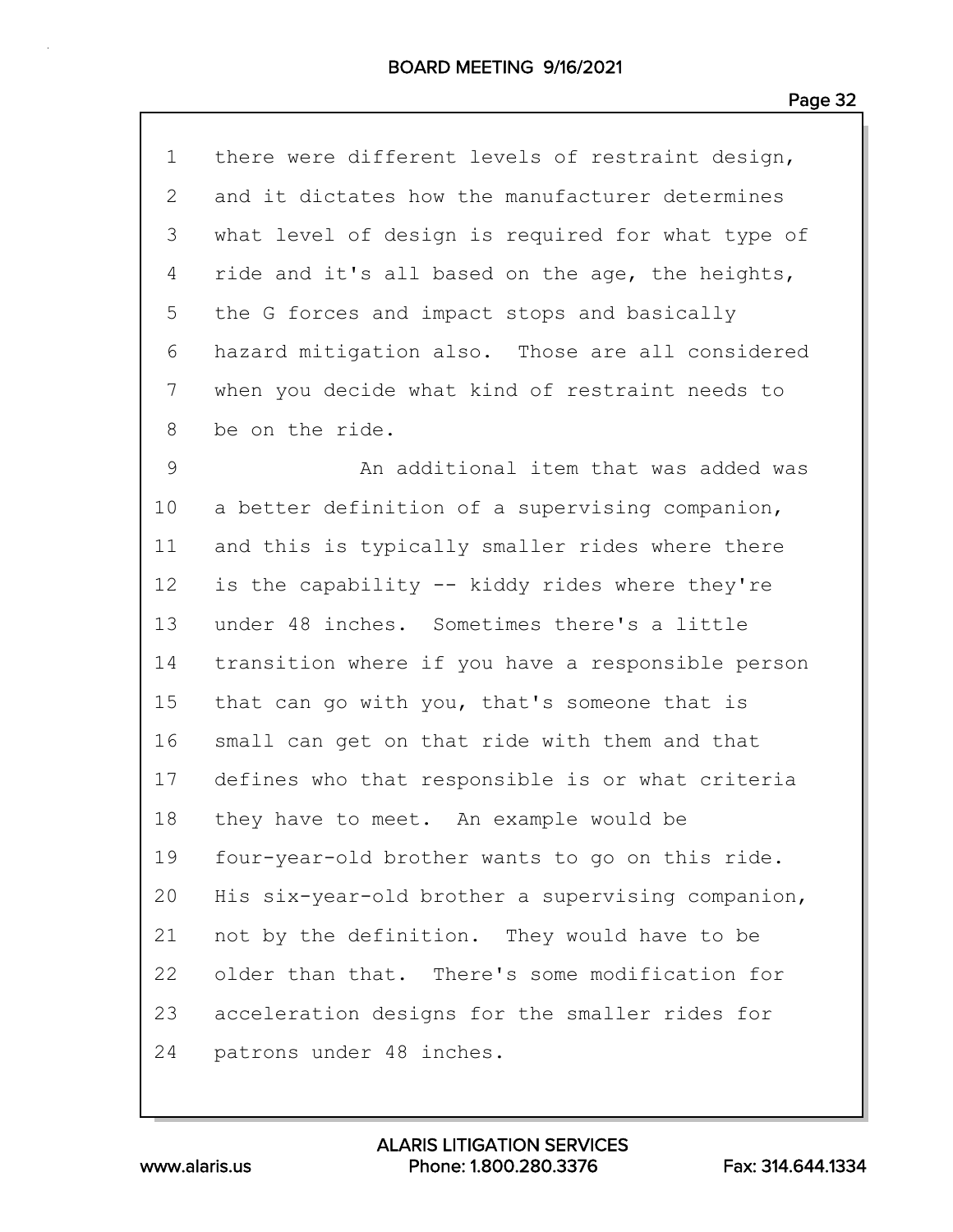| $\mathbf 1$ | So that's just a very brief overview.            |
|-------------|--------------------------------------------------|
| 2           | I did send out a comparison to the current       |
| 3           | standard which we have, which is 2011. That      |
| 4           | standard has all of the modifications that were  |
| 5           | made -- or this paper has all of the             |
| 6           | modifications that were made in 2018. And as I   |
| 7           | said, it takes a while to run through these. We  |
| 8           | did not have a red lined copy so the changes had |
| 9           | to read every line.                              |
| 10          | Does anybody have any questions on               |
| 11          | the 2018? It's a very technical document and     |
| 12          | I've got to say I'm an engineer and it's pretty  |
| 13          | tough.                                           |
| 14          | MR. BENNETT: Thanks, Tom. I have                 |
| 15          | that here. Thank you for sending the 2291-18. I  |
| 16          | know it's 60-some pages. It is very technical,   |
| 17          | so I liked your comparison. That's helpful. So   |
| 18          | remind me, did the board approve -- has the 2011 |
| 19          | version been adopted already by the state?       |
| 20          | MR. COE: Yes. That was done in                   |
| 21          | 2013, I believe. That's the last adoption that   |
| 22          | we had completed.                                |
| 23          | MR. BENNETT: Well then the question              |
| 24          | is whether to adopt this update, the 2291-18 or  |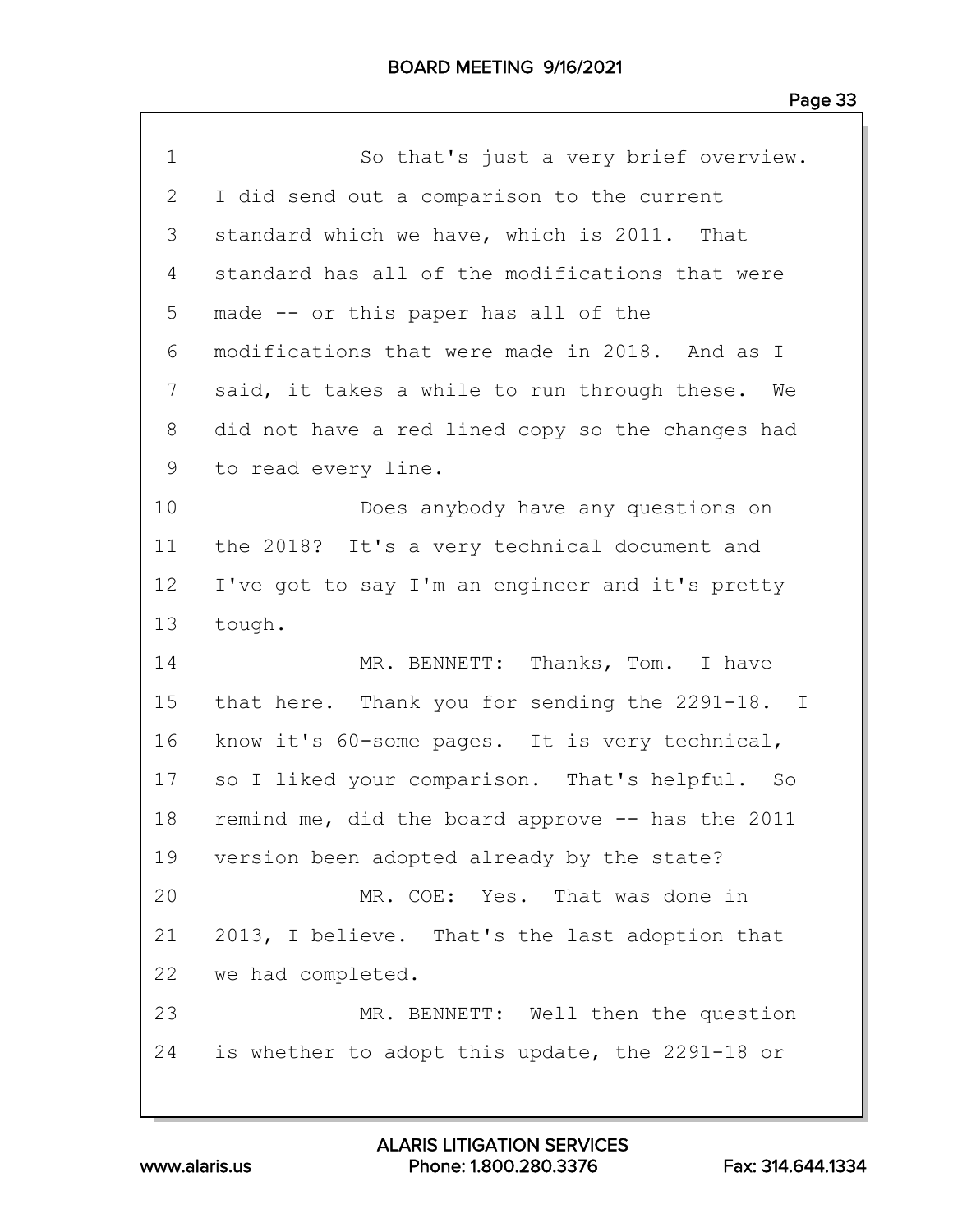1 are you asking us now to -- I guess there's a 21 2 version? 3 MR. COE: Yes. That's what I wanted 4 to do, you know. Because of the way that I had 5 it broken out, most of the modifications were 6 mentioned in that 2018 document that I gave you. 7 I did not have time to put a comparison together 8 for 21, but I did have enough time to put a slide 9 together with the changes that are included in 10 the 21, which are above the 18 version. 11 MR. BENNETT: Right. 12 MR. COE: So we can go to that next 13 slide. These are the changes that were added to 14 the 2291-21 version over what we have looked at. 15 In section five, there's an explanation, an 16 assessment of environmental hazards for a ride. 17 Basically, that includes weather. They also 18 added a section for deterioration of safety 19 components. I'm glad to see that. We 20 typically -- a lot of your padding on these rides 21 is very susceptible to human damage and 22 environmental damage. Seat belts are very 23 susceptible to UV damage. So it dictates that 24 the manufacturer has to do an assessment on those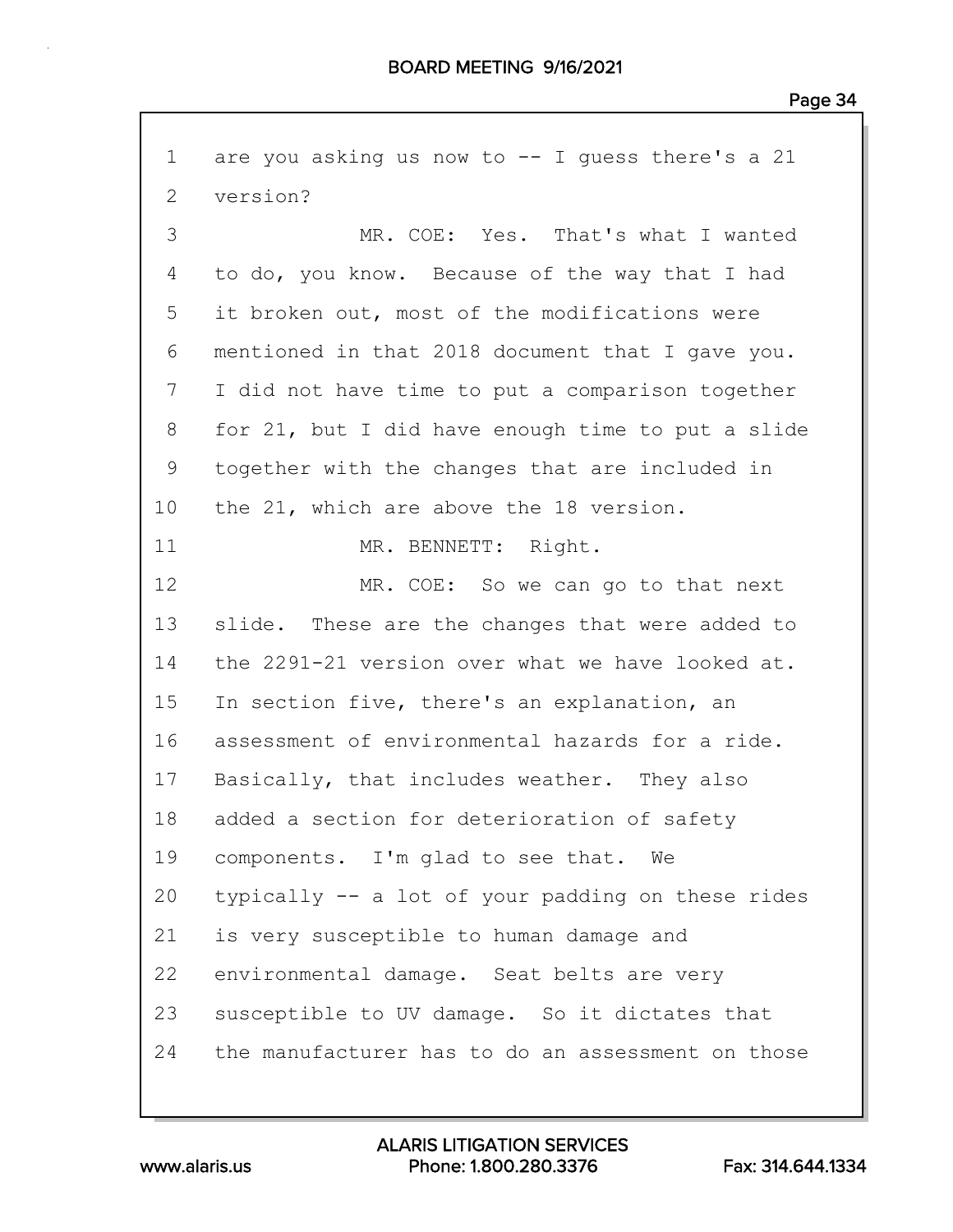| $\mathbf 1$    | safety components and then actually outline       |
|----------------|---------------------------------------------------|
| $\overline{2}$ | methods to make sure that those components are    |
| 3              | still acceptable for use.                         |
| 4              | Section six, I actually have to go                |
| 5              | read that, but basically there was a paragraph in |
| 6              | there and they just ended up rewriting it a       |
| 7              | little bit, but it had the same focus. It was     |
| 8              | just reworded. In section seven, it adds an       |
| 9              | additional process onto the determination of the  |
| 10             | restraint type. They did add a specific           |
| 11             | publication date for ASTM 2137. They didn't       |
| 12             | specify the 19 version. And under that process    |
| 13             | of determining the restraint type, they did add   |
| 14             | an appendix, which included biometrics for impact |
| 15             | stops, which was not there before.                |
| 16             | Section eight, they basically                     |
| 17             | required the manufacturer to do a corrosion       |
| 18             | mitigation in the design of the rise so that you  |
| 19             | don't have the issues that we have now, where     |
| 20             | there is closed tubing, you get freeze damage,    |
| 21             | interior rust throughs. So the designer is now    |
| 22             | supposed to look at that as a requirement and try |
| 23             | to work around those issues to make the ride      |
| 24             | safer. Additional appendix were added. There      |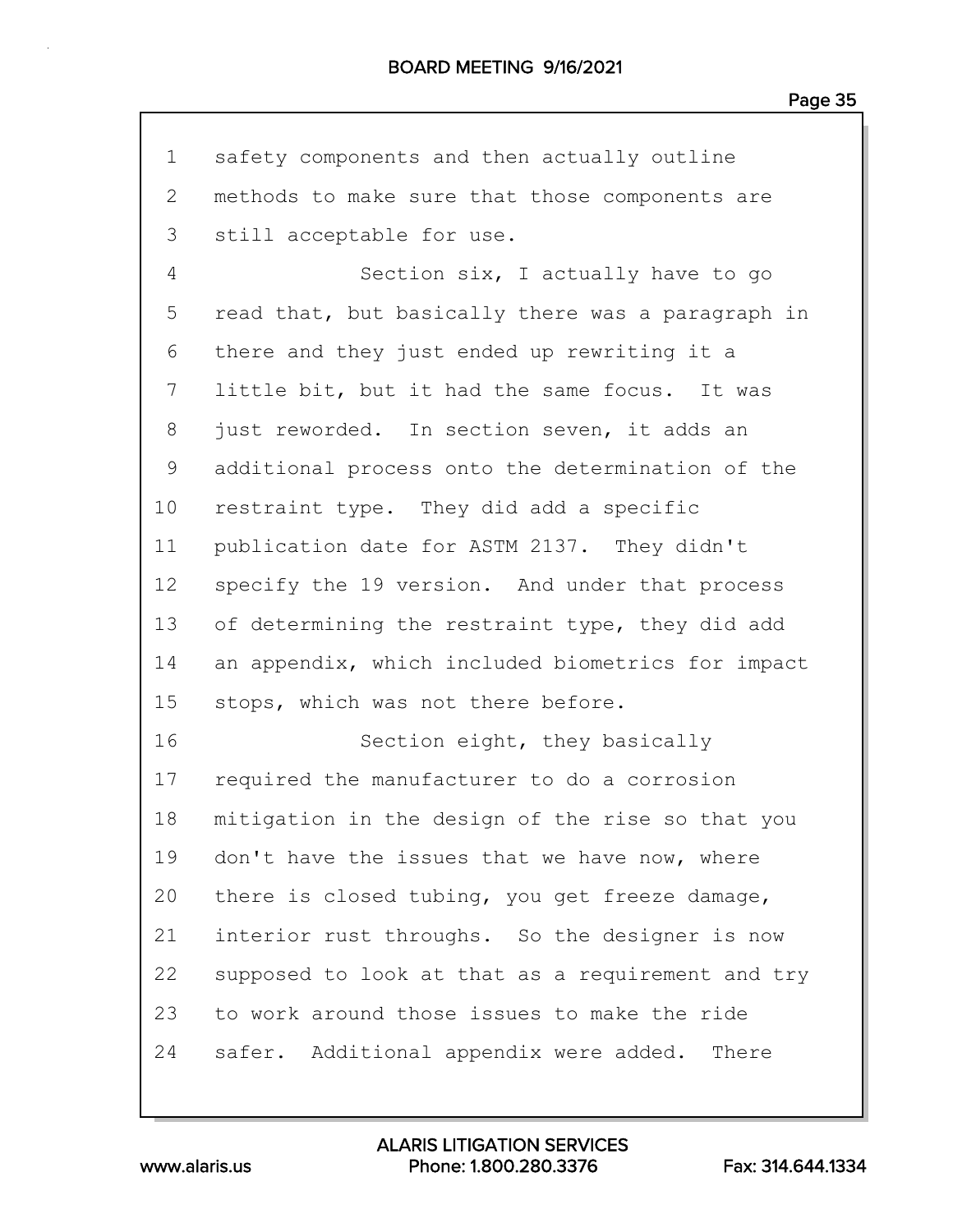| $\mathbf 1$    | are three. The degradation due to environmental   |
|----------------|---------------------------------------------------|
| $\overline{2}$ | conditions, and they give you a process to run    |
| 3              | through to determine how the ride is going to     |
| 4              | last; the ride design is supposed to last, you    |
| 5              | know, X amount of cycles, 35,000 hours, I         |
| 6              | believe, and what is going to happen to that ride |
| 7              | as it's exposed to the environment.               |
| 8              | Appendix nine, that's loading and                 |
| $\mathsf 9$    | unloading hazard mitigation. It is                |
| 10             | considerations on how they're going to get people |
| 11             | on and off the ride and through the cycle. And    |
| 12             | then the newest one $-$ and this goes back to the |
| 13             | added process for the design for the restraint -- |
| 14             | is it explains how to determine the result for    |
| 15             | impact events on the restraint type. So there     |
| 16             | was not a huge amount of change between the two.  |
| 17             | What they've added is pretty good in my opinion.  |
| 18             | I guess I'll leave it open. Does anyone have any  |
| 19             | questions and hopefully not too technical?        |
| 20             | MR. BENNETT: Does anyone have any                 |
| 21             | questions for Tom?                                |
| 22             | MR. SUTTON: Yeah. This is Mike                    |
| 23             | Sutton. As you mentioned, the 2291-8 and it's     |
| 24             | pretty extensive and so what you just presented   |
|                |                                                   |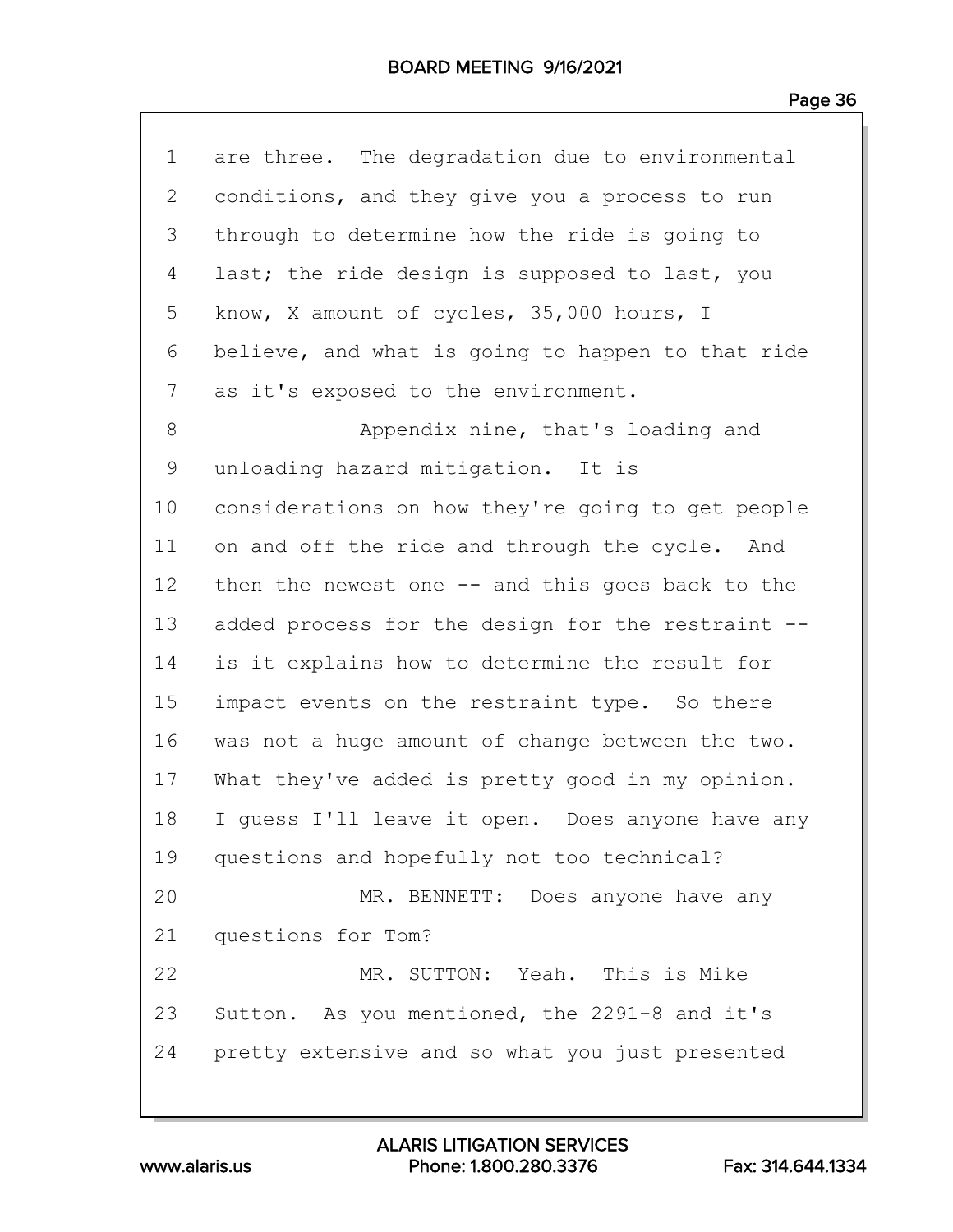1 is edits that have been made to 2219-18; is that 2 correct? 3 MR. COE: There were actually -- if 4 you go to ASTM, there were actually some 5 additional sub modifications to 18, but like I 6 said, between 18 and 21, this last slide that I 7 have, these are the only changes that occurred. 8 A lot of times what ASTM will do is when they 9 publish a standard, if they see something and it 10 can be as little as punctuation or language, 11 they'll have like a 2291-18A or B or C, and 12 occasionally, if it's really important, these are 13 on a cycle that they're reviewed every so many 14 years. But if they find something important that 15 they want to add, they'll do it and it will be, 16 you know, 2219 when they actually rewrite it. 17 MR. SUTTON: Thank you. 18 MR. SCHWABE: This is Dan Schwabe. I 19 have a question about the supervising companion. 20 I think I remember at the last meeting we were 21 talking about an age. I think it was 14. Is 22 that still true? 23 MR. COE: I am going to have to -- 24 off the top of my head, I don't know what section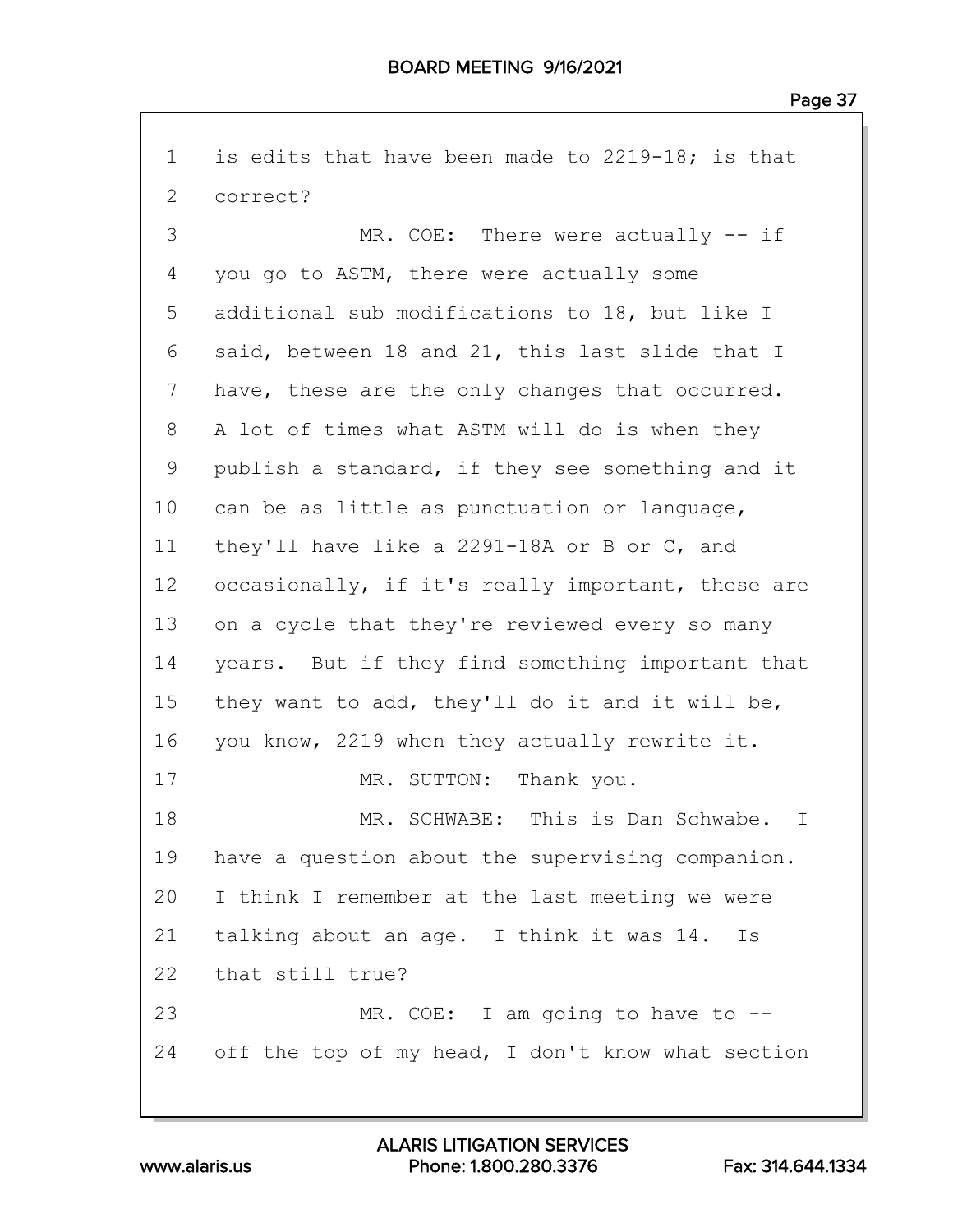| $\mathbf 1$    | that is, but, yes, the age 14 is still in there.  |
|----------------|---------------------------------------------------|
| $\overline{2}$ | And I don't believe the language has changed.     |
| 3              | MR. SCHWABE: So my question will be               |
| 4              | how are you going to determine a 14 or            |
| 5              | 15-year-old's age?                                |
| 6              | MR. COE: That is a tough question.                |
| 7              | That will be very hard to do. And you know,       |
| 8              | something that we deal with in the adventure      |
| 9              | courses and the zip lines is kind of similar      |
| 10             | because -- and actually, some amusement rides and |
| 11             | they will have to be in the future more cautious  |
| 12             | about it, but there are weight limits on certain  |
| 13             | rides and especially on zip lines. So it's an     |
| 14             | issue that becomes problematic. You don't ask     |
| 15             | people their weight. That's not good business.    |
| 16             | And again, like you said, Dan, how do you tell    |
| 17             | unless mom or dad are standing there and a lot of |
| 18             | times mom and dad aren't there. They send the     |
| 19             | older kid with the younger kid and send them to   |
| 20             | the park to have fun, and we do see that a lot.   |
| 21             | MR. SCHWABE: As far as the weight                 |
| 22             | things would go, you can have a scale that can    |
| 23             | say go or no go weight range instead of asking a  |
| 24             | person how much they weigh. But with this,        |

www.alaris.us Phone: 1.800.280.3376 Fax: 314.644.1334 ALARIS LITIGATION SERVICES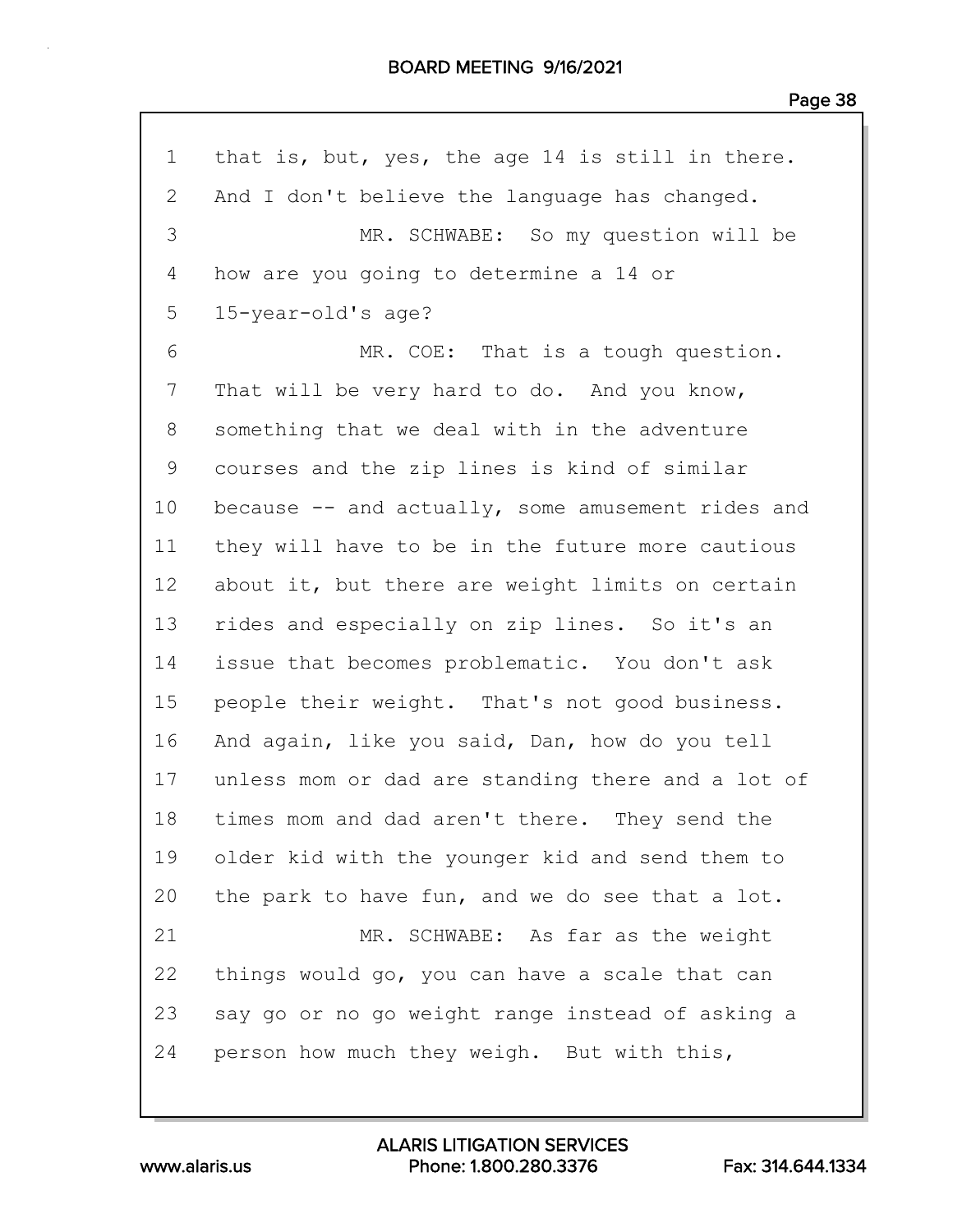| $\mathbf 1$  | there's -- children 14 and 15 don't have IDs.     |
|--------------|---------------------------------------------------|
| $\mathbf{2}$ | The state of Illinois doesn't even require an ID  |
| 3            | to vote. So how are you going to determine this   |
| 4            | in the midst of trying to get people on and off   |
| 5            | rides?                                            |
| 6            | MR. COE: I would totally agree with               |
| 7            | you in that case. You know, maybe that is a not   |
| 8            | a specific requirement that we would want to      |
| 9            | adopt, and we can, you know, make exceptions in   |
| 10           | the rule to any part of any standard. And the     |
| 11           | determination even for you as a fixed part, it's  |
| 12           | probably more prevalent, but it will be the same  |
| 13           | at a carnival. There's no way really to           |
| 14           | determine unless the parents are there and even   |
| 15           | that may be questionable.                         |
| 16           | MR. SCHWABE: I just understand the                |
| 17           | need for it, but just implementing it is we're    |
| 18           | going to run into trouble, I feel.                |
| 19           | MR. COE: Right. I agree. I think                  |
| 20           | it was an issue and maybe that's a little harsher |
| 21           | requirement than it needs to be.                  |
| 22           | MR. BENNETT: Tom, just to recap on                |
| 23           | the supervising companion requirement, that is    |
| 24           | new, that is brand new in this version?           |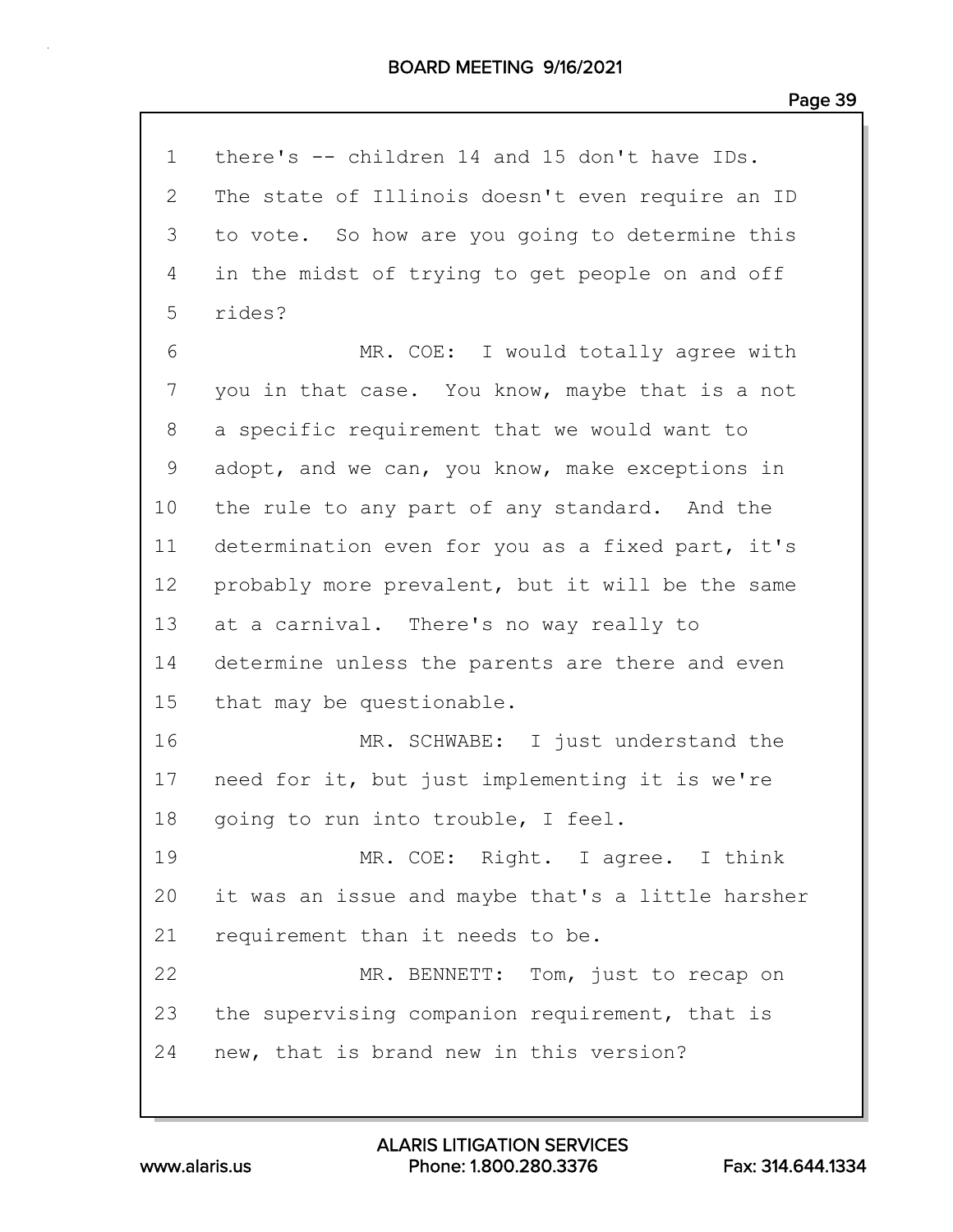| $\mathbf 1$  | MR. COE: Yes, it is.                              |
|--------------|---------------------------------------------------|
| $\mathbf{2}$ | MR. BENNETT: And going to Six Flags,              |
| 3            | you don't have any signs about this, do you, or   |
| 4            | have you adopted -- I mean, this ASTM 2291 was    |
| 5            | probably adopted in '19? Do you have any signs    |
| 6            | at Six flags for this kiddy rides, if there's an  |
| 7            | accompanying adult or supervising companion,      |
| 8            | needs to meet all ride requirements?              |
| 9            | MR. SCHWABE: I believe that there is              |
| 10           | just a height requirement, but I have not looked  |
| 11           | at the signs to determine that. I think it just   |
| 12           | goes by height at this point.                     |
| 13           | MR. BENNETT: Right. Because this                  |
| 14           | new rule says the supervising companion must be   |
| 15           | either, one, comply with the service and proven   |
| 16           | practice of the operating facility, which I don't |
| 17           | know what that means, to meet all of the criteria |
| 18           | for riding along and be approximately 14 years of |
| 19           | age or older. Must be approximately 14 years of   |
| 20           | age or older. Okay.                               |
| 21           | MR. SCHWABE: There is a loophole.                 |
| 22           | MR. BENNETT: Yeah. All right.                     |
| 23           | MR. COE: It makes it a judgment call              |
| 24           | then and that's what most people aren't going to  |
|              |                                                   |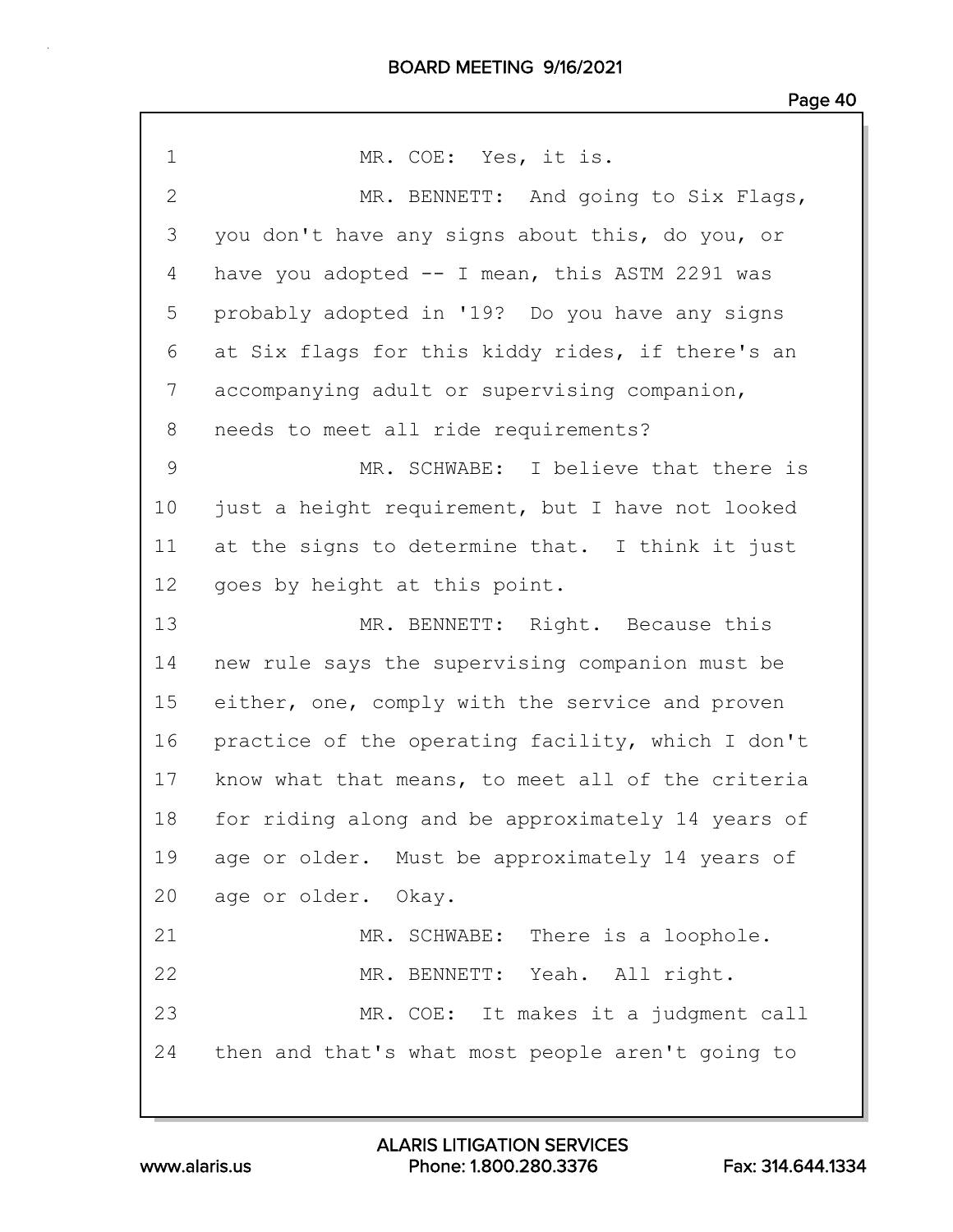| $\mathbf 1$  | want to see.                                      |
|--------------|---------------------------------------------------|
| $\mathbf{2}$ | MR. BENNETT: Tom, I mean, who is                  |
| 3            | provided as -- discussing to serve as a           |
| 4            | companion? Is this the family or parents that     |
| 5            | say -- assume the young four year old wants to go |
| 6            | on a kiddy ride, who says that, well, that little |
| 7            | kid should go with a supervising companion?       |
| 8            | MR. COE: There are some rides that                |
| 9            | can -- it's different for different facilities.   |
| 10           | There are some rides that have minimum            |
| 11           | requirements and basically it is a height         |
| 12           | requirement. But some manufacturers will allow    |
| 13           | smaller kids, patrons, to go on that ride -- even |
| 14           | though it says 48 inches, they may allow a        |
| 15           | 36-inch rider if the intent was their parent goes |
| 16           | with them or a legal guardian. And what they're   |
| 17           | trying to do is, you know, stop the four and      |
| 18           | 5-year-old saying, well, the five-year-old is     |
| 19           | responsible for the four-year-old. That's not     |
| 20           | going to fly anymore, here are some minimum       |
| 21           | requirements.                                     |
| 22           | MR. BENNETT: So now this companion                |
| 23           | must meet all of the requirements, must meet the  |
| 24           | height requirement and I guess appear to be       |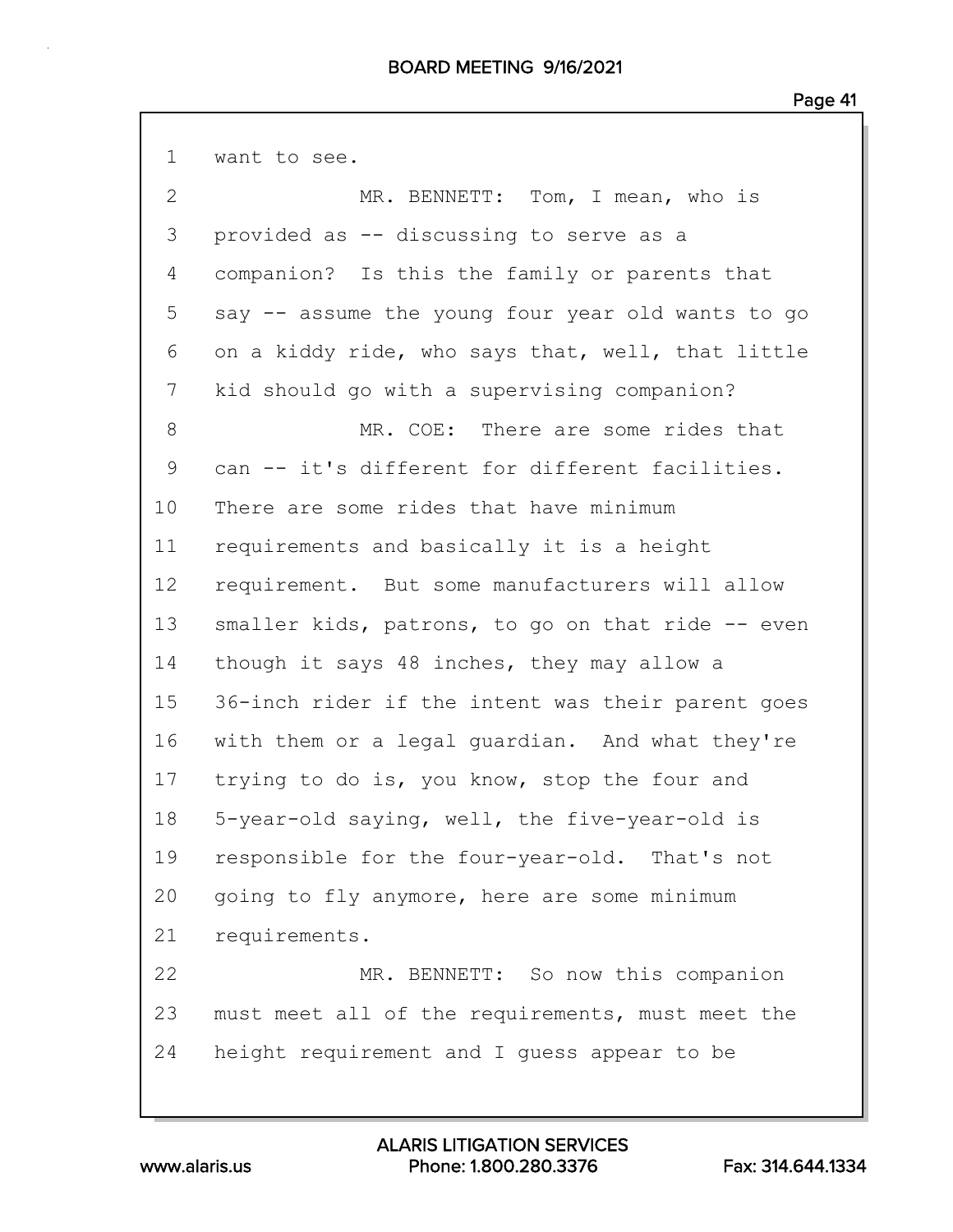| $\mathbf 1$ | 14 years old. Okay.                               |
|-------------|---------------------------------------------------|
| 2           | MR. COE: Yeah. That would be the                  |
| 3           | second requirement if he didn't meet -- I quess   |
| 4           | what they're giving is they're giving a pass for  |
| 5           | the manufacturer to state something or for the    |
| 6           | operator if they have a process that already      |
| 7           | exists that they haven't had any issues with that |
| 8           | they can continue to use their internal process.  |
| 9           | MR. BENNETT: And this is under                    |
| 10          | section 6, 6.4 of the new F2291.                  |
| 11          | MR. COE: We could eliminate -- you                |
| 12          | know, like I said, if the age thing is a problem, |
| 13          | we could just write that out in the rules.        |
| 14          | MR. SCHWABE: The only ride it                     |
| 15          | applies to here, I believe, is the Whizzer roller |
| 16          | coaster that is between 36 and 48 you need to be  |
| 17          | accompanied by a person that is over 48 inches.   |
| 18          | We use the height instead of an age here. I       |
| 19          | don't think it would affect us. I don't think     |
| 20          | we're going change anything. But I just don't     |
| 21          | know how other operators would want to handle     |
| 22          | that.                                             |
| 23          | MR. BENNETT: And that for you, Dan,               |
| 24          | would be an existing service proven practice      |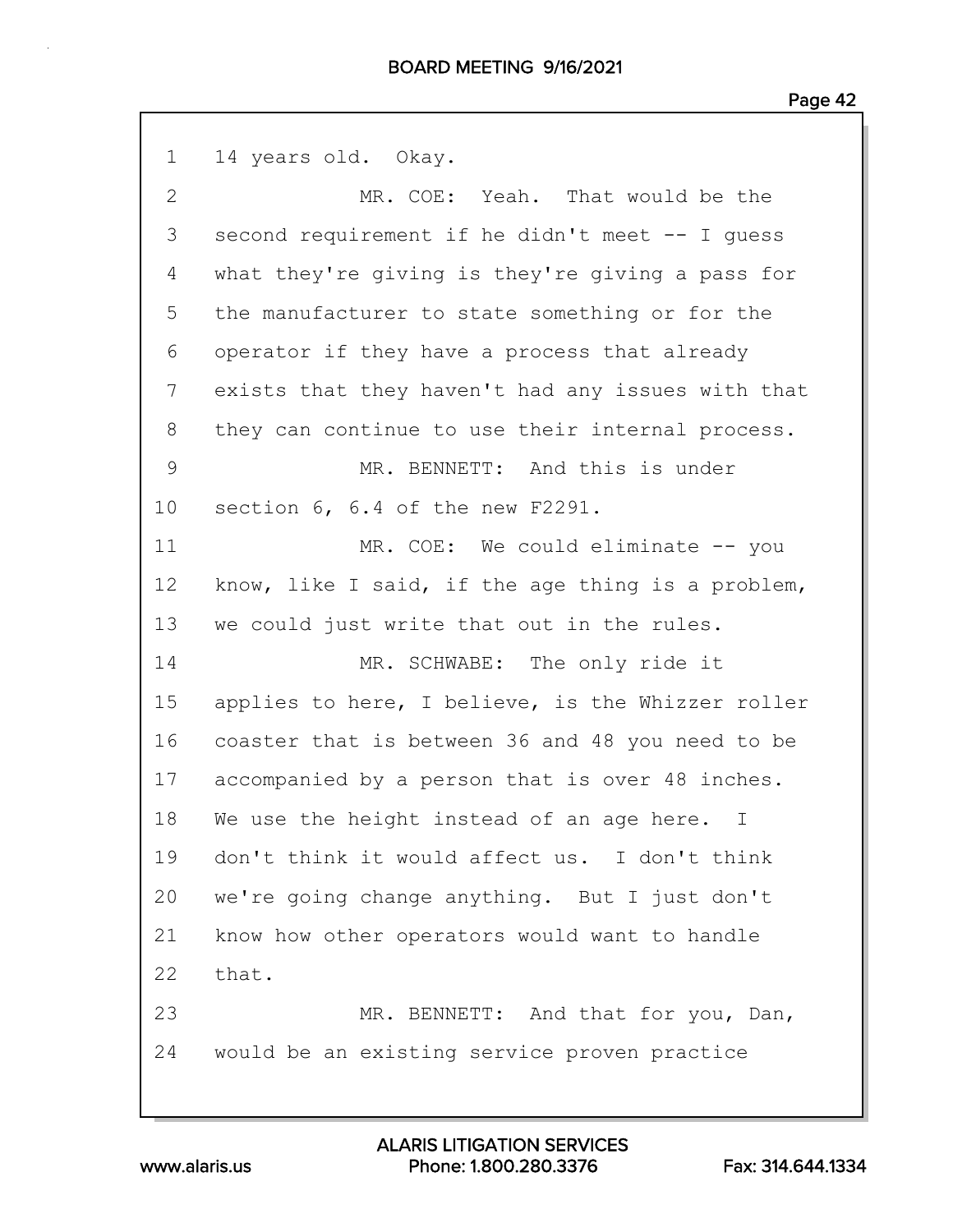| $\mathbf 1$ | where you haven't had a major issue with that     |
|-------------|---------------------------------------------------|
| 2           | policy that you have for that ride so there's no  |
| 3           | need to upgrade it, so the exception -- like I    |
| 4           | said, we could adopt the standard and just say    |
| 5           | we're eliminating 6422, item two. So -- would     |
| 6           | this be that you would have to have a practice in |
| 7           | place for qualified supervision. And then that    |
| 8           | would be up to the owner to determine what would  |
| 9           | work.                                             |
| 10          | MR. SCHWABE: Or you could leave it                |
| 11          | in and it still allows any operators to do with   |
| 12          | similar to what we did, restricted by height and  |
| 13          | not age which is something you can ask. You ask   |
| 14          | someone how tall they are but you don't have to   |
| 15          | talk to them about how old they are.              |
| 16          | MR. COE: I'll bring this up as being              |
| 17          | the devil's advocate. When they say service       |
| 18          | proven, there is a definition for that and that   |
| 19          | means that process has to be in place and         |
| 20          | followed for at least five years so you have to   |
| 21          | have kind of five years of data to show that that |
| 22          | is an acceptable service proven process. And I    |
| 23          | would go out on a limb and say most of the rides  |
| 24          | that this is going to impact are way over five    |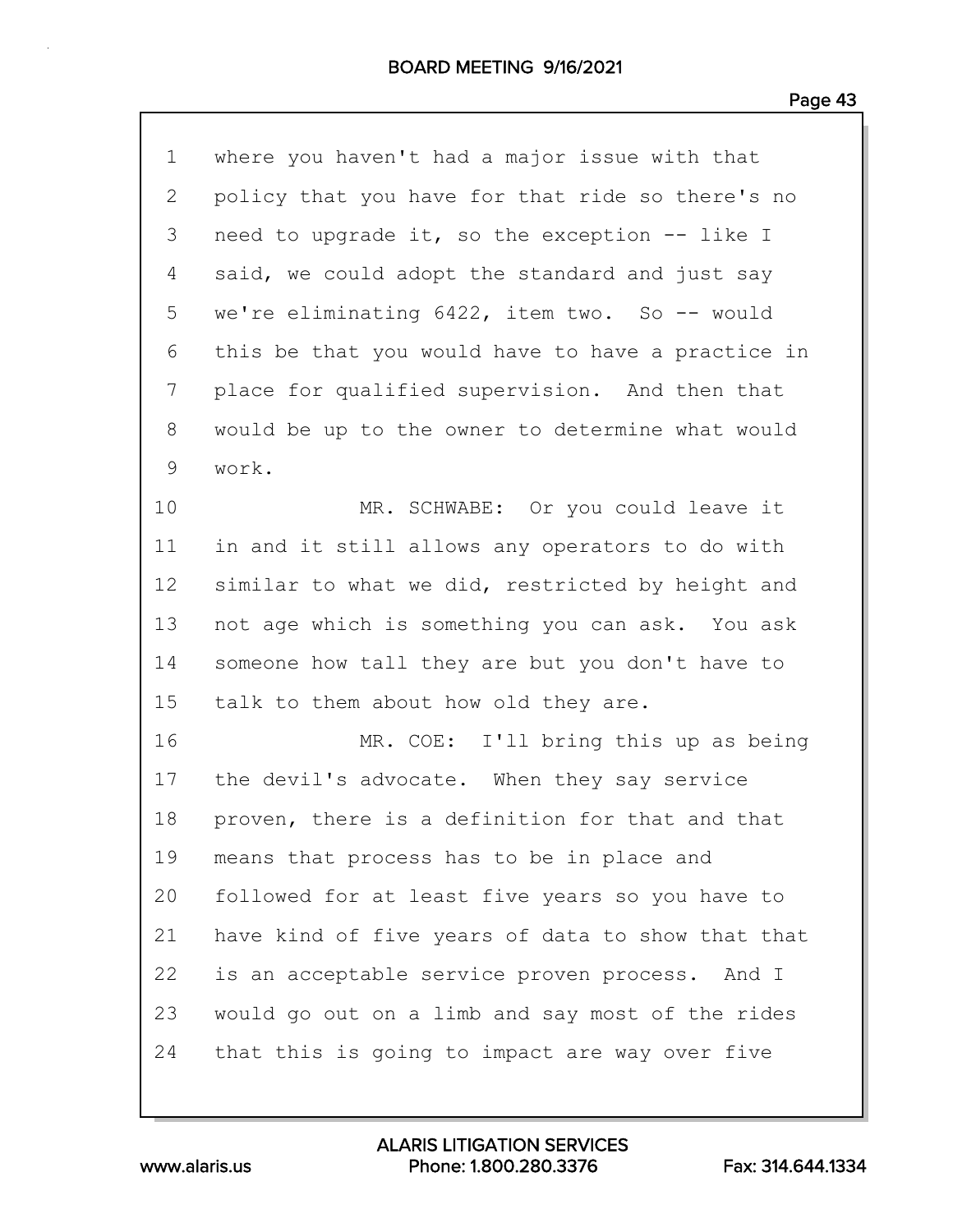1 years old and have been running similar to how 2 you run. 3 MR. BENNETT: Tom, you're saying that 4 these operators know, they have the service 5 proven practice in place, years of experience 6 knowing, as Dan has said, the other companion 7 meets the height requirements and the only thing 8 new here is they need to be approximately 9 14 years of age or older. 10 MR. COE: Yeah, I believe that would 11 be the sticking point. And it's just what Dan, 12 you know, said that how do you prove they're 14. 13 So my suggestion would be we vote to adopt the 14 standard and then we vote to eliminate that 15 14-year-old requirement. 16 MR. BENNETT: Any other discussion 17 about that? Tom's proposal and I would agree to 18 the way Tom phrased that. 19 MR. SUTTON: I would agree. That 20 word approximate is too nebulous and it leaves it 21 open for all types of interpretation, 22 approximate. You know. You're approximately 14, 23 that doesn't make a whole lot of sense. 24 MR. SCHWABE: Is that plus or minus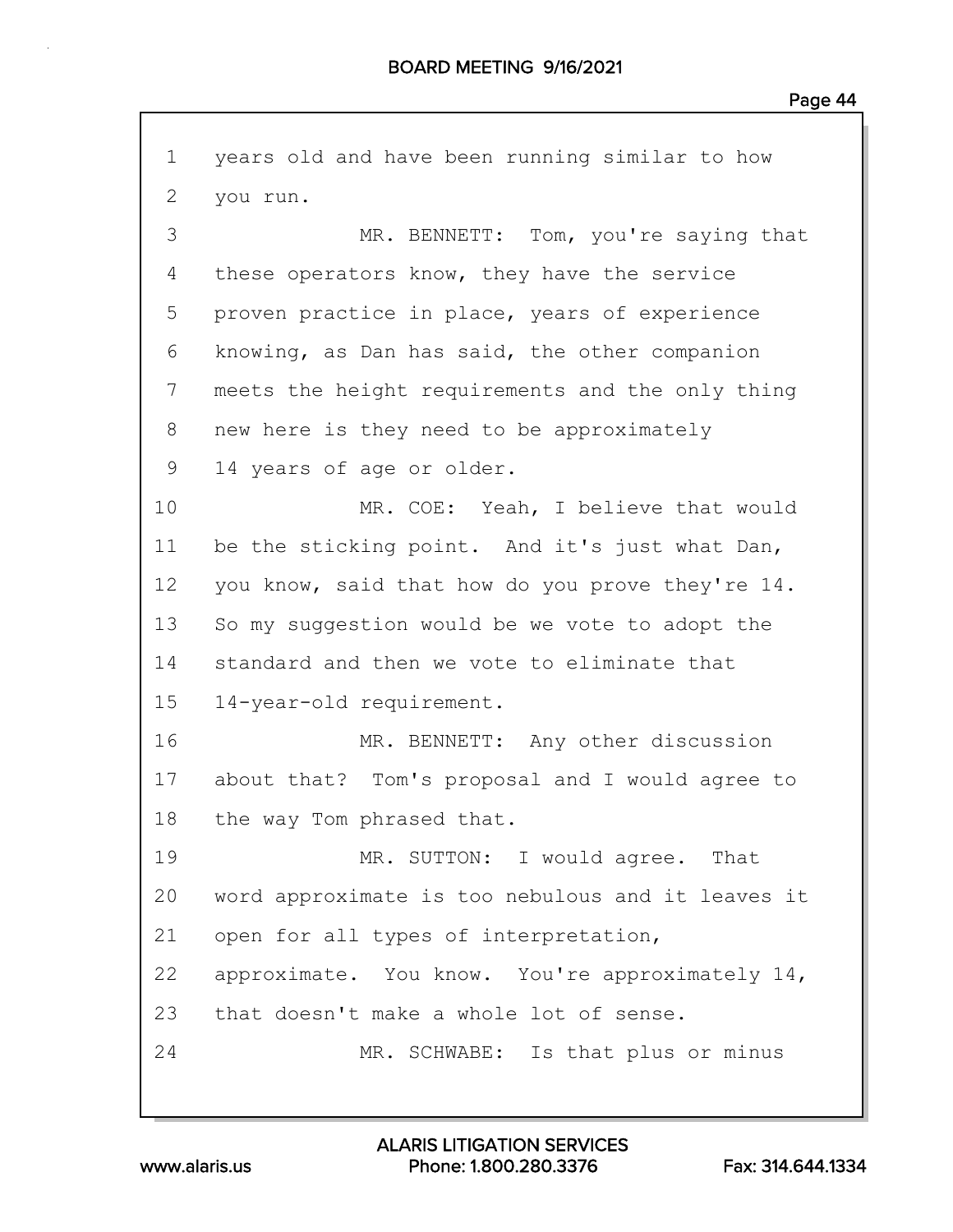1 two years or plus or minus five years? 2 MR. BENNETT: I know, right. It 3 could get the operator in trouble if the other 4 companion meets the requirements, is tall enough, 5 large enough, goes with the smaller kid, but then 6 somewhere somehow they're only 12 or 11 and then 7 that could be held against them. So yeah, I 8 would then move and agree to recommend adopting 9 ASTM F2291-21 version with the exception that we 10 eliminate this one section, which is 6.4.2.2 11 number two, the year requirement. 12 MR. SUTTON: I second. 13 MR. BENNETT: Okay. That is my 14 motion and that's a second. Any discussion on 15 this vote? All those in favors of a motion say 16 yea. 17 (WHEREUPON, ALL VOTING MEMBERS VOTED 18 YEA.) 19 MR. BENNETT: Any opposed? Ayes have 20 it so that's been approved as we've discussed and 21 so that's been adopted. Good. Okay. Yes. Go 22 ahead, Tom. Anything else? 23 MR. COE: I was going to the last 24 thing I need to check with people is the next

www.alaris.us Phone: 1.800.280.3376 Fax: 314.644.1334 ALARIS LITIGATION SERVICES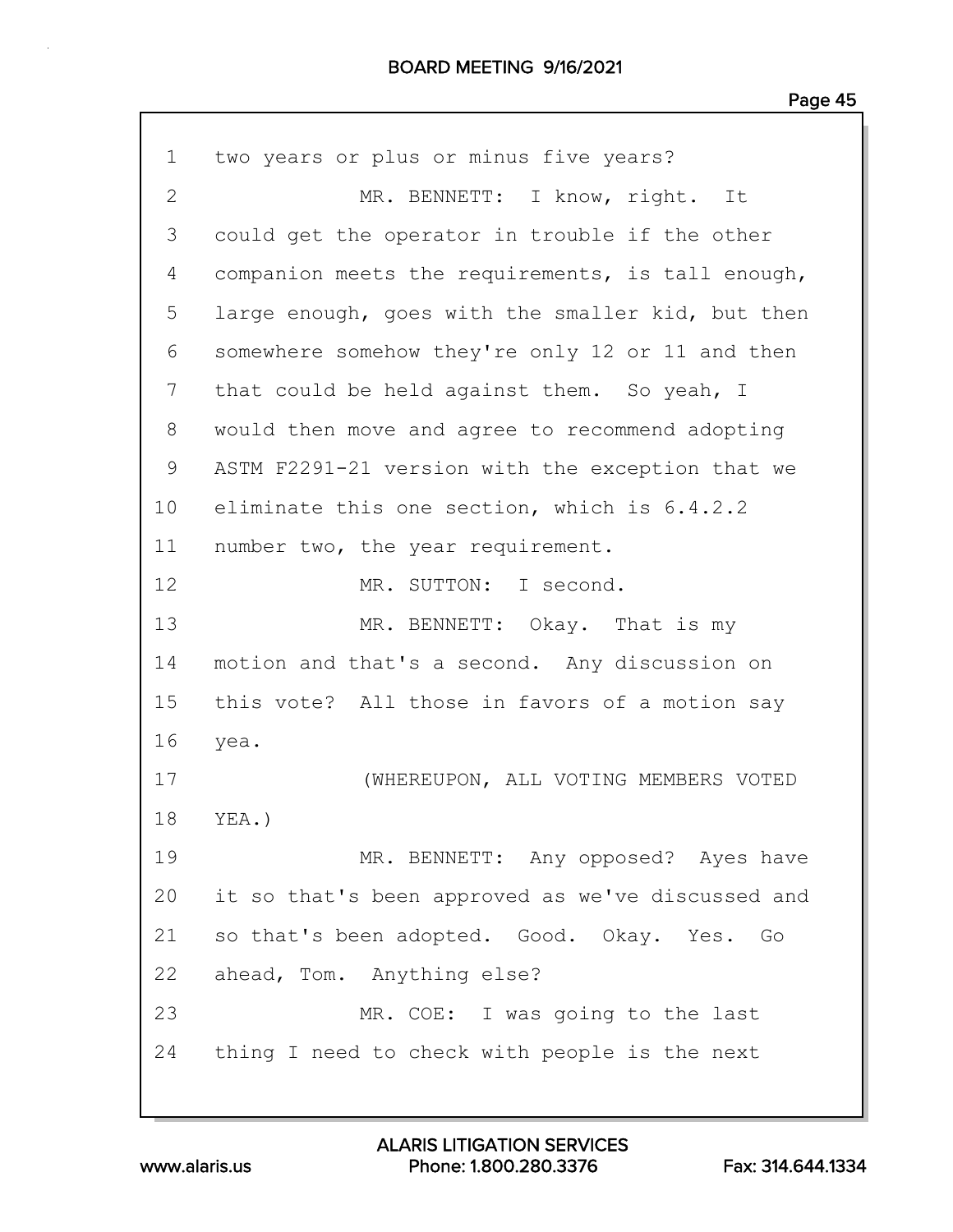| $\mathbf 1$     | tentative meeting. We kind of do this just by      |
|-----------------|----------------------------------------------------|
| $\mathbf{2}$    | month and date, February 17th, 2022. I'm going     |
| 3               | to call it a Webex, and we'll go from two to       |
| 4               | four. Is there anyone looking for something        |
| 5               | different or is that going to work? If things      |
| 6               | change, maybe we'll look into a face to face       |
| 7               | meeting, but everybody on the news says it's not   |
| 8               | going to get significantly better.                 |
| 9               | MR. BENNETT: That date seems fine                  |
| 10              | then, thank you.                                   |
| 11              | MR. SUTTON: The other thing we                     |
| 12 <sup>°</sup> | should do is look at having $-$ - I thought it was |
| 13              | nice to be in-person, but we've got the            |
| 14              | technology and everything now, you know, making a  |
| 15              | four-hour trip to Springfield from Chicago and     |
| 16              | back to Chicago, you know, these virtual meetings  |
| 17              | are very convenient.                               |
| 18              | MR. BENNETT: I agree with Michael.                 |
| 19              | That is true. We should have this option and       |
| 20              | maybe -- I don't know if we have one or the        |
| 21              | other, but I agree as well and that's what courts  |
| 22              | are moving to. They realized that this has saved   |
| 23              | so much travel time. My status calls, I have two   |
| 24              | tomorrow that are on Zoom so I don't have to       |

www.alaris.us Phone: 1.800.280.3376 Fax: 314.644.1334 ALARIS LITIGATION SERVICES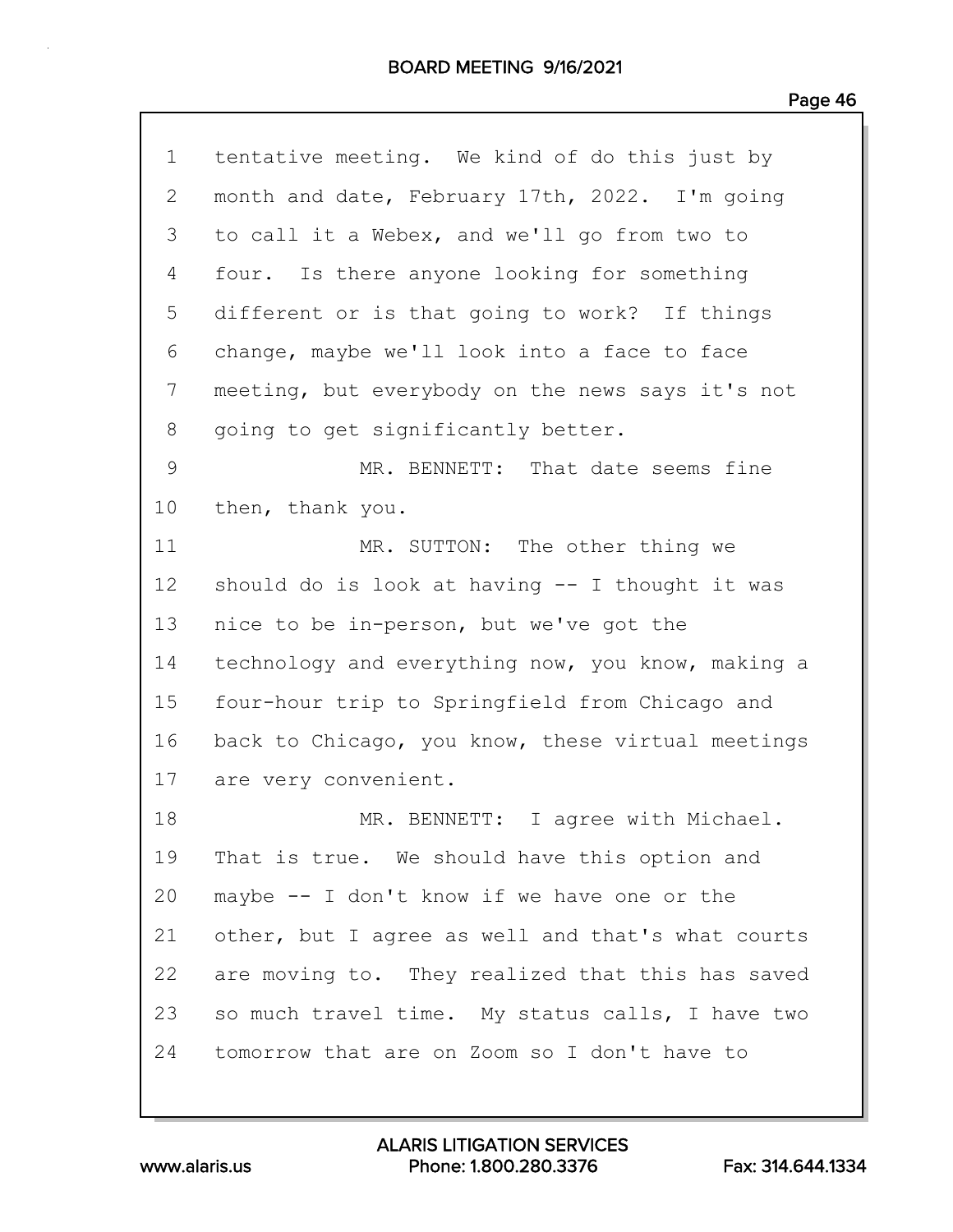1 travel and it seems like it's more efficient with 2 just saving the travel time. 3 MR. SUTTON: So can we -- I don't 4 know, can we agree to have a -- for the people 5 that want to travel to Springfield, they can do 6 so but have the option of that in virtual and 7 also for those that want to do in person they can 8 travel there? Does that make sense? 9 MR. COE: We typically have an 10 in-person meeting. We have a phone call in for 11 those that can't make, basically, the in person. 12 The Webexs seem to work pretty well. The only 13 thing I would say for the board is typically the 14 February meeting we call it a winter meeting. 15 That does coincide with the Illinois Fair 16 Association meeting and maybe to just be there 17 and see some of those people, that would be kind 18 of neat for the board. 19 MR. JENNINGS: You do have some 20 operators that might come to a meeting that are 21 there at the convention which they have over past 22 years, until we got into the COVID and cancelled 23 the convention, and we're set to go again this 24 year but who knows.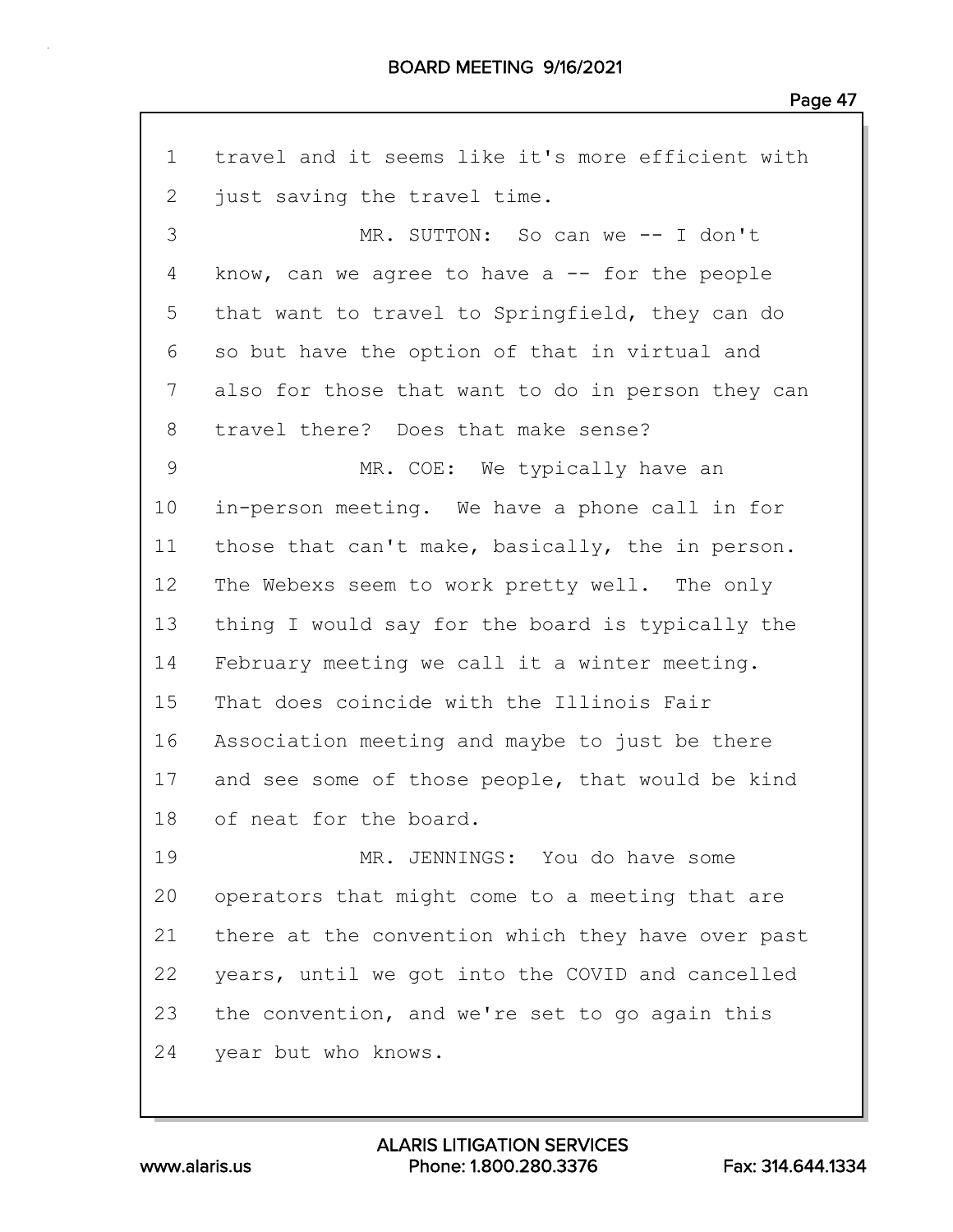| $\mathbf 1$  | MR. COE: That's an option out there.              |
|--------------|---------------------------------------------------|
| $\mathbf{2}$ | And like I said, I'm going to plan for a Webex,   |
| 3            | and if we see things change I'll contact the      |
| 4            | board and we'll get together and make a decision  |
| 5            | whether we wanted to do a face to face and just   |
| 6            | keep it as a Webex.                               |
| 7            | MR. JENNINGS: Sounds good.                        |
| 8            | MR. BENNETT: Then we can open up $-$ -            |
| 9            | go ahead, Tom. Do you have anything else?         |
| 10           | MR. JOHNSON: This is Bill Johnson,                |
| 11           | Fantasy Amusement Company. Did you say            |
| 12           | January 17th or on the note it says               |
| 13           | February 17th?                                    |
| 14           | MR. COE: As a Webex, we scheduled it              |
| 15           | for February 17th. That's going to give us some   |
| 16           | more time at the first of the year to get some of |
| 17           | our changes done.                                 |
| 18           | MR. JOHNSON: Can I recommend going                |
| 19           | maybe a week later, only because that is the week |
| 20           | of our trade show in Florida for the carnival     |
| 21           | industry?                                         |
| 22           | MR. COE: I have no problem with                   |
| 23           | that.                                             |
| 24           | MR. JOHNSON: All though I think I'm               |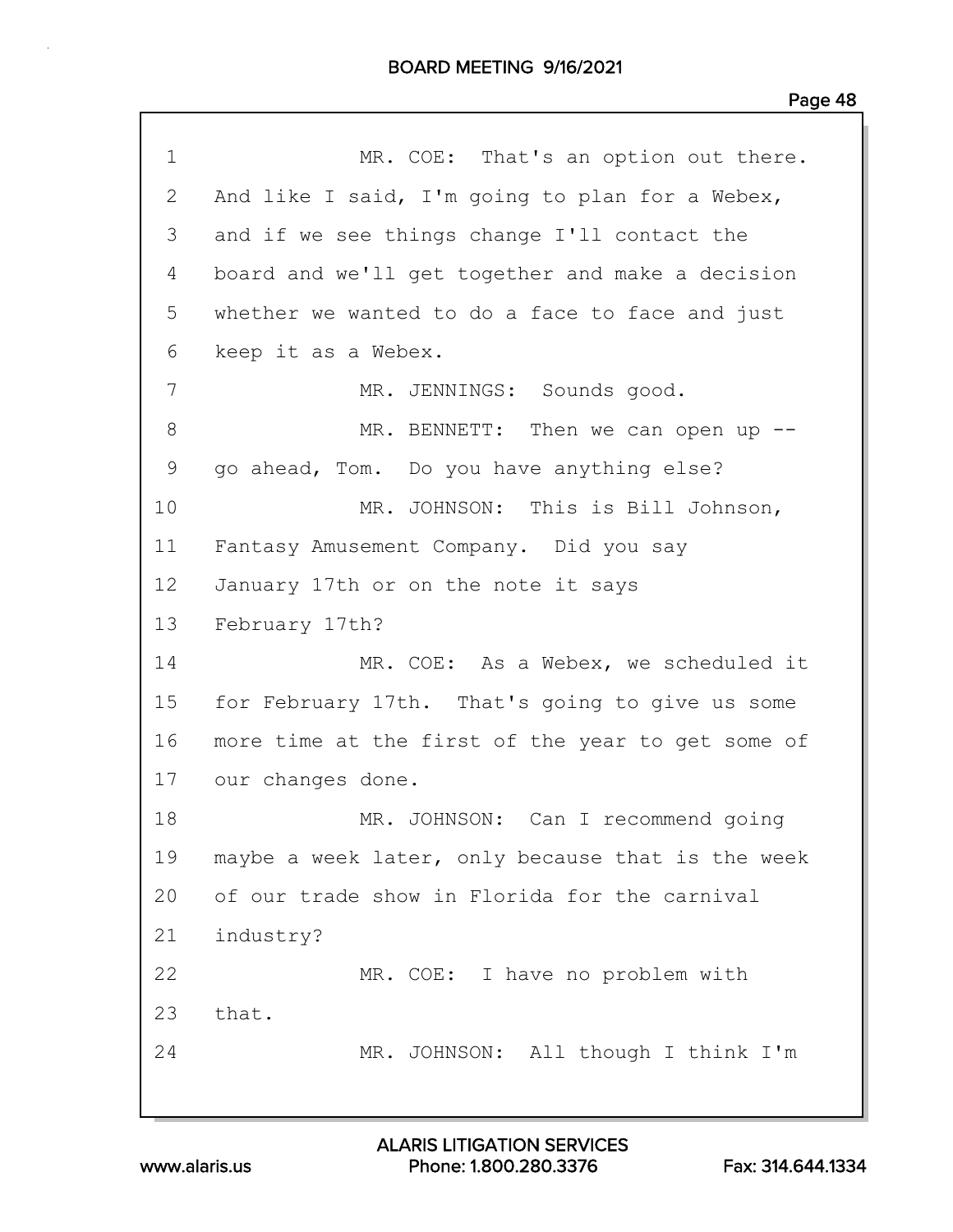| $\mathbf 1$ | the only carnival person on here, although I      |
|-------------|---------------------------------------------------|
| 2           | think Greg Chiecko with the OABA is on. If you    |
| 3           | guys can look at that, because the 17th, because  |
| 4           | a lot of us are in meetings while we're at the    |
| 5           | trade show. Thank you.                            |
| 6           | MR. CHIECKO: Bill and/or Tom, do you              |
| 7           | have the date in front of you of the Illinois     |
| 8           | convention? This is Greg Chiecko?                 |
| 9           | MR. JENNINGS: Let me get to it here.              |
| 10          | The third weekend. The 15th, 16th and 17th it     |
| 11          | should be of January, right. January the 14th,    |
| $12 \,$     | 15th, 16th.                                       |
| 13          | MR. JOHNSON: The 13th is a Thursday,              |
| 14          | so the 13th through 16th.                         |
| 15          | MR. JENNINGS: Right.                              |
| 16          | MR. CHIECKO: Would that be a better               |
| 17          | option for a day, even if you are doing Webex for |
| 18          | now, just in case you go live and you could do it |
| 19          | at convention because we do have several          |
| 20          | carnivals that are at that convention and I know  |
| 21          | in the past they have attended the meeting, if    |
| 22          | for nothing else just to listen in.               |
| 23          | MR. COE: I can make that work.<br>Ιf              |
| 24          | we want to vote on that date, we can just call it |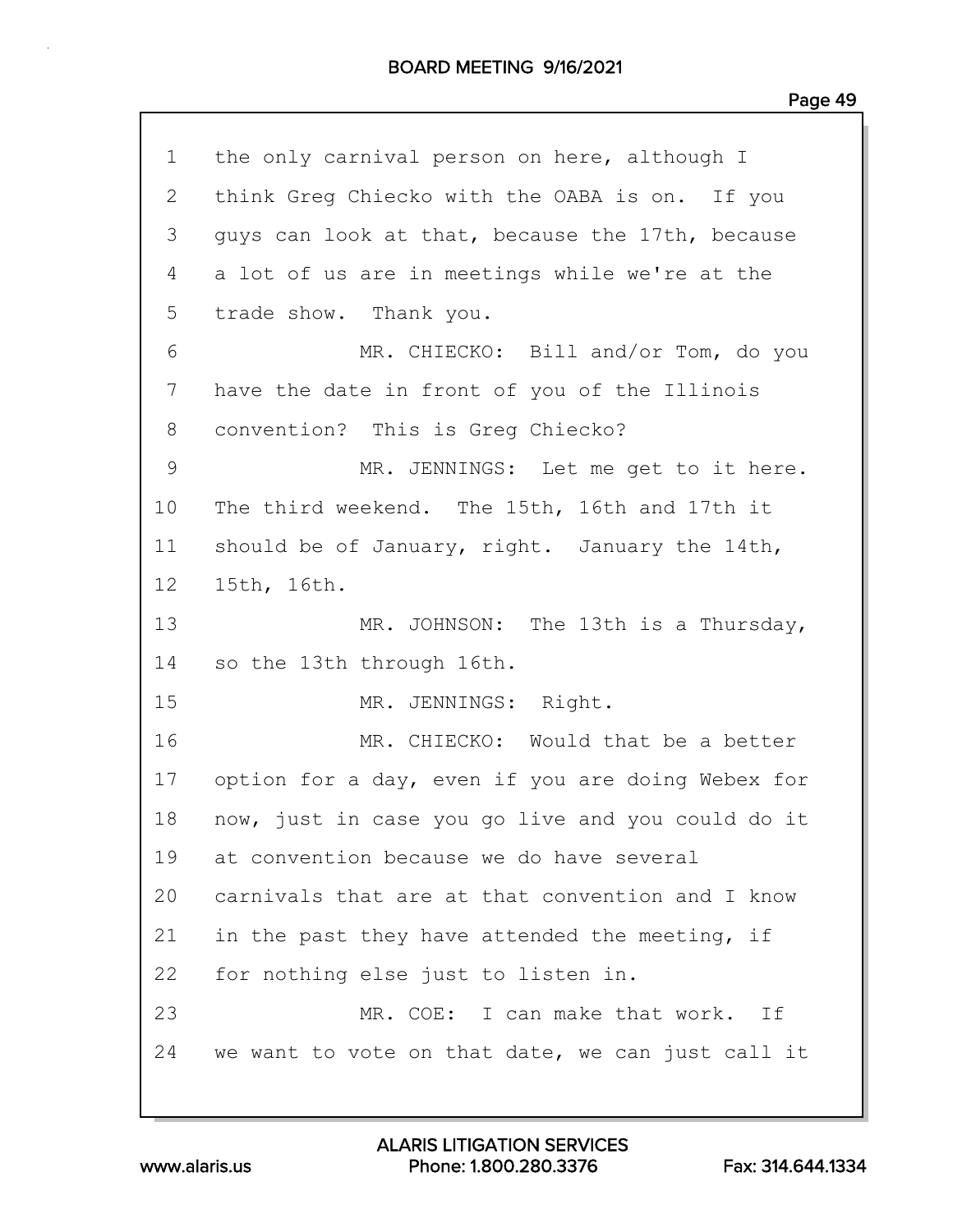1 that Thursday, that would be January 13th. 2 MR. CHIECKO: If it pleases the 3 board, it is a great opportunity to get the 4 actual operators in a room with your group. So 5 if that works for everyone, that will work for 6 us. 7 MR. COE: So we'll change -- we can 8 go ahead and change the date to January 13th. 9 We'll do it as a Webex initially. I'll send a 10 notice out and we'll get it up on the web page 11 for that date. 12 MR. CHIECKO: Thank you, Tom. 13 MR. BENNETT: And if we're there in 14 person, too, that would be in Springfield; is 15 that right? 16 MR. COE: Yes. It's typically at the 17 Crown Plaza. 18 MR. BENNETT: Right. Okay. Good. 19 And is there any other public comments or any 20 questions? I want to open up the floor to 21 anyone. 22 MR. KLEINIK: Mr. Chairman, this is 23 Director Kleinik. I just want to let you know 24 for the vacancy on the board, we did submit the

www.alaris.us Phone: 1.800.280.3376 Fax: 314.644.1334 ALARIS LITIGATION SERVICES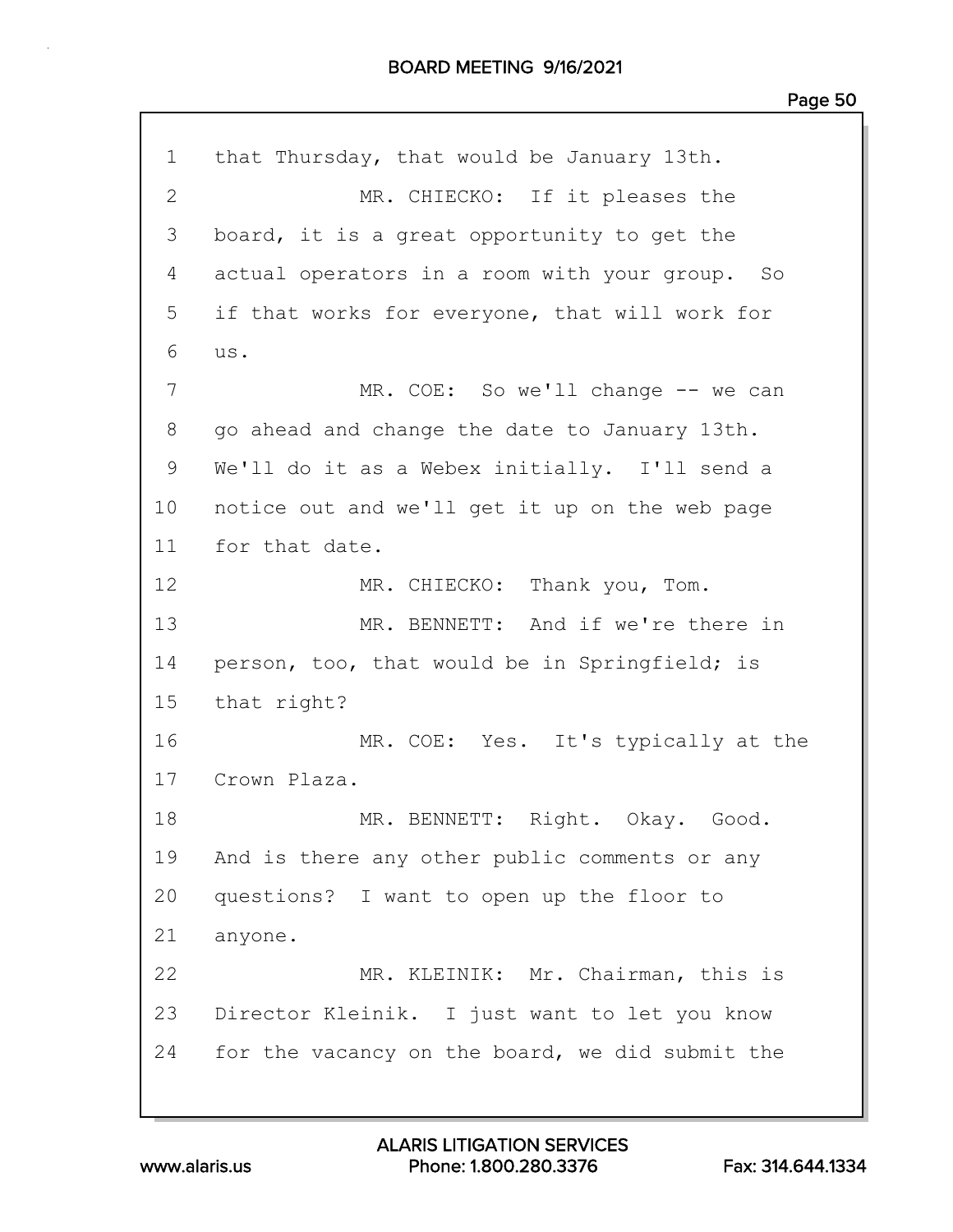1 names to the governor's office to start the 2 process. So hopefully by the next one we'll have 3 the full board, so I just want to let everybody 4 know. 5 MR. BENNETT: Good. Are there any 6 public comments by anyone? All right. I don't 7 hear any, any questions or anything from the 8 floor from the members of the public so I don't 9 have anything further. Then I'll ask for a 10 motion to adjourn. Is there a motion? 11 MR. JENNINGS: Motion to adjourn. 12 MR. BENNETT: And a second? 13 MR. REDSHAW: I'll second that, Joe 14 Redshaw. 15 MR. BENNETT: And then all those in 16 favor of adjourning our meeting say yea. 17 (WHEREUPON, ALL VOTING MEMBERS VOTED 18 YEA.) 19 MR. BENNETT: Any nays? So our 20 meeting is adjourned. Thank you, everyone. 21 Thanks for attending. It's great to see and talk 22 to everyone. We've accomplished a lot. And 23 hopefully we'll see everyone in person and/or 24 Webex in February and January, January 13th. All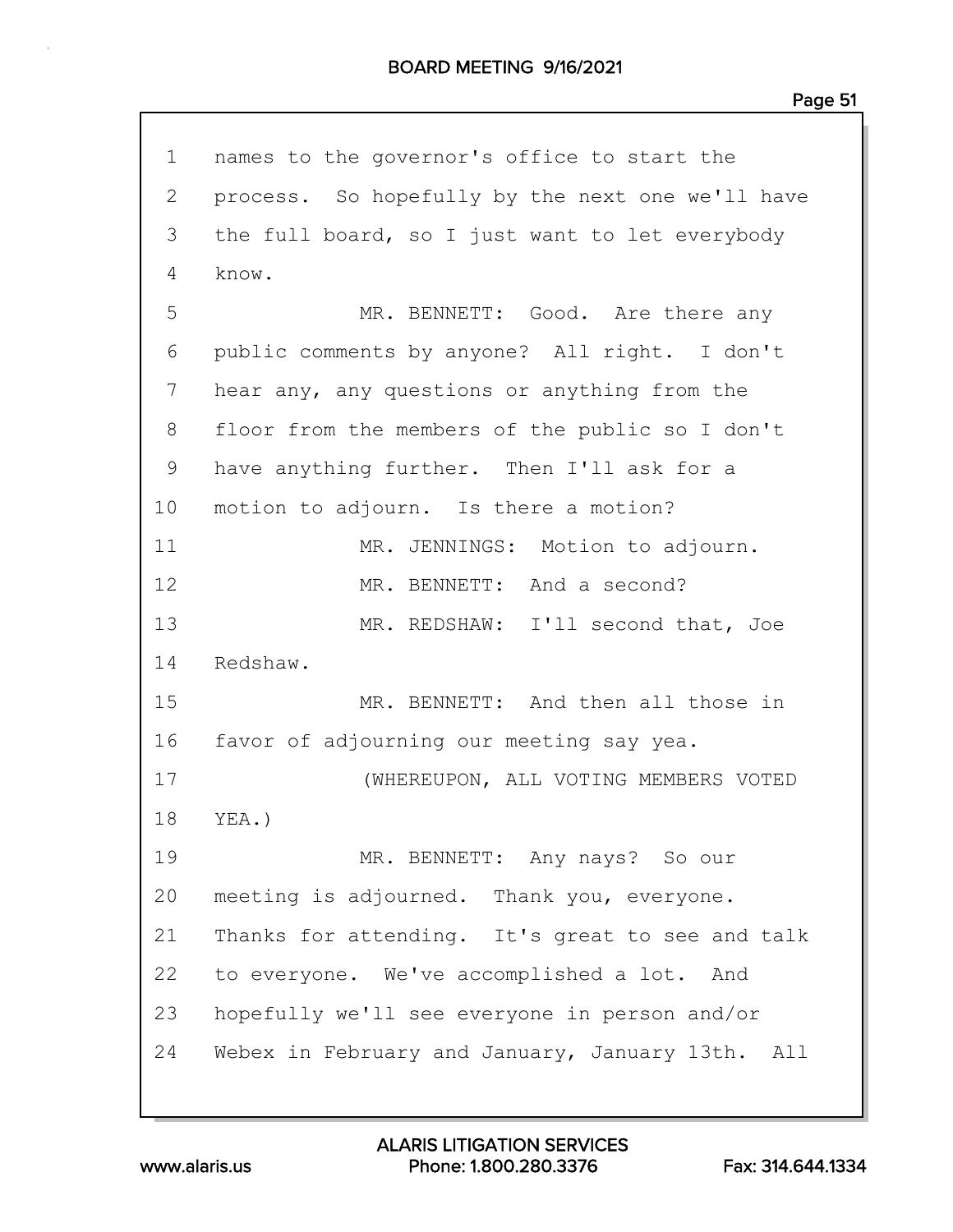| $1\,$            |                  | right. Thanks very much.           |
|------------------|------------------|------------------------------------|
| $\sqrt{2}$       |                  | (The meeting was adjourned at 3:42 |
| $\mathfrak{Z}$   | $\texttt{p.m.})$ |                                    |
| $\overline{4}$   |                  |                                    |
| 5                |                  |                                    |
| $\sqrt{6}$       |                  |                                    |
| $\boldsymbol{7}$ |                  |                                    |
| $\,8\,$          |                  |                                    |
| $\mathcal{G}$    |                  |                                    |
| $1\,0$           |                  |                                    |
| $11\,$           |                  |                                    |
| $12\,$           |                  |                                    |
| 13               |                  |                                    |
| $1\,4$           |                  |                                    |
| $15\,$           |                  |                                    |
| $16\,$           |                  |                                    |
| $17\,$           |                  |                                    |
| $18\,$           |                  |                                    |
| 19               |                  |                                    |
| $20$             |                  |                                    |
| $21\,$           |                  |                                    |
| $2\sqrt{2}$      |                  |                                    |
| 23               |                  |                                    |
| 24               |                  |                                    |
|                  |                  |                                    |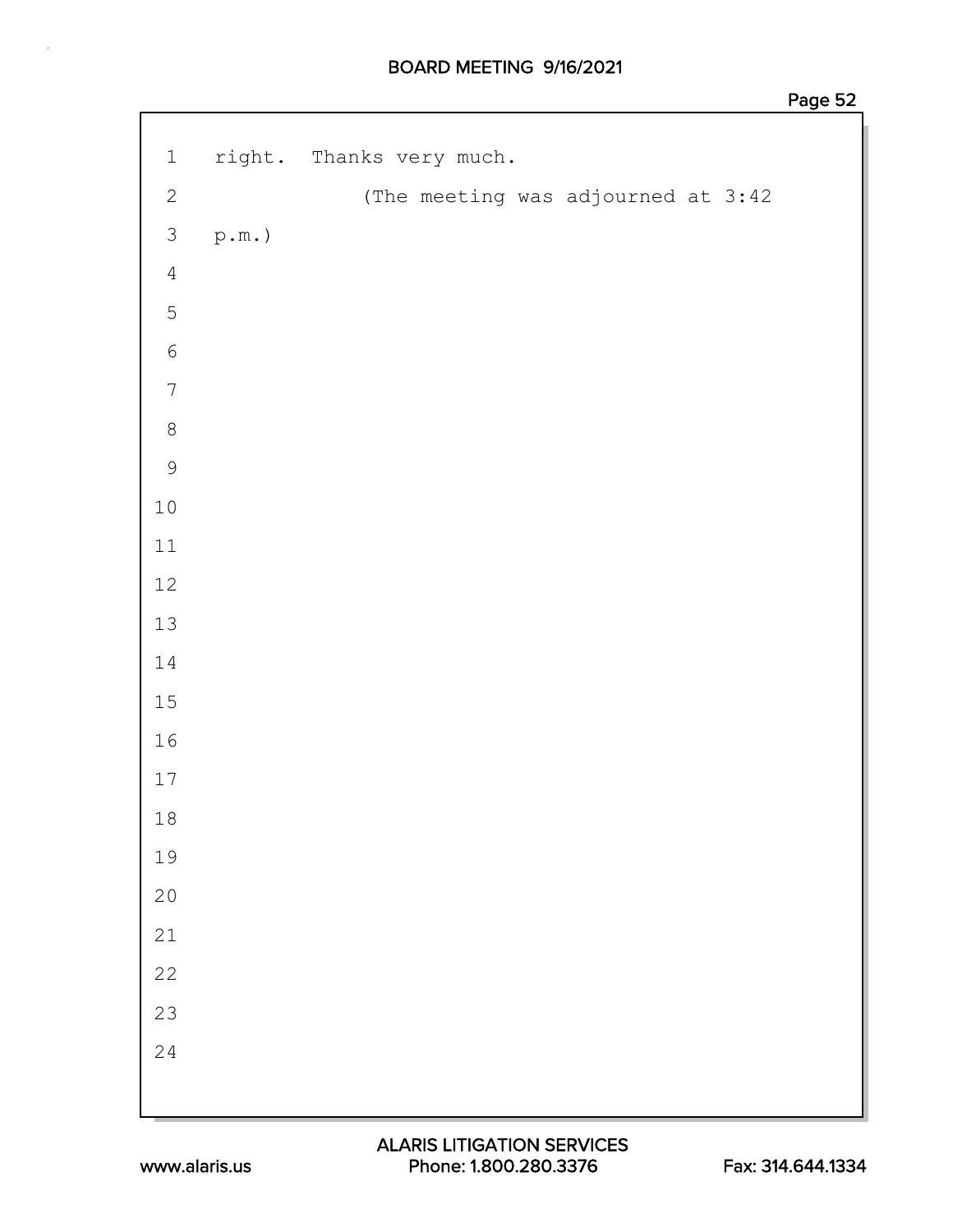1 CERTIFICATE OF REPORTER.

| $\mathbf{2}$ | I, ERIKIA SCHUSTER, a Certified Shorthand            |
|--------------|------------------------------------------------------|
| 3            | Reporter (IL), Missouri Notary No. 09561566, do      |
| 4            | hereby certify that the testimony was taken by me to |
| 5            | the best of my ability and thereafter reduced to     |
| 6            | typewriting under by direction; that I am neither    |
| 7            | counsel for, related to, nor employed by any of the  |
| 8            | parties to the action in which this hearing was      |
| 9            | taken, and further that I am not a relative or       |
| 10           | employee of any attorney or counsel employed by the  |
| 11           | parties thereto, nor financially or otherwise        |
| 12           | interested in the outcome of the action.             |
| 13           |                                                      |
| 14           |                                                      |
| 15           |                                                      |
| 16           |                                                      |
| 17           |                                                      |
| 18           | Certified Court Reporter                             |
| 19           |                                                      |
| 20           |                                                      |
| 21           |                                                      |
| 22           |                                                      |
| 23           |                                                      |
| 24           |                                                      |
|              |                                                      |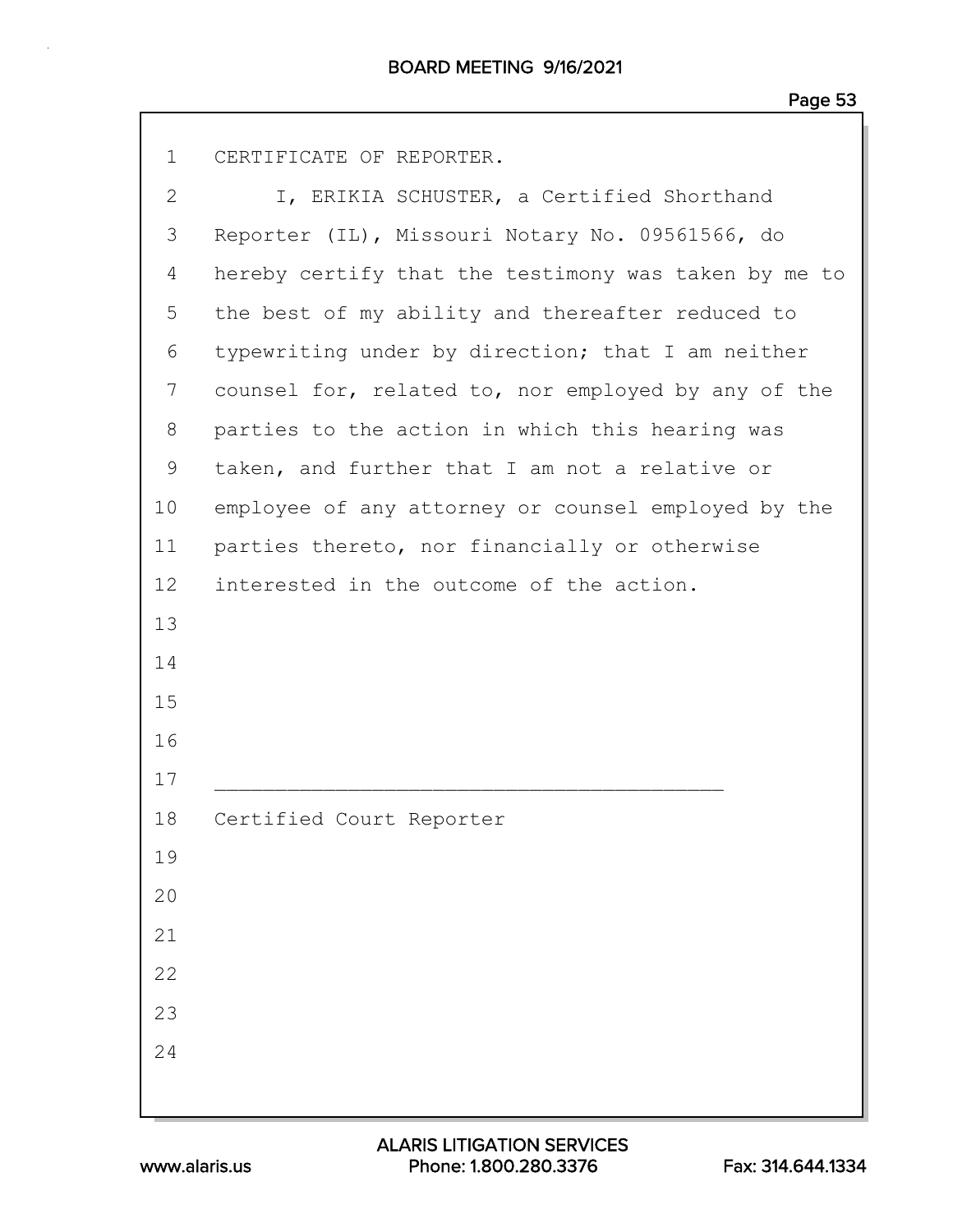| A                | adjourned           | 45:22 48:9       | 9:8 10:23            | 16:20                   |
|------------------|---------------------|------------------|----------------------|-------------------------|
| ability 53:5     | 51:20 52:2          | 50:8             | 26:8 28:5            | avoids 18:3             |
| able 29:16       | adjourning          | ahold 17:18      | 45:20                | Ayes 45:19              |
| acceleration     | 51:16               | Alaris 3:9       | approving 8:15       |                         |
| 30:15 32:23      | adopt 10:11         | allow 41:12,14   | approximate          | В                       |
| acceptable       | 23:13 25:1          | allowed 22:22    | 44:20,22             | <b>B</b> 37:11          |
| 35:3 43:22       | 27:16 28:6          | allows 29:10     | approximately        | back 12:5,8 14:4        |
| accepting 7:3    | 33:24 39:9          | 43:11            | 40:18,19 44:8        | 14:11 15:8,9            |
| access 17:2      | 43:4 44:13          | ambiguous        | 44:22                | 17:17 18:10             |
| accident 11:14   | adopted 21:6        | 9:23             | <b>April 18:22</b>   | 26:10 29:15             |
| 12:9 14:12,16    | 28:6,17 30:1,6      | ambulance        | area 19:17,19        | 36:12 46:16             |
| 14:18 15:13,24   | 31:19 33:19         | 14:21            | 31:11                | background              |
| accidents 12:10  | 40:4,5 45:21        | America 2:8,12   | arm $14:23$          | 25:16                   |
| 12:14 14:14      | adopting 25:11      | 7:15,19 13:5     | asking 34:1          | backwards 17:7          |
| 15:15,16,20      | 45:8                | American 6:5     | 38:23                | backyard 24:5           |
| 16:6             | adoption 29:6       | amount 28:16     | assessment           | <b>bad 24:14</b>        |
| accompanied      | 33:21               | 31:6 36:5,16     | 34:16,24             | ball 26:21              |
| 42:17            | adult 40:7          | amusement 1:2    | association 5:16     | barely 14:5             |
| accompanying     | advantageous        | 4:2 5:10,12      | 5:19 6:11 25:14      | <b>bars</b> 18:12       |
| 40:7             | 23:9                | 6:22 7:2 9:3     | 47:16                | <b>based 26:20</b>      |
| accomplished     | adventure 10:12     | 9:18,19,21       | assume 41:5          | 32:4                    |
| 51:22            | 14:13,19 21:4       | 10:23 13:4,6     | <b>ASTM 10:17,20</b> | <b>basic 11:14 21:9</b> |
| account 15:17    | 38:8                | 21:10 25:5       | 10:22 24:23          | 22:12,18 23:2           |
| act 12:16,16     | advocate 43:17      | 29:9,19 38:10    | 25:9,11,17,20        | 31:20                   |
| action 53:8,12   | aerial 10:11        | 48:11            | 26:4,8 27:17         | basically 9:20          |
| active 12:2      | <b>affect 42:19</b> | amusements       | 28:6,11 35:11        | 10:1 11:17 14:19        |
| 25:20            | Ag 6:12             | 12:13 21:2       | 37:4,8 40:4          | 18:20 21:8              |
| activities 21:20 | age 32:4 37:21      | and/or 49:6      | 45:9                 | 24:3,15,24              |
| activity 17:8    | 38:1.5 40:19        | 51:23            | attack 14:20         | 26:21 30:12             |
| 18:24            | 40:20 42:12         | answer 26:1      | attempt 30:3         | 32:5 34:17              |
| actual 50:4      | 42:18 43:13         | anybody 24:2     | attendant 22:2       | 35:5,16 41:11           |
| add 7:23 22:24   | 44:9                | 33:10            | 26:18 27:1           | 47:11                   |
| 27:8 35:10,13    | agency 5:21,23      | anymore 41:20    | attendants           | basketball              |
| 37:15            | 16:12 17:11,16      | appear 41:24     | 24:11                | 24:18                   |
| added 10:13      | agenda 5:3 7:21     | <b>APPEARING</b> | attended 49:21       | beginning 9:24          |
| 29:2,5 30:11     | 7:23 11:10          | 3:4              | attending 51:21      | behavior 24:14          |
| 32:9 34:13,18    | ages 24:12          | appendix 35:14   | attorney 5:10,10     | believe 5:5 8:4         |
| 35:24 36:13,17   | ago 16:5 20:19      | 35:24 36:8       | 15:14 53:10          | 8:21 13:9 17:16         |
| adding $30:23$   | agree 20:23         | applications     | attraction 1:2       | 28:5,12,21              |
| additional 11:16 | 27:13,14 39:6       | 17:24            | 4:37:2               | 33:21 36:6              |
| 29:2,5 30:10     | 39:19 44:17,19      | applies 42:15    | attractions 6:22     | 38:2 40:9               |
| 32:9 35:9,24     | 45:8 46:18,21       | approval 7:21    | 9:3 21:10            | 42:15 44:10             |
| 37:5             | 47:4                | 8:1,8            | 24:18                | <b>belts</b> 34:22      |
| adds 35:8        | agreed 26:6         | approve 8:10     | auditing 10:19       | <b>Bennett 3:2 4:1</b>  |
| adhere 26:15     | agreeing 26:5       | 10:19 30:9,9     | August 11:12         | 4:4 5:2,9 6:2           |
| adjourn 51:10,11 | ahead 4:24          | 33:18            | available 8:5        | 6:8,157:4,11            |
|                  | 14:23 27:9          | approved 8:20    | 11:1,5,15 12:14      | 7:20 8:7,13,19          |
|                  |                     |                  |                      |                         |

Г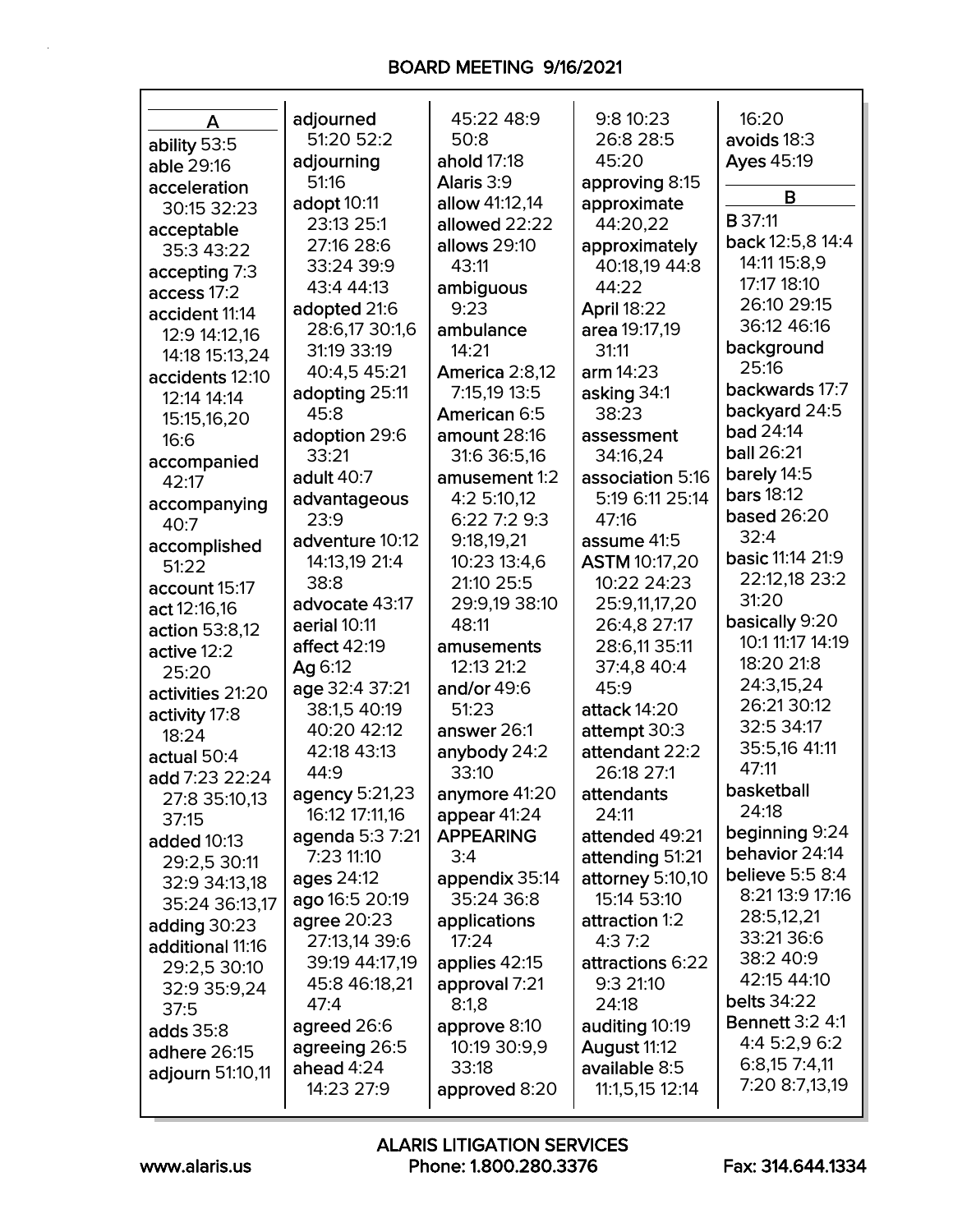| 14:11 15:19             | 25:7,22 26:7         | car 15:2           | 46:16                 | comfortable     |
|-------------------------|----------------------|--------------------|-----------------------|-----------------|
| 19:12 23:21             | 27:7,11 28:13        | care 9:4           | Chiecko 49:2,6        | 25:11           |
| 24:20 25:7              | 33:18 47:13,18       | <b>CARES 16:21</b> | 49:8,16 50:2          | coming 14:15    |
| 26:3 27:3,6,13          | 48:4 50:3,24         | carnival 2:7,11    | 50:12                 | comments 25:9   |
| 27:20,23 28:4           | 51:3                 | 9:22 13:18         | chief 3:5 9:1         | 27:7 50:19      |
| 33:14,23 34:11          | born $6:5$           | 23:4 29:13         | children 39:1         | 51:6            |
| 36:20 39:22             | bottom 15:2          | 39:13 48:20        | chime 25:15           | common 22:19    |
| 40:2,13,22              | bounce 13:19,21      | 49:1               | circulated 8:3        | companies 11:21 |
| 41:2,22 42:9            | 13:23 14:5           | carnivals 5:14     | circumstance          | 11:24 12:4 13:2 |
| 42:23 44:3,16           | <b>Box 2:16</b>      | 5:23 49:20         | 19:9                  | 13:3,4,8,8,10   |
| 45:2,13,19              | <b>brand</b> 39:24   | carries 17:1       | $c$ ivil $6:20$       | 13:13,16,22,23  |
| 46:9,18 48:8            | bred 6:6             | cart 15:9          | claim 18:15,16        | 13:24 14:1,5,6  |
| 50:13,18 51:5           | <b>brief 33:1</b>    | case 4:23 39:7     | clarification 9:17    | companion       |
| 51:12,15,19             | <b>bring 17:19</b>   | 49:18              | <b>Clarifications</b> | 32:10,20        |
| best 16:13 20:4         | 27:15 28:19          | caused 15:10       | 31:24                 | 37:19 39:23     |
| 20:24 21:19             | 43:16                | cautious 38:11     | classify 12:14        | 40:7,14 41:4,7  |
| 26:2 53:5               | broken 14:22         | cells 24:9         | clause 31:7           | 41:22 44:6      |
| Bethany 25:13           | 14:23 34:5           | centers 5:14,15    | clearly 31:2          | 45:4            |
| 26:3,6 27:8             | brother 32:19        | central 19:20      | climbing 5:14         | company 13:20   |
| better 26:24            | 32:20                | CEO 6:19           | close 11:14 12:19     | 14:8 48:11      |
| 32:10 46:8              | building 2:4         | certain 21:20      | closed 35:20          | comparison      |
| 49:16                   | 24:4,7               | 38:12              | closer 12:8           | 33:2,17 34:7    |
| big 24:3,6,12           | built 21:12 29:15    | <b>CERTIFICATE</b> | coaster 30:17         | completed       |
| 26:19                   | 31:9                 | 53:1               | 42:16                 | 20:10 28:18     |
| bigger 14:4             | Bulletin 16:22       | Certified 53:2     | Coe 3:5 4:8,13        | 28:23 30:20     |
| <b>biggest 10:10,16</b> | bulletins 11:15      | 53:18              | 4:15,18,20,22         | 33:22           |
| 29:23 31:3              | 17:1                 | certify 53:4       | 8:4,21,24 9:1         | comply 31:14    |
| <b>Bilandic 2:4</b>     | bunch 10:17          | chair 4:4          | 13:12 15:21           | 40:15           |
| <b>Bill 6:10 27:13</b>  | business 6:21        | Chairman           | 16:10 18:17           | components      |
| 27:18 48:10             | 8:21 9:6 10:7        | 50:22              | 19:15 24:1,24         | 34:19 35:1,2    |
| 49:6                    | 11:10 20:9,18        | Chance 18:5        | 28:9 33:20            | conditions 36:2 |
| biometrics              | 38:15                | change 36:16       | 34:3,12 37:3          | consensus 27:2  |
| 35:14                   | $\mathsf{C}$         | 42:20 46:6         | 37:23 38:6            | considerations  |
| bit 9:7 11:22           |                      | 48:3 50:7,8        | 39:6,19 40:1          | 36:10           |
| 13:15 15:3              | C 2:1 3:1 37:11      | changed 38:2       | 40:23 41:8            | considered 7:1  |
| 20:11 21:7,23           | calendar 10:6        | changes 10:10      | 42:2,11 43:16         | 12:2 32:6       |
| 28:10 29:22             | call 4:5,7 12:19     | 11:1,6 25:21       | 44:10 45:23           | constructed     |
| 30:18 31:21             | 40:23 46:3           | 31:3 33:8 34:9     | 47:9 48:1,14          | 29:18           |
| 35:7                    | 47:10,14             | 34:13 37:7         | 48:22 49:23           | construction    |
| <b>blame 12:15</b>      | 49:24<br>called 9:18 | 48:17              | 50:7,16               | 7:17 21:8       |
| 15:7                    | calls 5:3 19:2       | changing 26:16     | coincide 47:15        | construction-r  |
| blatantly 18:3          | 46:23                | charge 7:17        | <b>Collar 19:20</b>   | 7:18            |
| board 1:2,10 4:3        | cancelled            | 14:13              | collision 15:3        | consumer 6:23   |
| 4:5 5:6,24              | 47:22                | check 45:24        | come 4:16 9:4         | contact 48:3    |
| 6:12,13,24 7:3          | capability 32:12     | checked 18:7,11    | 12:4 14:4 15:18       | contained       |
| 8:5,16 13:1             | capacity 22:10       | Chicago 5:11       | 16:12 47:20           | 21:22 28:16     |
| 15:14 23:14,19          |                      | 19:17,19 46:15     | comes 6:21            | contains 21:18  |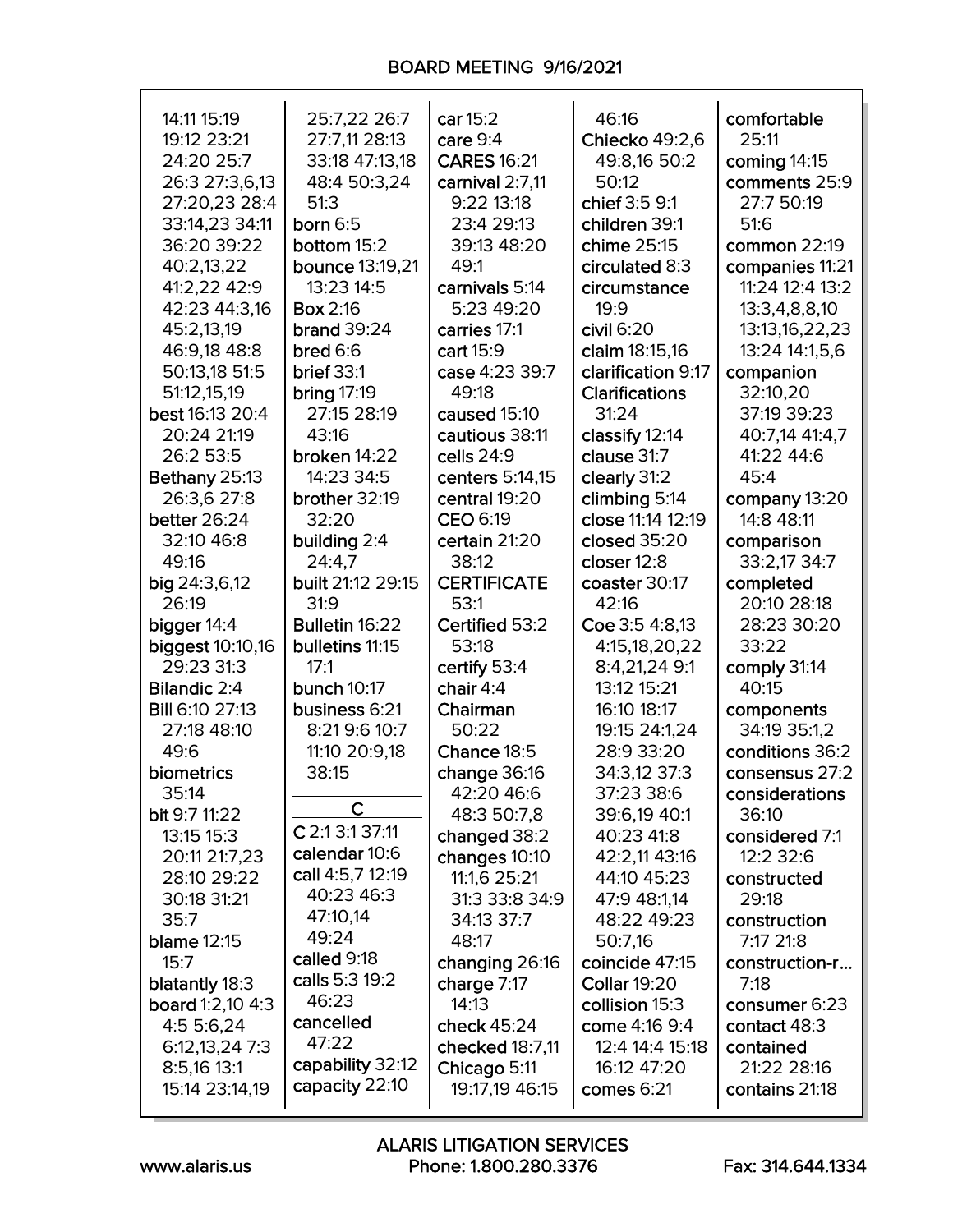| contents 31:22     | crowd 31:10         | 22:1 23:22        | Direct 4:11      | emergency        |
|--------------------|---------------------|-------------------|------------------|------------------|
| continue 42:8      | <b>Crown 50:17</b>  | defines 32:17     | direction 53:6   | 14:24 15:5       |
| continuously       | Crystal 2:9         | definition 9:24   | Director 2:3     | employed 53:7    |
| 26:16              | <b>CSR</b> 3:8,8    | 32:10,21 43:18    | 50:23            | 53:10            |
| contractors 13:6   | curious 13:7        | degradation       | disassembled     | employee         |
| control 25:4       | current 16:2        | 36:1              | 18:7             | 53:10            |
| 30:21              | 17:14 33:2          | delves 30:15      | discuss 8:23     | encourage 17:9   |
| convenient         | currently 25:20     | <b>DEPARTMENT</b> | 23:20 25:8       | ended 15:8       |
| 46:17              | cycle 36:11         | 1:12:3            | discussed        | 35:6             |
| convention         | 37:13               | depending         | 45:20            | engineer 6:20    |
| 47:21,23 49:8      | cycles 36:5         | 22:11             | discussing 41:3  | 22:13 33:12      |
| 49:19,20           |                     | derived 26:20     | discussion 8:8   | engineering      |
| copy 23:15         | D                   | design 10:21      | 8:15 26:19       | 5:5 6:19 9:2     |
| 28:12 33:8         | $D$ 2:3             | 22:6 25:19        | 27:14,23 44:16   | enter 24:9       |
| correct 15:21      | dad 38:17,18        | 29:9 31:1,24      | 45:14            | entertainment    |
| 24:14 26:10        | damage 30:5         | 32:1,3 35:18      | document         | 2:8 5:13 6:5     |
| 37:2               | 34:21,22,23         | 36:4,13           | 16:23 30:7       | entire 11:4      |
| corrosion 30:2     | 35:20               | designed 31:8     | 33:11 34:6       | environment      |
| 30:5,7 35:17       | Dan 7:9,11,14,20    | designer 22:3     | dodge 26:21      | 36:7             |
| counsel 53:7,10    | 37:18 38:16         | 22:13 35:21       | doing 49:17      | environmental    |
| counted 7:6        | 42:23 44:6,11       | designs 21:19     | download 8:6     | 34:16,22 36:1    |
| Counties 19:20     | dangerous           | 29:18 30:14       | drawings 21:11   | equipment        |
| couple 16:20       | 14:14               | 32:23             | 22:7             | 9:23 13:16       |
| 19:24 29:24        | Daniel 2:11 4:15    | details 31:22,22  | Dschwabe@s       | 22:15            |
| course 14:19       | 7:7                 | deterioration     | 2:14             | erecting 29:20   |
| courses 10:12      | data 43:21          | 34:18             | due 36:1         | Erikia 3:8 53:2  |
| 14:13 21:4         | database 16:22      | determination     |                  | especially 38:13 |
| 38:9               | databases 16:21     | 35:9 39:11        | E                | Evans 25:12,13   |
| court 3:7 22:4     | date 12:9 16:13     | determine 36:3    | E 2:1,1 3:1,1    | 26:10 27:5       |
| 22:10,11 24:1      | 35:11 46:2,9        | 36:14 38:4        | e-mail 28:22     | event 18:18,20   |
| 24:13 53:18        | 49:7,24 50:8        | 39:3,14 40:11     | easier 17:22     | events 36:15     |
| courts 20:20       | 50:11               | 43:8              | easy 13:24       | everybody 19:5   |
| 21:9 23:22         | <b>Dave 4:4 5:9</b> | determines        | edits 37:1       | 20:5,7,12,17     |
| 24:22 25:10,11     | 25:12               | 32:2              | effect 10:24     | 46:7 51:3        |
| 26:9,21 28:7       | David 3:2           | determining       | effective 20:21  | everyone's       |
| 46:21              | day 11:13 49:17     | 35:13             | efficient 47:1   | 25:8             |
| cover 29:16        | day-to-day 9:4      | develop 23:10     | eight 12:10,14   | evolves 25:21    |
| covered 7:5        | days 17:24 18:15    | 25:19             | 35:16            | example 32:18    |
| coverings 17:9     | 19:2                | devices 10:23     | either 23:12     | excellent 26:4   |
| covers 11:14       | <b>DCM 17:12</b>    | 29:9              | 40:15            | exception 43:3   |
| <b>COVID 11:24</b> | deal 38:8           | devil's 43:17     | elevated 31:17   | 45:9             |
| 14:3 17:6          | deceptive 12:11     | dictate 22:4      | Eleventh 3:9     | exceptions       |
| 28:14 47:22        | decide 32:7         | dictates 32:2     | eliminate 42:11  | 9:22 39:9        |
| COVID-19 17:12     | decision 48:4       | 34:23             | 44:14 45:10      | excited 6:23     |
| create 26:14       | defense 5:10        | different 6:24    | eliminates 31:12 | executive 25:13  |
| criteria 32:17     | 15:14               | 17:11 32:1 41:9   | eliminating      | exempt 21:19,21  |
| 40:17              | define $21:23$      | 41:9 46:5         | 43:5             | 22:23            |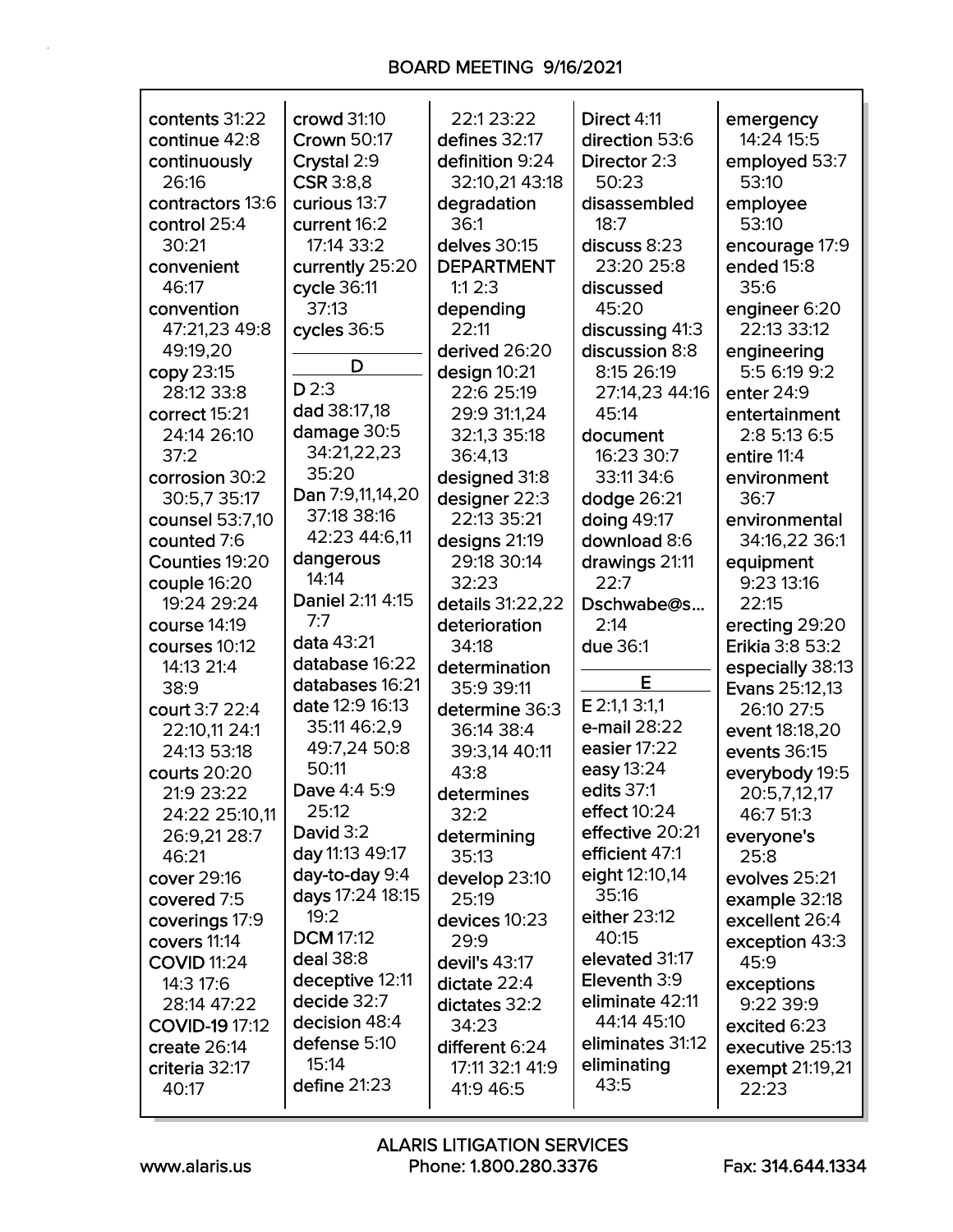| exist 31:7        | 46:2 47:14         | 32:19 41:19       | going 11:11 12:4   | н               |
|-------------------|--------------------|-------------------|--------------------|-----------------|
| existed 31:16     | 48:13,15 51:24     | freeze $35:20$    | 18:19 22:20        | halfway 20:8    |
| existing 29:10,11 | fee 9:9 18:2       | front $49:7$      | 25:1,24 36:3,6     | handle 9:2      |
| 42:24             | feel 25:10         | full 51:3         | 36:10 37:23        | 42:21           |
| exists 42:7       | 26:24 39:18        | fully $23:6$      | 38:4 39:3,18       | handles 17:11   |
| expanded          | feet 9:11,13,14,15 | fun 38:20         | 40:2,24 41:20      | 19:18           |
| 30:21             | 22:9               | further 8:14 51:9 | 42:20 43:24        | handrails 31:2  |
| experience        | fencing 31:1,7,10  | 53:9              | 45:23 46:2,5       |                 |
| 44:5              | 31:10,13,14        | future 38:11      | 46:8 48:2,15       | happen 19:8     |
| explain 18:23     | field $20:2,3$     |                   | 48:18              | 36:6            |
|                   |                    | G                 |                    | happened 15:4   |
| explained 31:2    | filed 15:15        | G 32:5            | good 7:5 12:8      | hard 18:22 38:7 |
| explains 36:14    | financially 53:11  |                   | 18:12,13 27:3      | harsher 39:20   |
| explanation       | find 37:14         | garage 13:20      | 28:7 36:17         | hate 12:23      |
| 19:11 23:8        | fine 46:9          | gatherings        | 38:15 45:21        | haunted 20:9    |
| 34:15             | first 12:5 18:1,15 | 17:10             | 48:7 50:18         | hazard 29:19,21 |
| explanations      | 18:16,17 19:22     | generally 16:2,6  | 51:5               | 32:6 36:9       |
| 30:23             | 23:21 48:16        | 30:22             | gotten 12:6        | hazards 34:16   |
| exposed 36:7      | five 7:6 19:2,15   | generation 10:8   | governor 20:19     | he'll 4:16      |
| extensive         | 19:23 24:5         | getting 28:21     | governor's 51:1    | head 37:24      |
| 36:24             | 34:15 43:20        | giant 24:15       | grandfather        |                 |
| extreme 19:8      | 43:21,24 45:1      | give 9:22 11:11   | 31:7,9             | hear 25:8 51:7  |
| extremely 25:18   | five-year-old      | 16:18 17:2        | grandfathered      | heard $8:13$    |
|                   | 41:18              | 22:10 25:16       | 21:13              | hearing 8:9     |
| F                 |                    | 26:17 36:2        |                    | 27:24 53:8      |
| F229142:10        | fixed 15:2 39:11   | 48:15             | great 2:12 6:2,8   | height 40:10,12 |
|                   | flags 2:12 7:14    |                   | 7:4,15,20 13:5     | 41:11,24 42:18  |
| F2291-2145:9      | 7:19 13:17         | gives 30:13       | 26:3 50:3          | 43:12 44:7      |
| face 17:9 46:6,6  | 40:2,6             | giving $42:4,4$   | 51:21              | heights 32:4    |
| 48:5,5            | flip $15:9$        | glad 34:19        | Greg 49:2,8        | held 45:7       |
| facilities 21:12  | flipped 15:7       | go 4:10,24 9:8    | group 16:24        | help $26:1$     |
| 21:13 41:9        | floor 50:20 51:8   | 9:8 12:8 14:11    | 24:16 27:11        | helpful 33:17   |
| facility 40:16    | Florida 48:20      | 16:8,15 18:10     | 50:4               | Hey 7:11        |
| fair 5:24 6:12    | fly $41:20$        | 20:2,5,6,16       | grouped 24:7       | higher 30:18    |
| 47:15             | focus $35:7$       | 23:10 27:9,12     | guardian 41:16     |                 |
| fairly 23:17      | FOIA 15:23 16:4    | 28:24 29:3        | guess 12:21        | hitting 15:9    |
| <b>Fairs 6:12</b> | follow-up 21:1     | 32:15,19 34:12    | 27:15 34:1         | hopefully 4:16  |
| fall 20:9 29:19   | followed 43:20     | 35:4 37:4         | 36:18 41:24        | 36:19 51:2,23   |
| familiar 24:2     |                    | 38:22,23,23       | 42:3               | hoping 12:7     |
| 29:12             | followups 11:19    | 41:5,7,13         |                    | 28:19           |
| family 5:13 41:4  | footprint 9:11     | 43:23 45:21       | guests 5:8         | hours 36:5      |
|                   | forces 32:5        | 46:3 47:23        | guide 31:1         | house 13:20,24  |
| Fantasy 48:11     | forward 16:5       |                   | guidelines         | 14:5 20:9       |
| far 11:8 29:15    | 25:18              | 48:9 49:18        | 10:20 21:8         | houses 13:21    |
| 38:21             | four 13:21 16:1    | 50:8              | <b>Gurnee 2:13</b> | huge 31:6 36:16 |
| farm $20:9$       | 24:5 28:17         | goes 11:12 13:18  | guys 49:3          | human 34:21     |
| favor 8:15 27:24  | 29:2 41:5,17       | 23:2 26:5         | gymnastics         | hundred 14:7    |
| 51:16             | 46:4               | 30:24 31:21       | 21:21              | hurt 14:3,15    |
| favors 45:15      | four-hour 46:15    | 36:12 40:12       | gyms 5:15          | 22:20,20        |
| February 9:9      | four-year-old      | 41:15 45:5        |                    |                 |
|                   |                    |                   |                    |                 |

 $\mathsf{r}$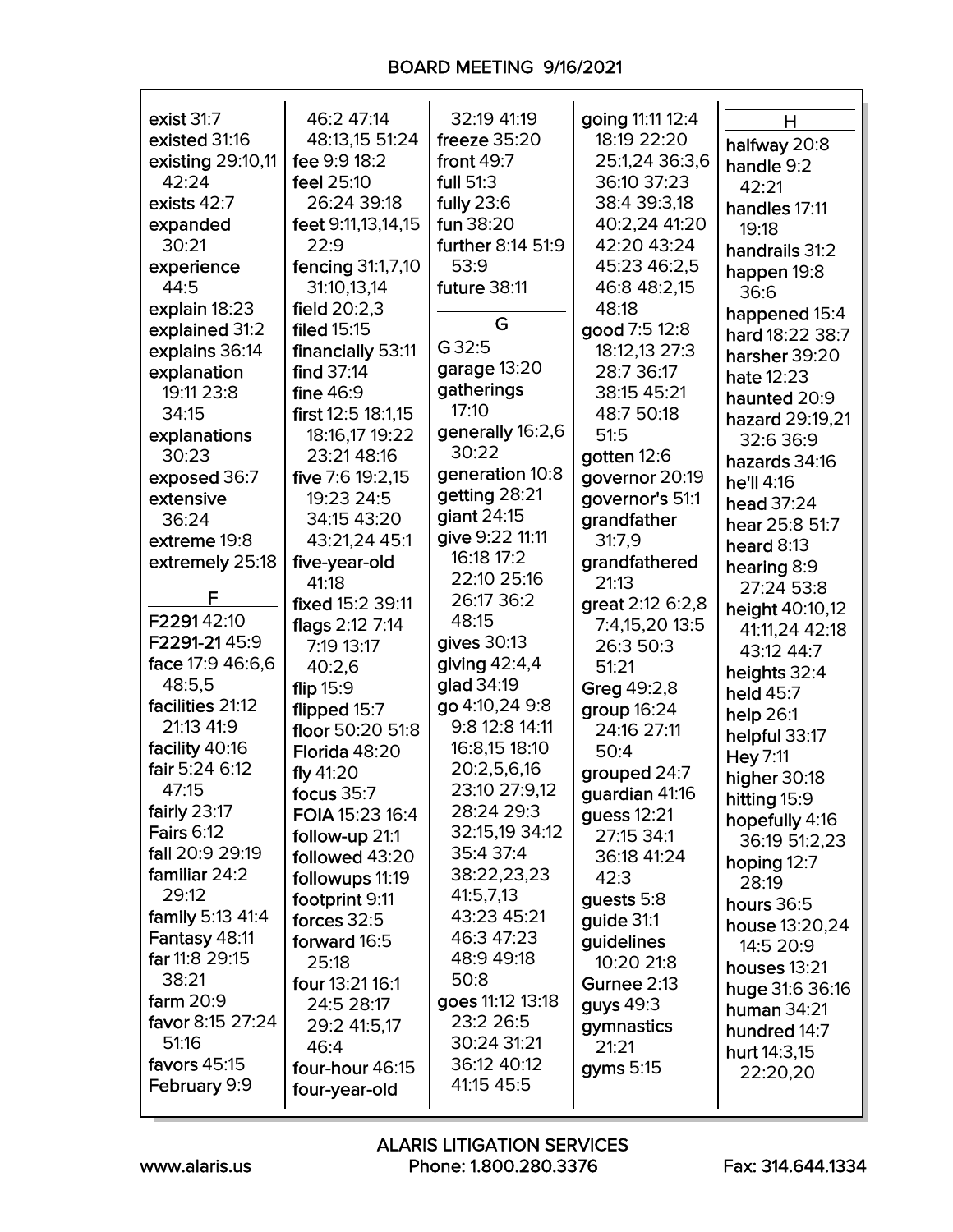# BOARD MEETING 9/16/2021

| <b>ID 39:2</b>            | 10:21 14:7<br>information<br>16:16 17:14 | 7:13 15:24<br>26:12<br>involvement | kid 38:19,19 41:7<br>45:5<br>kiddy 30:11,20 | 38:2<br>languished<br>28:19 |
|---------------------------|------------------------------------------|------------------------------------|---------------------------------------------|-----------------------------|
| <b>IDs 39:1</b>           | 22:6 28:16                               | 5:16.18                            | 32:12 40:6                                  | large 9:9 17:9              |
| IL 2:5,9,13,16<br>53:3    | 29:5 30:10                               | involves 23:23                     | 41:6                                        | 28:15 45:5                  |
| <b>Illinois 1:1 3:4,8</b> | Infrastructure                           | <b>issue 38:14</b>                 | kids 30:15 41:13                            | law 24:21,22,24             |
| 5:22 6:11 19:21           | 6:19                                     | 39:20 43:1                         | kind 6:23 9:23                              | lawsuits 15:15,17           |
| 24:21 25:24               | initial 11:19 18:8                       | issues 8:22                        | 12:5,6,11,18,19                             | 16:4                        |
| 28:7 39:2                 | initially 50:9                           | 19:24 35:19                        | 12:21 14:2,12                               | laying $12:15$              |
| 47:15 49:7                | injuries 15:13                           | 35:23 42:7                         | 14:13,14,21                                 | lead 14:13                  |
| Imagine 24:4              | inside 24:7                              | issuing 11:20                      | 16:10 17:6                                  | learn 6:24                  |
| impact 32:5               | insight 26:17                            | 25:5                               | 21:13 22:5                                  | leave 23:19                 |
| 35:14 36:15               | inspect 9:20                             | item 11:9 32:9                     | 23:7,12 24:10                               | 36:18 43:10                 |
| 43:24                     | 13:17 21:2                               | 43:5                               | 24:18 28:16,19                              | leaves $44:20$              |
| implementing              | 25:2                                     |                                    | 32:7 38:9                                   | leg 14:22                   |
| 39:17                     | inspected 14:7                           | J                                  | 43:21 46:1                                  | legal 41:16                 |
| important 16:11           | 20:16 21:14                              | January 10:24                      | 47:17                                       | legislation                 |
| 37:12,14                  | inspection 18:9                          | 20:16,21 23:18                     | Kleinik 2:3 4:11                            | 20:18                       |
| in-face 28:20             | 20:8,23 21:1                             | 48:12 49:11,11                     | 4:12 50:22,23                               | Let's 7:24                  |
| in-person 46:13           | inspections                              | 50:1,8 51:24<br>51:24              | know 4:9 5:4                                | level 32:3                  |
| 47:10                     | 11:18,20 13:13                           | Jennings 3:3                       | 10:6 11:3 12:3                              | levels 32:1                 |
| inches 32:13,24           | 21:5,6 30:2,6                            | 4:20,216:10                        | 12:24 13:3,19                               | liked 33:17                 |
| 41:14 42:17               | inspector 3:5                            | 6:10 27:10,18                      | 14:8,21 18:22                               | limb 43:23                  |
| incident 12:18            | 9:1 20:1                                 | 27:18 47:19                        | 19:5 22:23                                  | limits 30:16<br>38:12       |
| 12:18 15:10               | inspectors<br>17:23 19:13,15             | 48:7 49:9,15                       | 24:2,14 25:3<br>25:23 26:4,5                | line 14:15 33:9             |
| incidents 12:17           | insurance 2:15                           | 51:11                              | 26:23 30:3,3                                | lined 33:8                  |
| include 22:16             | 5:21                                     | Jessica 4:22                       | 30:19 33:16                                 | lines 21:5 38:9             |
| 31:17                     | <b>intent 41:15</b>                      | 7:7                                | 34:4 36:5                                   | 38:13                       |
| included 22:7             | interested                               | Joe 5:20 51:13                     | 37:16,24 38:7                               | list 4:10 16:7,13           |
| 34:9 35:14                | 53:12                                    | Joe@redshaw                        | 39:7,9 40:17                                | 22:8 29:4                   |
| includes 29:19            | interesting                              | 2:17                               | 41:17 42:12,21                              | listed 12:1 13:14           |
| 34:17<br>increased 9:9    | 21:24                                    | Johnson 48:10                      | 44:4,12,22                                  | listen 49:22                |
| individual 13:15          | interior 24:3                            | 48:10,18,24                        | 45:2 46:14,16                               | listening 4:9               |
| 13:19                     | 35:21                                    | 49:13                              | 46:20 47:4                                  | 5:8                         |
| indoor 17:8 21:4          | internal 42:8                            | Joseph 2:15                        | 49:20 50:23                                 | litigation 3:9              |
| industry 5:11,12          | international                            | 4:16 5:17,18                       | 51:4                                        | 15:24 16:8                  |
| 6:6 7:13 9:19             | 25:14 27:10                              | judgment                           | knowing 44:6                                | little 13:15 15:3           |
| 9:21 20:23                | interpretation                           | 40:23                              | knows 20:7                                  | 17:17 19:6                  |
| 23:4 25:17,21             | 44:21                                    | jumping 24:19                      | 47:24                                       | 20:11 21:7,23               |
| 25:23,23                  | interrupt 12:23                          | June 18:23                         |                                             | 25:16 28:10                 |
| 26:2,7,11                 | introduce 5:7                            | K.                                 | L                                           | 31:21 32:13                 |
| 29:13 30:17               | 6:3,9,17 7:12                            | keep 17:22                         | LABOR 1:1 2:3                               | 35:7 37:10                  |
| 48:21                     | introductions                            | 48:6                               | Lake $2:9$                                  | 39:20 41:6                  |
| inflatables 5:14          | 5:4                                      | <b>keeps 16:13</b>                 | Lane $2:8$                                  | live 49:18                  |
| 9:10,10,12                | involve 23:24                            | key 26:12                          | language 10:15<br>24:22 37:10               | lizard $42:15$              |
|                           | involved 5:23                            |                                    |                                             | loading 36:8                |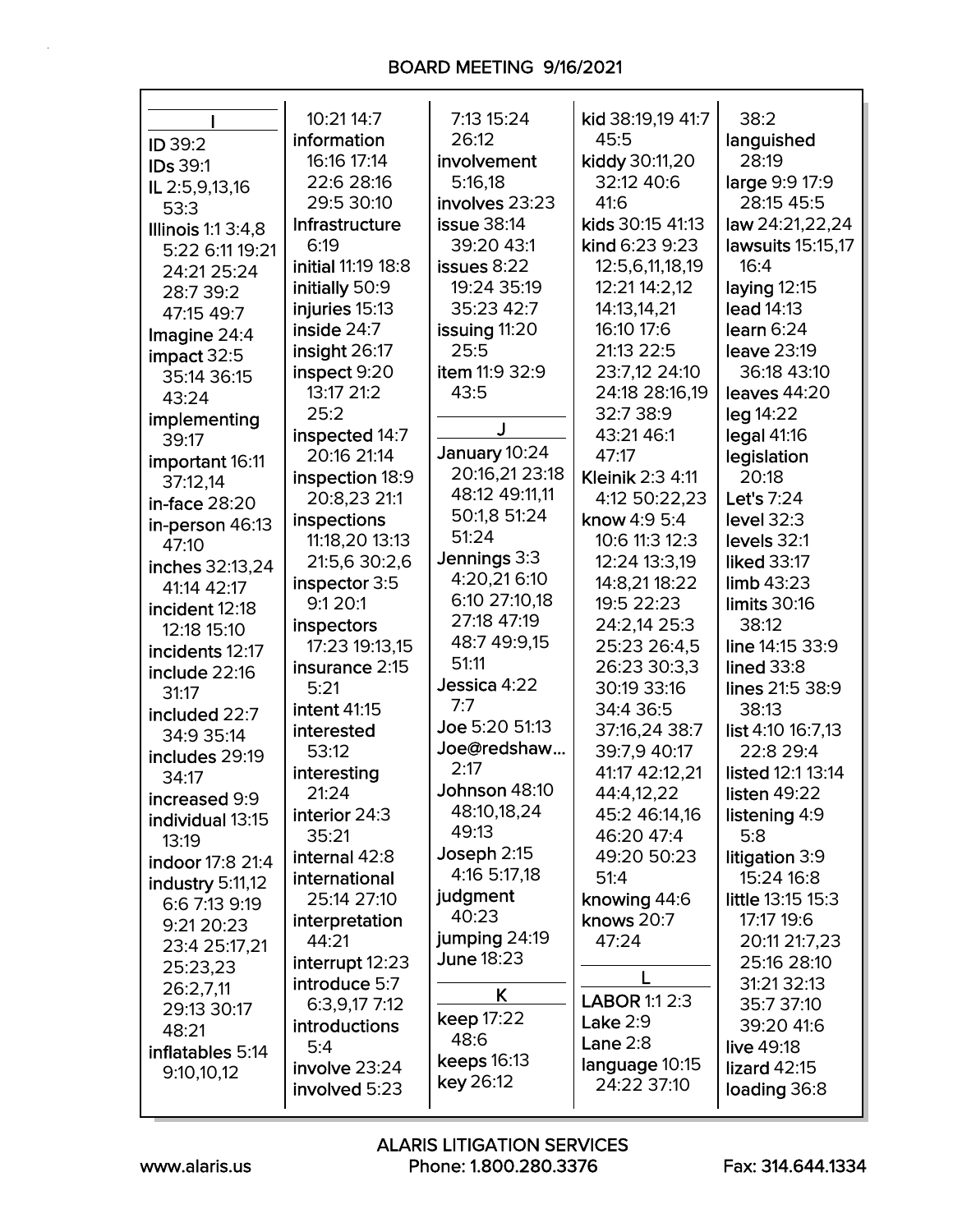| local 5:24 6:12   | Mary 3:5 4:6     | <b>Midway 2:8 6:5</b> | nays 51:19          | <b>OABA 49:2</b> |
|-------------------|------------------|-----------------------|---------------------|------------------|
| locations 11:21   | matter 9:12 10:7 | <b>Mike 12:22</b>     | <b>NDT</b> 16:11,15 | obviously 26:15  |
| long 20:19        | max 26:23        | 36:22                 | neat 47:18          | occasionally     |
| look 8:6 14:12    | maximum 22:1     | minimal $30:3,13$     | nebulous 44:20      | 20:3 37:12       |
| 16:15 25:3        | 22:3,10          | minimum $26:22$       | necessarily         | occur 15:10 31:4 |
| 29:5 30:4         | mean 18:14       | 41:10,20              | 30:19               | occurred 29:24   |
| 35:22 46:6,12     | 40:4 41:2        | minor 10:14           | need 11:16 21:24    | 37:7             |
| 49:3              | means $10:4$     | minus $44:24$         | 22:6 30:4           | October 4:3      |
| looked 34:14      | 23:23 40:17      | 45:1                  | 31:11 39:17         | office 4:9 5:11  |
| 40:10             | 43:19            | minute 25:16          | 42:16 43:3          | 51:1             |
| looking 46:4      | mechanic 7:16    | minutes $8:1,2,3$     | 44:8 45:24          | Okay 5:2 6:15    |
| loophole 40:21    | mechanical       | 8:8,10,16,20          | needed 31:3         | 7:11 8:7 11:9    |
| lot 12:2 13:22    | 12:16            | Missouri 53:3         | needs 32:7          | 14:10 16:10      |
| 17:1 30:12        | medical 14:17    | mitigation            | 39:21 40:8          | 20:17 21:17      |
| 34:20 37:8        | meet 21:15       | 29:22 32:6            | neither 53:6        | 27:3 28:8        |
| 38:17,20          | 32:18 40:8,17    | 35:18 36:9            | new 5:3,4 6:16      | 40:20 42:1       |
| 44:23 49:4        | 41:23,23 42:3    | mixing $24:12$        | 8:24 11:10          | 45:13,21 50:18   |
| 51:22             | meeting 1:10     | <b>MO 3:10</b>        | 12:24 20:18         | old 8:21 9:6     |
| <b>Louis 3:10</b> | 4:2,3 8:9,16     | mobile 13:18          | 21:12 25:23         | 21:13 31:13,16   |
| low 12:10         | 9:7 17:20        | modification          | 29:10,17 31:1       | 41:5 42:1        |
|                   | 28:20 37:20      | 10:3 31:5             | 31:14 39:24         | 43:15 44:1       |
| M                 | 46:1,7 47:10,14  | 32:22                 | 39:24 40:14         | older 30:12      |
| maintain 17:23    | 47:14,16,20      | modifications         | 42:10 44:8          | 32:22 38:19      |
| 24:11             | 49:21 51:16,20   | 9:16 10:14 31:6       | newest 20:18        | 40:19,20 44:9    |
| major 43:1        | 52:2             | 33:4,6 34:5           | 36:12               | ones 14:1,2      |
| majority 13:23    | meetings 46:16   | 37:5                  | newly 29:18         | open 18:17 19:1  |
| making 9:16       | 49:4             | modified 11:4         | news 46:7           | 19:3,7 20:5      |
| 46:14             | meets 44:7       | mom 14:2 38:17        | nice 46:13          | 24:3,15 36:18    |
| malfunction       | 45:4             | 38:18                 | nine 36:8           | 44:21 48:8       |
| 12:16             | member 2:7,11    | month $46:2$          | normal 12:8,11      | 50:20            |
| mandate 17:7      | 2:15 5:3,4,6     | motion 8:10,11        | 15:22               | operate 25:4     |
| mandatory 30:6    | 6:16 8:24        | 27:16,19 28:1         | North 2:8,12 3:9    | 31:12            |
| manuals 31:20     | members 3:2      | 28:5 45:14,15         | 6:5                 | operating 12:12  |
| manufactured      | 8:17 17:21 27:7  | 51:10,10,11           | northern 19:19      | 14:6,9 21:9      |
| 31:8              | 28:2,13 45:17    | move 7:24 45:8        | Notary 53:3         | 40:16            |
| manufacturer      | 51:8,17          | moved 8:12            | note 48:12          | operation 12:7   |
| 16:17 22:4        | mentioned 34:6   | moving 16:4           | notes 12:24         | 29:14 30:9       |
| 23:6 29:21        | 36:23            | 46:22                 | notice 50:10        | operations 9:5   |
| 30:8,14 32:2      | methods 35:2     |                       | number 5:12         | 10:1,22          |
| 34:24 35:17       | Michael 2:3,4    | N                     | 13:12,13 17:15      | operator 2:7,11  |
| 42:5              | 3:3 4:18 5:5     | N 2:1 3:1,3           | 24:13 26:18         | 10:4 12:16,17    |
| manufacturers     | 6:15,16,16,18    | NAARSO 17:1           | 26:20,23            | 12:18 15:4,5,7   |
| 17:2,3 26:13      | 7:5 46:18        | name 5:9 9:1          | 27:2 29:14          | 42:6 45:3        |
| 30:1,2 41:12      | Michael.kleini   | names 12:20           | 45:11               | operators 20:15  |
| Manufacturing     | 2:6              | 51:1                  | numbers 11:22       | 26:12 42:21      |
| 18:5              | <b>Mid 7:19</b>  | Nashville 2:8         |                     | 43:11 44:4       |
| marks 31:11       | midst $39:4$     | nay 8:20 28:4         | O                   | 47:20 50:4       |
|                   |                  |                       |                     |                  |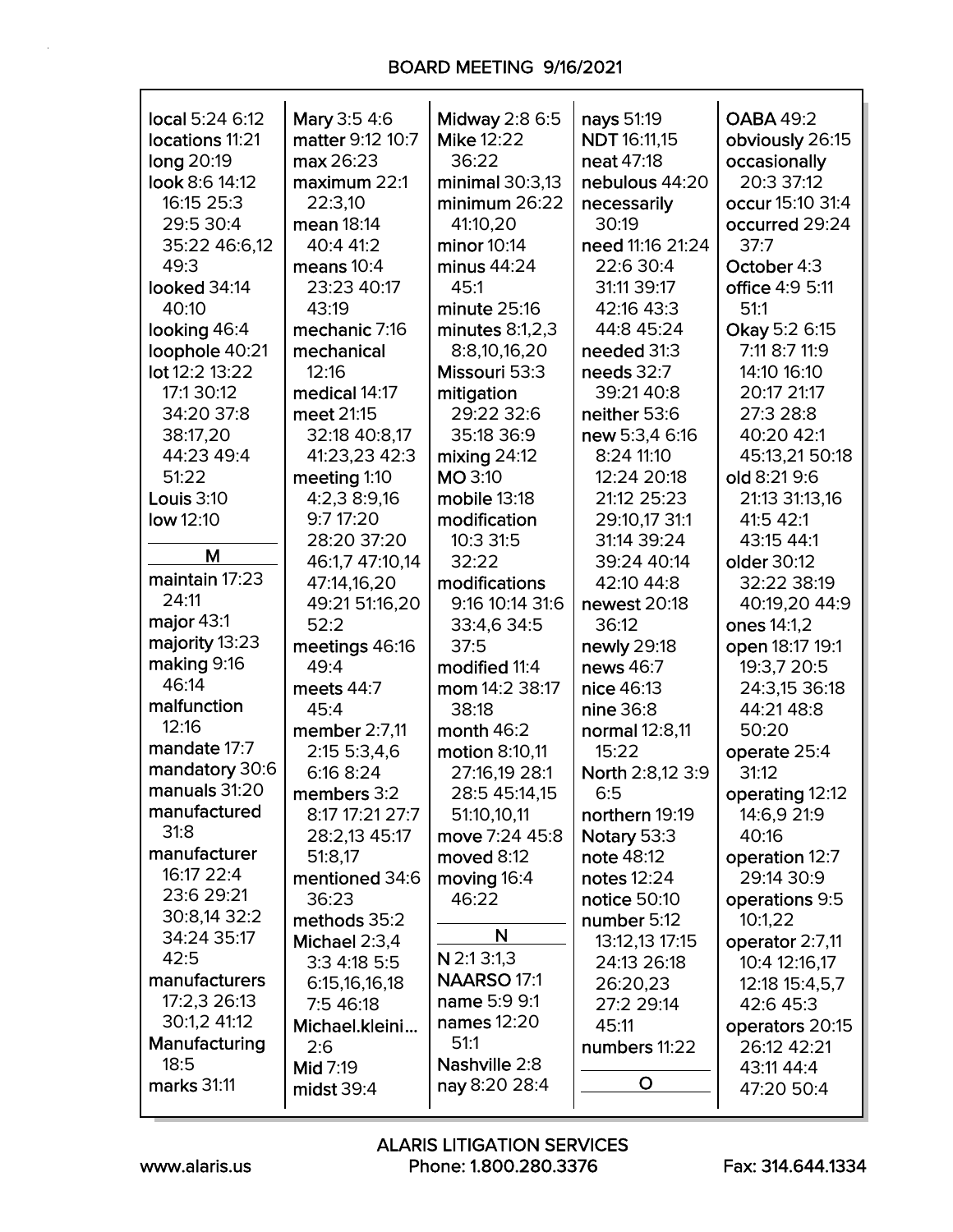| opinion 36:17     | participants     | platform 24:8      | probably 10:15   | 43:7             |
|-------------------|------------------|--------------------|------------------|------------------|
| opportunity       | 26:22            | 24:10              | 14:8,9 16:7      | question 13:1    |
| 50:3              | particular 18:6  | platforms 31:18    | 21:22 26:24      | 15:12 33:23      |
| opposed 8:19      | parties 53:8,11  | play 18:20         | 29:23 39:12      | 37:19 38:3,6     |
| 28:4 45:19        | parts 22:1       | playground         | 40:5             | questionable     |
| option 20:24      | party 20:24      | 9:22               | problem 19:4     | 39:15            |
| 46:19 47:6        | 21:5,5,15        | <b>Plaza 50:17</b> | 42:12 48:22      | questions 11:8   |
| 48:149:17         | pass 42:4        | pleases 50:2       | problematic      | 15:11 21:16      |
| outcome 53:12     | passed 24:21     | pleasure 27:5      | 38:14            | 25:22 26:1       |
| outline 35:1      | patron 12:15,17  | plus 6:1 44:24     | problems 20:4    | 27:8 29:4        |
| outlines 31:20    | 15:4 22:2,9,16   | 45:1               | procedure        | 33:10 36:19,21   |
| outside 17:5      | 26:18 27:1       | point 11:2 26:13   | 30:10            | 50:20 51:7       |
| 19:19             | patrons 30:16    | 26:19 28:21        | proceed 5:1      | quick 4:11       |
| overlooked        | 32:24 41:13      | 40:12 44:11        | process 31:1     | quite 9:7 11:22  |
| 16:19             | people 15:15     | pointed 28:22      | 35:9,12 36:2     | 29:22 30:18      |
| oversight 10:11   | 16:15 18:1 23:5  | policy 17:21       | 36:13 42:6,8     | quorum 4:24      |
| overview 33:1     | 24:13 29:12      | 43:2               | 43:19,22 51:2    |                  |
| owned 5:22        | 36:10 38:15      | pops 14:2          | program 12:1     | R                |
| owner 5:21 17:4   | 39:4 40:24       | portion 22:16      | 13:14            | R 2:1 3:1        |
| 18:8 43:8         | 45:24 47:4,17    | posed 23:9         | projects 7:18    | rails 31:2       |
| owner/operator    | Peoria 19:18     | possible 26:2      | proposal 44:17   | raised 24:8      |
| 18:4              | period 19:2      | posted 11:7        | protection       | range 38:23      |
| owners 19:6       | permits 11:20    | 17:10 23:3         | 29:20            | ratio 22:2 26:18 |
| ownership         | 18:18 25:5       | <b>PowerPoint</b>  | prove 44:12      | 27:1             |
| 10:22             | permitted 19:5   | 8:23               | proven 29:11,17  | reach $27:2$     |
|                   | 19:7             | practice 10:21     | 40:15 42:24      | read 22:18 23:5  |
| P                 | person 14:19     | 21:19 40:16        | 43:18,22 44:5    | 23:5 33:9        |
| P 2:1,1 3:1,1     | 30:24 32:14      | 42:24 43:6         | provided 41:3    | 35:5             |
| p.m 1:16 52:3     | 38:24 42:17      | 44:5               | public 3:2 17:20 | ready 18:10      |
| P.O.2:16          | 47:7,11 49:1     | preemptive         | 18:18,20 50:19   | 20:16,17 27:15   |
| padded 24:17      | 50:14 51:23      | 23:12              | 51:6,8           | real 4:11 26:17  |
| padding 34:20     | personally       | present 4:17,19    | publication      | 29:12            |
| <b>page 50:10</b> | 23:16            | 4:21 17:21         | 35:11            | realized 46:22   |
| pages 33:16       | persons 15:8     | presented          | publish 37:9     | really 14:3      |
| panic 14:20       | phone 4:8        | 36:24              | pulled 15:5      | 26:24 37:12      |
| paper 10:9 33:5   | 47:10            | president 6:12     | punctuation      | 39:13            |
| paperwork         | phrased 44:18    | 25:13              | 37:10            | reason 27:11     |
| 15:23 18:21       | physically 14:22 | pretty 11:13 12:11 | purview 25:3     | recap 39:22      |
| paragraph 35:5    | piece 13:16 18:6 | 19:3 30:13         | pushback 22:17   | received 17:24   |
| parent 41:15      | 22:15            | 33:12 36:17,24     | put 10:12 12:20  | recommend        |
| parents 39:14     | Pierce 3:5       | 47:12              | 16:18,22 18:6    | 45:8 48:18       |
| 41:4              | place 18:12      | prevalent 39:12    | 18:9 22:21       | red 33:8         |
| park 15:2 38:20   | 20:14 23:18      | previous 13:1      | 24:16 34:7,8     | Redshaw 2:15     |
| parks 13:7 25:15  | 43:7,19 44:5     | principles 21:9    | putting 20:22    | 4:16,17 5:20     |
| 26:11             | places 23:23     | print 11:12        |                  | 5:20 8:11 51:13  |
| part 10:16 15:13  | plan 48:2        | prior 17:24 18:15  | Q                | 51:14            |
| 17:12 39:10,11    | plans 20:22      | proactive 25:18    | qualified 20:24  | reduced 53:5     |
|                   |                  |                    |                  |                  |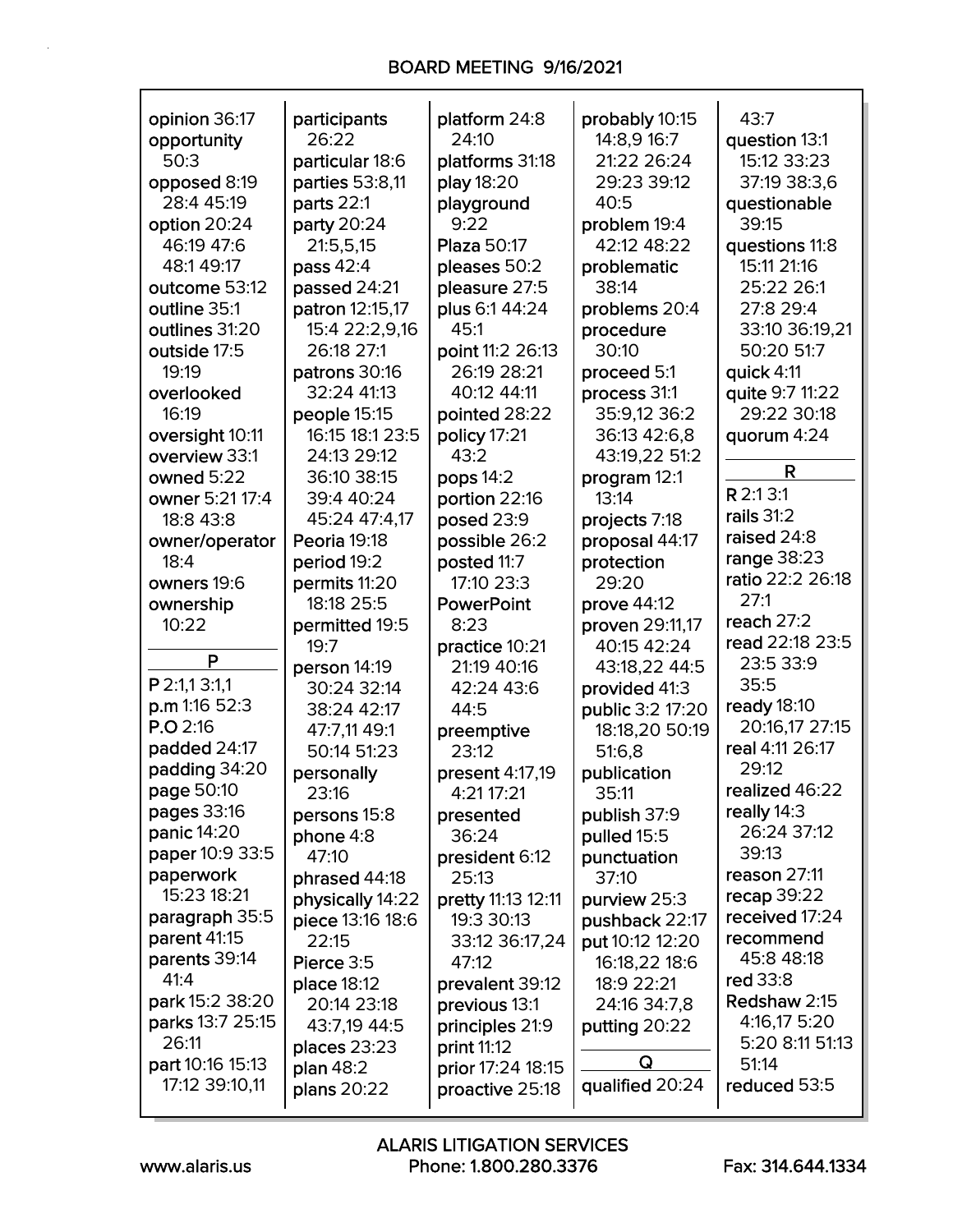| reference 31:18  | 23:7 35:22       | rider 41:15       | S770 31:19        | 27:11 29:4       |
|------------------|------------------|-------------------|-------------------|------------------|
| references       | 39:8,21,23       | rides 6:22 29:9   | safely 31:12      | 30:4,24 34:19    |
| 16:20 17:5       | 40:10 41:12,24   | 29:10,11,14,16    | safer 35:24       | 37:9 38:20       |
| regards 7:1      | 42:3 44:15       | 29:19 30:11,12    | safety 1:2 4:3    | 41:1 47:17 48:3  |
| 15:15            | 45:11            | 30:18,20 31:16    | 7:2 11:15 24:11   | 51:21,23         |
| registered 17:4  | requirements     | 32:11,12,23       | 30:21 34:18       | seeing 29:23     |
| regular 13:18    | 21:16 22:14      | 34:20 38:10       | 35:1              | seeks 14:17      |
| 24:19            | 29:18 30:14      | 38:13 39:5        | saved 46:22       | seen 14:3 23:3   |
| regulating       | 30:23 31:15,17   | 40:6 41:8,10      | saving 47:2       | select 12:13     |
| 24:21 25:24      | 40:8 41:11,21    | 43:23             | saw 30:17         | send 23:15 33:2  |
| regulation       | 41:23 44:7       | riding $40:18$    | saying 15:20      | 38:18,19 50:9    |
| 20:20            | 45:4             | right 8:20 17:8   | 26:7 41:18        | sending 33:15    |
| related 30:21    | requires 7:22    | 26:9 27:13        | 44:3              | sense 22:19      |
| 53:7             | 23:2 30:8        | 34:11 39:19       | says 23:22 25:1   | 44:23 47:8       |
| relative 53:9    | resources 17:12  | 40:13,22 45:2     | 40:14 41:6,14     | sent 28:12       |
| remember         | responsibility   | 49:11,15 50:15    | 46:7 48:12        | separate 24:9    |
| 37:20            | 22:16            | 50:18 51:6        | scale 38:22       | 24:17            |
| remind 33:18     | responsible      | 52:1              | scenario 28:13    | separated 24:17  |
| remote 17:16     | 32:14,17 41:19   | rinks 5:15        | scheduled         | <b>SEPTEMBER</b> |
| removed 14:20    | rest 11:19 19:18 | rise 35:18        | 48:14             | 1:15             |
| rental 13:20     | restraint 31:24  | roll 4:5.6        | schedules         | serve 41:3       |
| repair 18:13     | 32:1,7 35:10     | roller 5:15 30:17 | 17:23             | service 29:11,17 |
| 30:10            | 35:13 36:13,15   | 42:15             | scheduling        | 40:15 42:24      |
| report 14:12,18  | restraints 30:11 | room 14:24        | 20:4              | 43:17,22 44:4    |
| reported 14:16   | 30:15            | 50:4              | Schuster 3:8      | Services 3:9     |
| 15:19            | restricted 43:12 | <b>Route 2:12</b> | 53:2              | set 10:12 20:12  |
| Reporter 3:7     | result 11:24     | rule 11:1 39:10   | Schwabe 2:11      | 21:3 22:12       |
| 53:1,3,18        | 36:14            | 40:14             | 4:15 7:9,9,14     | 47:23            |
| reporting 15:16  | review 9:3 16:11 | rules 9:16 10:3   | 7:14 37:18,18     | seven 7:6 12:17  |
| reports 11:13,15 | 23:16 28:23      | 10:12,13 11:4,6   | 38:3,21 39:16     | 35:8             |
| 12:9             | reviewed 37:13   | 21:6,23 22:11     | 40:9,21 42:14     | sheet 18:4       |
| represent 5:13   | reworded 35:8    | 22:12,13,21,22    | 43:10 44:24       | short 20:1 23:17 |
| representative   | rewrite 37:16    | 23:3,8,14,18      | season 18:11      | Shorthand 53:2   |
| 2:15 6:11        | rewriting 35:6   | 24:12 25:1        | seasonal 7:16     | shortly 20:13    |
| represented      | ride 1:2 3:5 4:2 | 28:11 42:13       | <b>Seat 34:22</b> | show 9:8 43:21   |
| 5:12             | 7:2 9:1 10:4,5   | run 4:10 15:1     | second 8:14       | 48:20 49:5       |
| request 9:17     | 13:4 14:21       | 23:1 28:10        | 27:20,21 28:11    | shows 13:8       |
| requests 15:23   | 16:14,17,21      | 33:7 36:2         | 42:3 45:12,14     | shut 12:3        |
| 16:4             | 17:2,3 18:5,6,9  | 39:18 44:2        | 51:12,13          | side 12:10 22:6  |
| require 14:16    | 25:6 29:20       | running 13:19     | section 34:15,18  | 26:22            |
| 18:3 21:3,11     | 30:2,4,9 31:1,9  | 44:1              | 35:4,8,16         | sign 18:4 23:9   |
| 29:21 30:6       | 31:11,12 32:4,8  | Rushville 2:16    | 37:24 42:10       | signed 10:5      |
| 39:2             | 32:16,19 34:16   | 5:22              | 45:10             | 20:19            |
| required 24:11   | 35:23 36:3,4     | rust 35:21        | sections 11:4     | significant 19:4 |
| 32:3 35:17       | 36:6,11 40:8     |                   | see 11:23 15:13   | 29:13,17 30:8    |
| requirement      | 41:6,13 42:14    | S                 | 16:1,6,23         | significantly    |
| 16:14 22:8,24    | 43:2             | $S$ 2:1 3:1       | 22:21 23:1        | 31:15 46:8       |
|                  |                  |                   |                   |                  |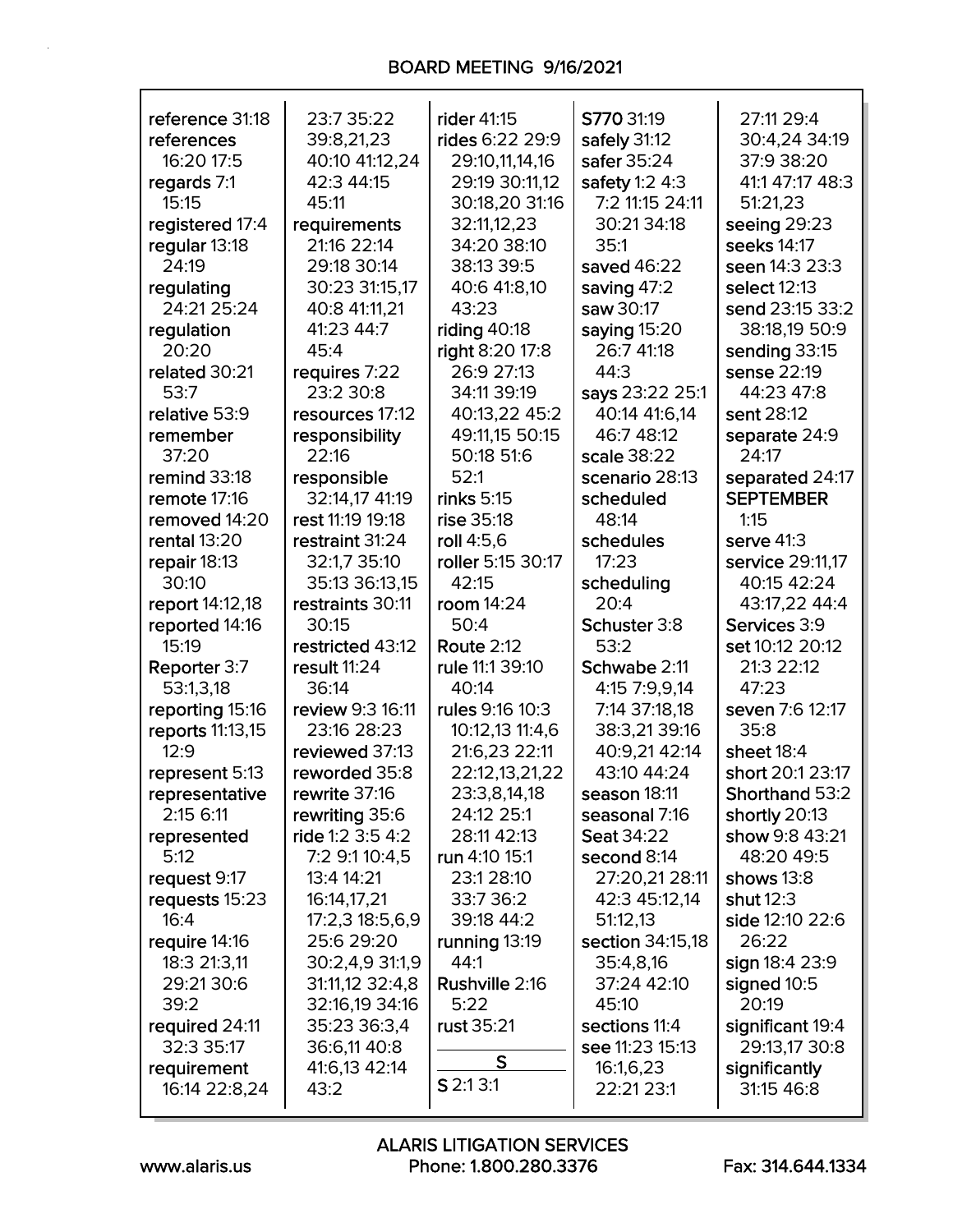| signs 23:4 40:3  | square 9:11,13        | summarizes             | 46:14             | time 7:24 9:16     |
|------------------|-----------------------|------------------------|-------------------|--------------------|
| 40:5,11          | 9:14,15 22:9          | 12:19                  | tell 5:18 38:16   | 19:1 20:2,11       |
| similar 38:9     | St 3:10               | supervising            | tend 23:5         | 23:15,17 24:13     |
| 43:12 44:1       | stamped 21:11         | 32:10,20               | tentative 46:1    | 31:8 34:7,8        |
| six 2:12 7:14,18 | standard 10:20        | 37:19 39:23            | terms 31:20       | 46:23 47:2         |
| 13:17 35:4       | 12:7 21:18,22         | 40:7,14 41:7           | testimony 53:4    | 48:16              |
| 40:2,6           | 22:1,15,22            | supervision            | thank $7:2,4$     | times 24:6 37:8    |
| six-year-old     | 23:2,16 25:9          | 43:7                   | 14:10 16:9        | 38:18              |
| 32:20            | 25:19,20 26:8         | supposed 16:16         | 19:10,11 26:4     | <b>title 21:18</b> |
| size 9:12 22:11  | 26:14 28:6,12         | 16:17 35:22            | 27:3 28:8,9       | today 26:15        |
| 24:12            | 28:14 29:7            | 36:4                   | 33:15 37:17       | Tom 3:5 5:2 8:2    |
| sketchy 15:3     | 33:3,4 37:9           | sure 8:24 18:12        | 46:10 49:5        | 8:21 9:1 15:20     |
| skill 21:3       | 39:10 43:4            | 27:5 35:2              | 50:12 51:20       | 19:10,12 23:21     |
| skip 11:9        | 44:14                 | susceptible            | thanks 5:2 7:20   | 24:20 25:12        |
| <b>Sky 24:2</b>  | standards 10:17       | 34:21,23               | 24:20 33:14       | 33:14 36:21        |
| slide 9:8 34:8   | 26:5 28:17            | <b>Sutton 3:3 4:18</b> | 51:21 52:1        | 39:22 41:2         |
| 34:13 37:6       | 31:5,19               | 4:19 5:5 6:16          | Thanksgiving      | 44:3,18 45:22      |
| slides 9:18,20   | standing 38:17        | 6:18,18 12:22          | 20:14             | 48:9 49:6          |
| small 32:16      | stands 17:9           | 12:22 14:10            | thereto 53:11     | 50:12              |
| smaller 14:1     | start 4:1 13:24       | 15:12 16:9             | thing 13:24       | Tom's 44:17        |
| 32:11,23 41:13   | 20:13,20 51:1         | 18:14 19:10            | 14:22 24:12       | tomorrow           |
| 45:5             | started 7:16          | 36:22,23               | 29:23 42:12       | 46:24              |
| smoother 28:10   | 28:15 29:8            | 37:17 44:19            | 44:7 45:24        | top 37:24          |
| somebody 14:17   | state 9:2 17:6        | 45:12 46:11            | 46:11 47:13       | <b>total 13:12</b> |
| 18:2 19:2        | 19:16,22 33:19        | 47:3                   | things 7:1 12:6,8 | totally 39:6       |
| sound $4:23$     | 39:2 42:5             | switch 15:8,10         | 12:21 13:6        | touches 10:5       |
| Sounds 48:7      | <b>States 26:12</b>   | systems 30:22          | 17:19 24:19       | tough $33:13$      |
| South 2:4        | statistics 11:14,17   |                        | 28:10 29:2        | 38:6               |
| southern 19:22   | status $46:23$        | T                      | 38:22 46:5        | track $15:6$       |
| Sparks 2:7 4:13  | step 17:7             | tab 8:6                | 48:3              | trade 48:20        |
| 4:14 6:4,4       | stepping 25:18        | table 12:19 15:11      | think 7:5,6,8,21  | 49:5               |
| 27:21,21         | sticking 44:11        | take 8:22 9:4          | 8:13 21:24        | training 10:4,5    |
| speaking 16:6    | stop 15:5 41:17       | 14:20 17:17            | 37:20,21          | 21:3,21            |
| specific 21:3    | stopped 15:6          | 23:14                  | 39:19 40:11       | trampoline         |
| 22:14,14 30:14   | stops $32:5$          | taken 53:4,9           | 42:19,19          | 20:20 21:9         |
| 31:22 35:10      | 35:15                 | takes 33:7             | 48:24 49:2        | 22:4 23:22         |
| 39:8             | <b>Street 2:4 3:9</b> | talk 8:22 21:7         | third 10:8 20:24  | 24:1,5,9,22        |
| specifically     | structure 9:9         | 43:15 51:21            | 21:4,5,14         | 25:10,11,14        |
| 12:20            | sub 37:5              | talked 13:2            | 49:10             | 26:9 28:7          |
| specify 35:12    | submission            | 20:22                  | thought 5:6       | trampolines        |
| spent 20:2       | 21:11                 | talking 13:3,4,5       | 46:12             | 21:20 24:4,16      |
| spot 18:1,15,16  | submit 50:24          | 13:11 37:21            | three 16:1,5,7    | transition 32:14   |
| 18:19            | submittals 16:12      | tall 43:14 45:4        | 36:1              | travel $46:23$     |
| spread 19:16     | suggestion            | tear $18:9$            | throughs 35:21    | 47:1,2,5,8         |
| Springfield 2:4  | 44:13                 | technical 33:11        | Thursday 1:15     | treatment 14:17    |
| 2:5 3:4 46:15    | suggestions           | 33:16 36:19            | 49:13 50:1        | trip 46:15         |
| 47:5 50:14       | 23:1                  | technology             | tightened 9:24    | trouble 39:18      |
|                  |                       |                        |                   |                    |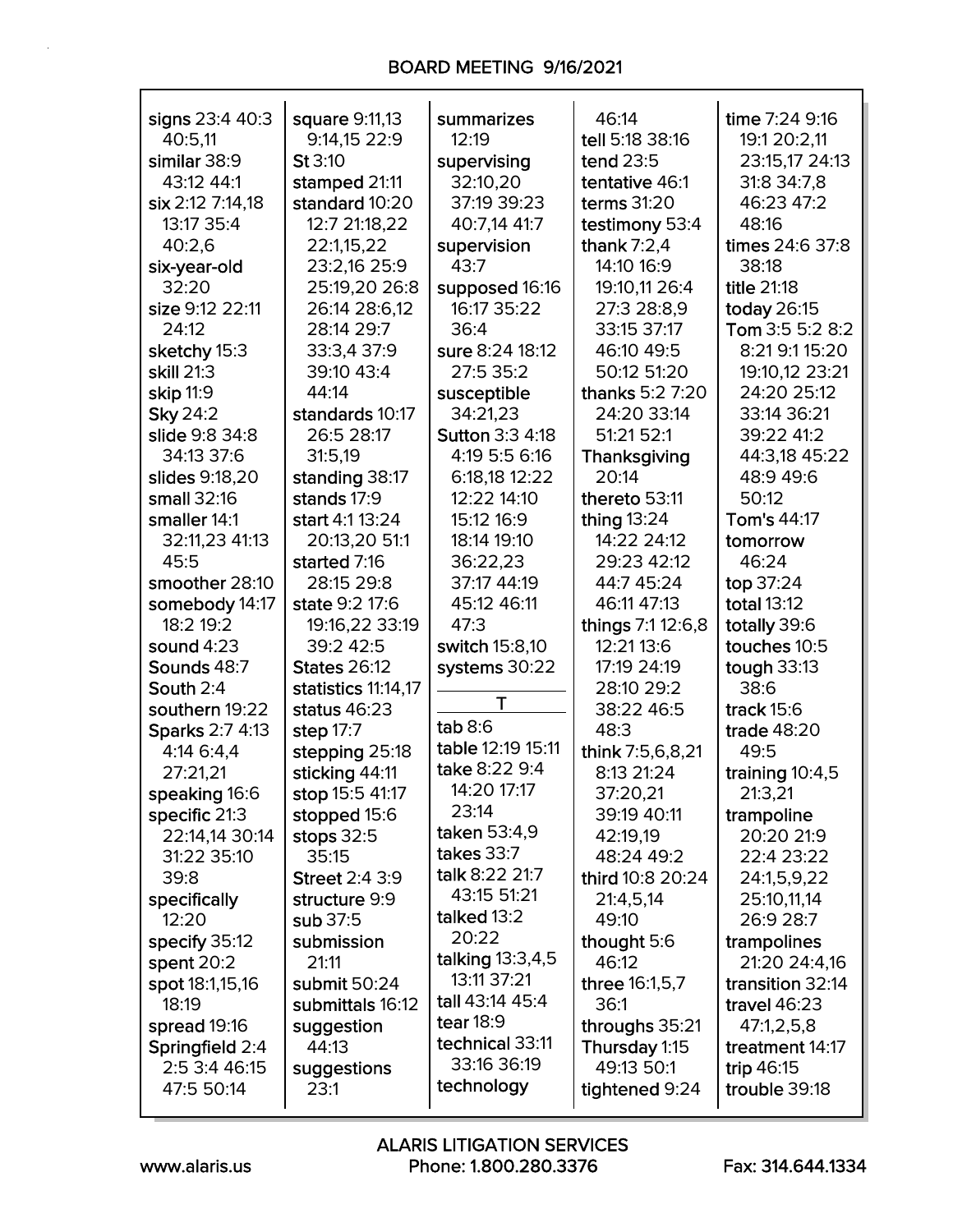# BOARD MEETING 9/16/2021

| 45:3                | usually 17:20                 | watching 5:9        | winter 47:14     | 47:22           |
|---------------------|-------------------------------|---------------------|------------------|-----------------|
| true 37:22          | 24:8 30:17                    | way 7:17 34:4       | wise 20:8        | young 41:5      |
|                     | UV 34:23                      | 39:13 43:24         |                  |                 |
| 46:19               |                               |                     | word 44:20       | younger 38:19   |
| try 16:12 17:18     | V                             | 44:18               | work 6:4 17:16   | Z               |
| 20:4 35:22          |                               | we'll 4:1 11:9      | 18:1 23:17       | zip 14:15 21:5  |
| trying 24:14        | vacancy 50:24<br>varies 13:15 | 20:6 21:7,22        | 35:23 43:9       |                 |
| 39:4 41:17          |                               | 23:13 46:3,6        | 46:5 47:12       | 38:9,13         |
| tubing 35:20        | vehicles 15:6                 | 48:4 50:7,9,10      | 49:23 50:5       | Zones $24:3$    |
| turn 5:17           | verbal 23:8                   | 51:2,23             | worked 7:15,16   | Zoom 46:24      |
| two 16:4,7 19:8     | verify 18:11                  | we're 11:10 12:7    | 26:8 28:17       | $\mathbf 0$     |
| 19:17,23 20:10      | version 28:23                 | 12:15 20:8,21       | working 19:13    | 084-004660      |
| 36:16 43:5          | 29:3 33:19                    | 22:22 25:1          | 19:23            |                 |
| 45:1,11 46:3        | 34:2,10,14                    | 29:23 39:17         | works 50:5       | 3:8             |
| 46:23               | 35:12 39:24                   | 42:20 43:5          | write 42:13      | 09561566 53:3   |
| type 9:23 13:2      | 45:9                          | 47:23 49:4          | writing $12:23$  | 1               |
| 13:10 25:4          | vice 25:13                    | 50:13               | Wsparks@na       | 12:7            |
| 32:3 35:10,13       | video $23:7$                  | we've 10:1 23:3     | 2:10             |                 |
| 36:15               | virtual 46:16                 | 23:17 31:19         |                  | 1-800 17:15     |
| <b>types 21:20</b>  | 47:6                          | 45:20 46:13         | X                | 10 24:6         |
| 44:21               | vote 7:22 23:12               | 51:22               | x 2:13 36:5      | 1145:6          |
| typewriting         | 23:20 27:12                   | weather 34:17       |                  | 12 24:7 45:6    |
| 53:6                | 27:15,16 28:2                 | web 16:21 50:10     | Y                | 130 9:15        |
| typical 19:1 21:2   | 29:6 39:3                     | <b>Webex 46:3</b>   | <b>Yard 4:22</b> | 13th 49:13,14   |
| typically 15:21     | 44:13,14 45:15                | 48:2,6,14           | yea 8:16,18 28:1 | 50:1,8 51:24    |
| 16:1,19 32:11       | 49:24                         | 49:17 50:9          | 28:3 45:16,18    | 14 37:21 38:1,4 |
| 34:20 47:9,13       | <b>VOTED 8:17</b>             | 51:24               | 51:16,18         | 39:140:18,19    |
| 50:16               | 45:17 51:17                   | <b>Webexs 47:12</b> | yeah $5:20$      | 42:1 44:9,12    |
|                     | voting 8:17 25:9              | website 8:5 11:1    | 36:22 40:22      | 44:22           |
| U                   | 28:2 45:17                    | 11:7 16:24          | 42:2 44:10       | 14-year-old     |
| understand          | 51:17                         | 17:13               | 45:7             | 44:15           |
| 26:2 39:16          |                               | week 48:19,19       | year 10:6 12:5,6 | 14th 49:11      |
| <b>UNIDENTIFIED</b> | W                             |                     | 12:7 14:9        | 15 39:1         |
| 8:12                | walk 24:8                     | weekend 49:10       | 15:22 16:2,3     | 15-year-old's   |
| <b>United 26:12</b> | wall 23:10                    | weeks 20:11         | 18:8 19:1,8,14   | 38:5            |
| unloading 36:9      | walls 24:17                   | weigh 38:24         | 19:23 20:13,15   | 1500 9:11,13,14 |
| update 11:11 17:6   | want 8:23 23:16               | weight 38:12,15     | 28:18 41:5       | 9:15            |
| 33:24               | 23:19,20 27:7                 | 38:21,23            | 45:11 47:24      | 15th 49:10,12   |
| updated 10:9,16     | 30:24 37:15                   | weird 14:22         | 48:16            | 16 1:15 26:22   |
| 10:18 11:6          | 39:8 41:1                     | 28:13               | yearly 30:6      | 169 11:21       |
|                     | 42:21 47:5,7                  | went 9:7,11,15      | years 5:13,22    | 16th 4:3 49:10  |
| updates 11:16       | 49:24 50:20                   | 10:16 14:23,23      | 6:1,13,20,21     | 49:12,14        |
| 17:10               | 50:23 51:3                    | 31:4                | 7:15 10:8 16:3   | 175 2:16        |
| updating 25:20      | wanted 25:15                  | Wes 4:13 6:2,4      | 16:5 19:23,24    | 17th 46:2 48:12 |
| 26:16               | 34:3 48:5                     | 27:21               | 26:20 29:24      | 48:13,15 49:3   |
| upgrade 43:3        | wants 19:1 32:19              | Weston 2:7          | 37:14 40:18,19   | 49:10           |
| use 21:20 22:12     | 41:5                          | whirlwind 18:24     | 42:143:20,21     | 18 34:10 37:5,6 |
| 22:12 35:3          |                               | William 3:3         |                  | 1817 2:8        |
| 42:8,18             | wasn't 14:22                  | 4:20 6:8            | 44:1,5,9 45:1,1  |                 |
|                     |                               |                     |                  |                 |